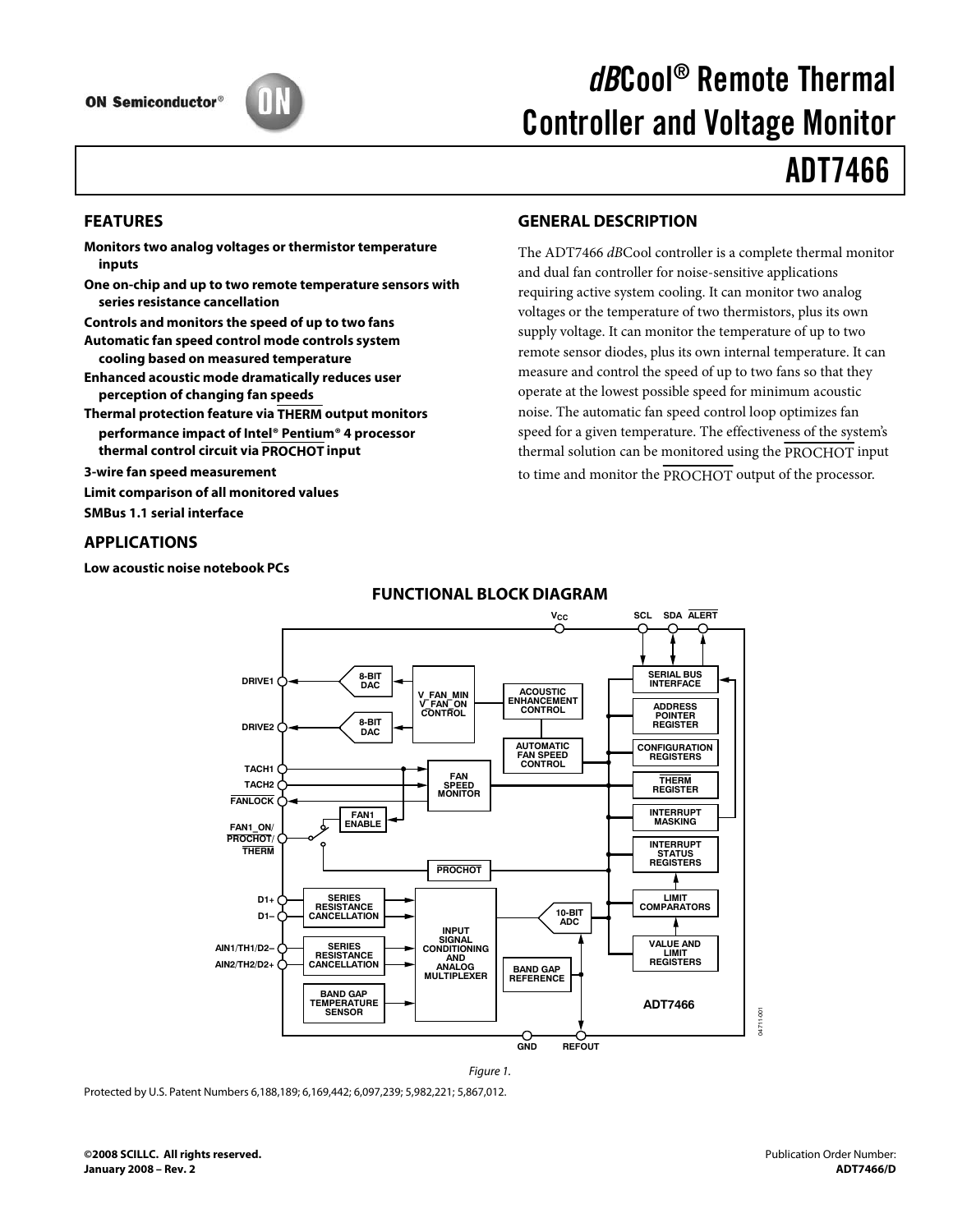# TABLE OF CONTENTS

| Temperature Measurement Using Thermistors 19      |  |
|---------------------------------------------------|--|
| Reading Temperature from the ADT7466 21           |  |
|                                                   |  |
|                                                   |  |
|                                                   |  |
| Configuring the ADT7466 THERM Pin as an Output 26 |  |
|                                                   |  |
|                                                   |  |
|                                                   |  |
|                                                   |  |
|                                                   |  |
|                                                   |  |
|                                                   |  |
|                                                   |  |
|                                                   |  |
|                                                   |  |
|                                                   |  |
|                                                   |  |

# **REVISION HISTORY**

| 01/08—Rev 2: Correction to ON Semiconductor Logo |
|--------------------------------------------------|
| 12/07—Rev 1: Conversion to ON Semiconductor      |
| 06/05—Revision 0: Initial Version                |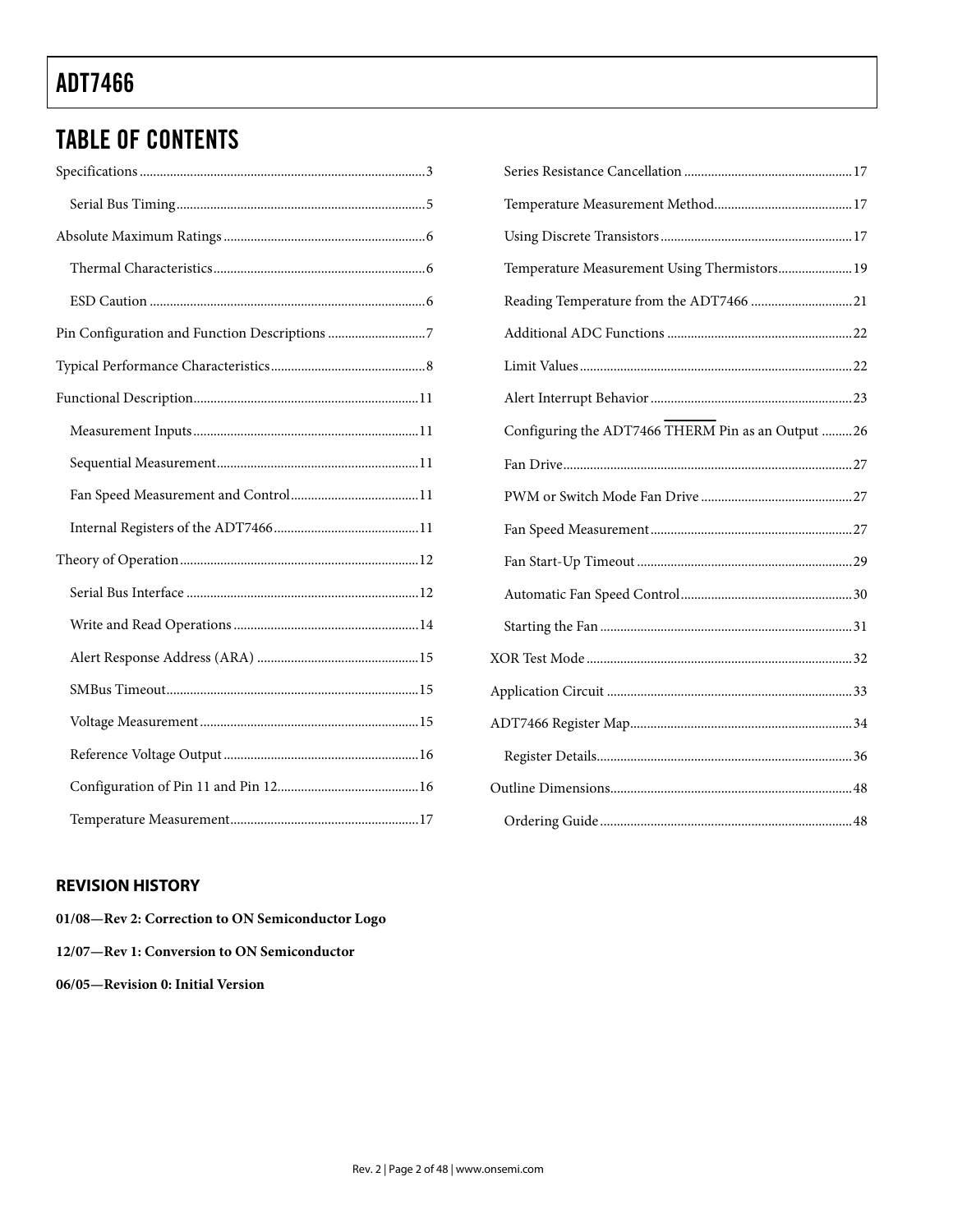# **SPECIFICATIONS**

 $\rm T_A = T_{MIN}$  to  $\rm T_{MAX},$   $\rm V_{CC} = \rm V_{MIN}$  to  $\rm V_{MAX}$  unless otherwise noted. $^1$ 

# **Table 1.**

| <b>Parameter</b>                              | Min   | <b>Typ</b> | Max       | Unit              | <b>Test Conditions/Comments</b>                                                                                                   |
|-----------------------------------------------|-------|------------|-----------|-------------------|-----------------------------------------------------------------------------------------------------------------------------------|
| <b>POWER SUPPLY</b>                           |       |            |           |                   |                                                                                                                                   |
| <b>Supply Voltage</b>                         | 3.0   | 3.3        | 5.5       | V                 |                                                                                                                                   |
| Supply Current, Icc                           |       | 1.4        | 3         | mA                | Interface inactive, ADC active                                                                                                    |
|                                               |       | 30         | 70        | μA                | Standby mode, digital inputs low                                                                                                  |
| TEMPERATURE-TO-DIGITAL<br><b>CONVERTER</b>    |       |            |           |                   |                                                                                                                                   |
| <b>Local Sensor Accuracy</b>                  |       |            | ±1        | °C                | $20^{\circ}C \leq T_A \leq 60^{\circ}C$ ; $V_{CC} = 3.3 V$                                                                        |
|                                               |       |            | ±3        | $^{\circ}$ C      | $-40^{\circ}C \leq T_A \leq +125^{\circ}C$ ; $V_{CC} = 3.3 V$                                                                     |
| Resolution                                    |       | 0.25       |           | °C                |                                                                                                                                   |
| Remote Diode Sensor Accuracy                  |       |            | ±1        | $^{\circ}{\sf C}$ | $20^{\circ}$ C $\leq$ T <sub>A</sub> $\leq$ 60°C; $-40^{\circ}$ C $\leq$ T <sub>D</sub> $\leq$ +125°C; V <sub>CC</sub> = 3.3 V    |
|                                               |       |            | ±3        | $^{\circ}{\sf C}$ | $-40^{\circ}$ C $\leq$ T <sub>A</sub> $\leq$ +105°C; $-40^{\circ}$ C $\leq$ T <sub>D</sub> $\leq$ +125°C; V <sub>CC</sub> = 3.3 V |
|                                               |       |            | ±5        | $^{\circ}{\sf C}$ | $-40^{\circ}C \leq T_A \leq +125^{\circ}C$ ; $-40^{\circ}C \leq T_D \leq +125^{\circ}C$                                           |
| Resolution                                    |       | 0.25       |           | °C                |                                                                                                                                   |
| Remote Sensor Source Current                  |       | 192        |           | μA                | High level                                                                                                                        |
|                                               |       | 72         |           | μA                | Mid level                                                                                                                         |
|                                               |       | 12         |           | μA                | Low level                                                                                                                         |
| Series Resistance Cancellation                | 0     |            | 2         | kΩ                | Maximum resistance in series with thermal diode that can be<br>cancelled out                                                      |
| THERMISTOR-TO-DIGITAL CONVERTER               |       |            |           |                   |                                                                                                                                   |
| Temperature Range                             | 30    |            | 100       | °C                | Range over which specified accuracy is achieved. Wider range<br>can be used with less accuracy.                                   |
| Resolution                                    |       | 0.25       |           | $^{\circ}$ C      |                                                                                                                                   |
| Accuracy                                      |       | ±2         |           | °C                | Using specified thermistor and application circuit over specified                                                                 |
|                                               |       |            |           |                   | temperature range                                                                                                                 |
| ANALOG-TO-DIGITAL CONVERTER                   |       |            |           |                   |                                                                                                                                   |
| Input Voltage Range                           | 0     |            | $V_{REF}$ | V                 | $V_{REF} = 2.25V$                                                                                                                 |
| <b>Total Unadjusted Error (TUE)</b>           |       | ±1         | ±2.5      | $\%$              |                                                                                                                                   |
| <b>Differential Nonlinearity (DNL)</b>        |       |            | ±1        | <b>LSB</b>        |                                                                                                                                   |
| <b>Power Supply Sensitivity</b>               |       | ±1         |           | % / V             |                                                                                                                                   |
| Conversion Time (A <sub>IN</sub> Input)       |       | 8.30       | 8.65      | ms                | Averaging enabled                                                                                                                 |
| <b>Conversion Time (Local</b><br>Temperature) |       | 8.63       | 8.99      | ms                | Averaging enabled                                                                                                                 |
| <b>Conversion Time (Remote</b>                |       | 35.22      | 36.69     | ms                | Averaging enabled                                                                                                                 |
| Temperature)                                  |       |            |           |                   |                                                                                                                                   |
| Conversion Time $(V_{cc})$                    |       | 7.93       | 8.26      | ms                | Averaging enabled                                                                                                                 |
| <b>Total Monitoring Cycle Time</b>            |       | 68.38      | 71.24     | ms                | Averaging enabled, Pin 11 and Pin 12 configured for AIN/TH<br>monitoring (see Table 15)                                           |
| <b>Total Monitoring Cycle Time</b>            |       | 87         | 90.63     | ms                | Averaging enabled, Pin 11 and Pin 12 configured for REM2<br>monitoring (see Table 15)                                             |
| FAN RPM-TO-DIGITAL CONVERTER                  |       |            |           |                   |                                                                                                                                   |
| Accuracy                                      |       |            | ±4        | $\%$              |                                                                                                                                   |
| <b>Full-Scale Count</b>                       |       |            | 65,535    |                   |                                                                                                                                   |
| Nominal Input RPM                             |       | 109        |           | <b>RPM</b>        | Fan count $= 0xBFFF$                                                                                                              |
|                                               |       | 329        |           | <b>RPM</b>        | Fan count $= 0x3$ FFF                                                                                                             |
|                                               |       | 5000       |           | <b>RPM</b>        | Fan count = $0x0438$                                                                                                              |
|                                               |       | 10000      |           | <b>RPM</b>        | Fan count = $0x021C$                                                                                                              |
| Internal Clock Frequency                      | 78.64 | 81.92      | 85.12     | kHz               |                                                                                                                                   |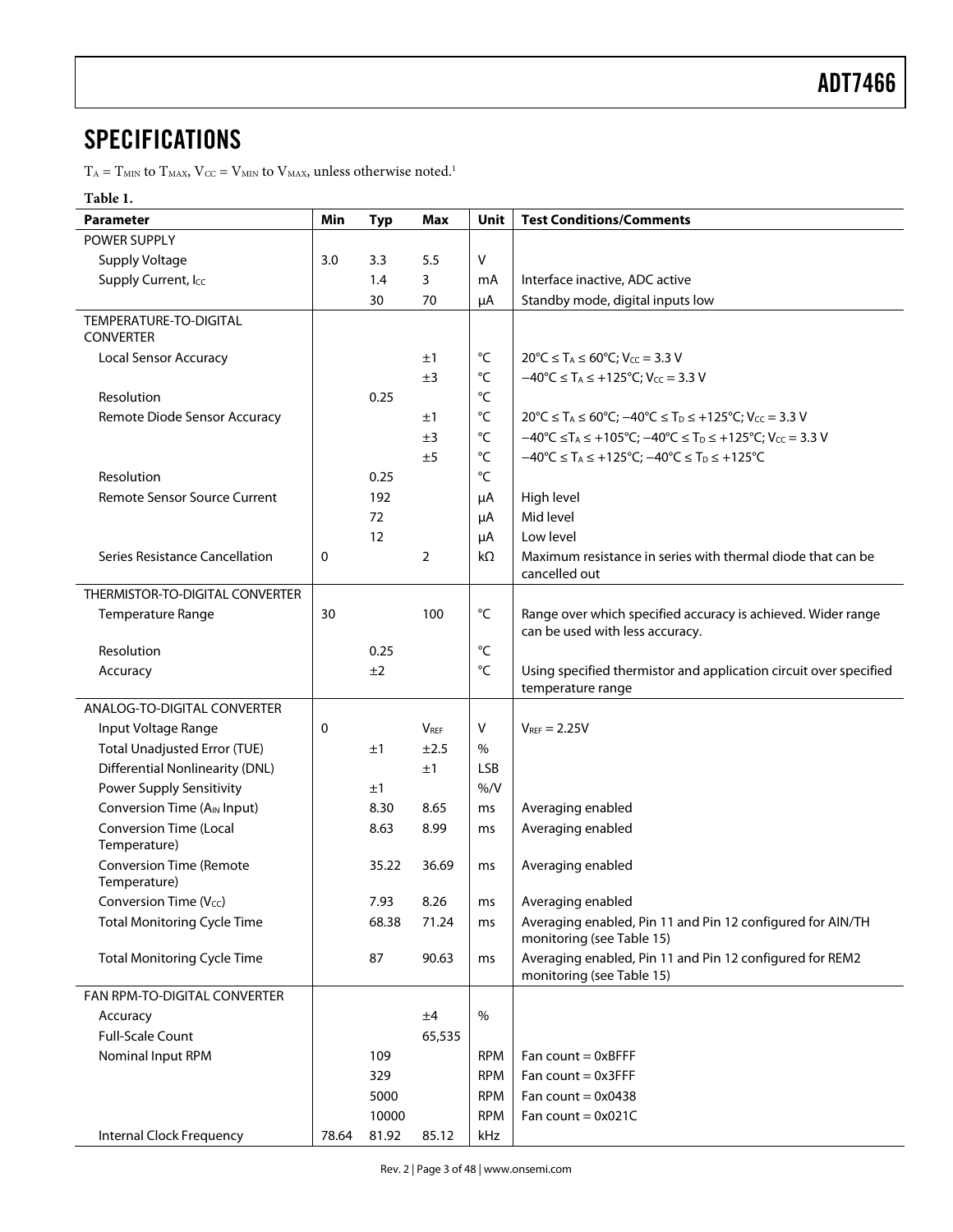| <b>Parameter</b>                                         | Min   | <b>Typ</b> | Max   | Unit        | <b>Test Conditions/Comments</b>                                      |
|----------------------------------------------------------|-------|------------|-------|-------------|----------------------------------------------------------------------|
| DRIVE OUTPUTS (DRIVE1, DRIVE2)                           |       |            |       |             |                                                                      |
| Output Voltage Range                                     |       | $0 - 2.2$  |       | V           | Digital input = 0x00 to 0xFF                                         |
| <b>Output Source Current</b>                             |       | 2          |       | mA          |                                                                      |
| <b>Output Sink Current</b>                               |       | 0.5        |       | mA          |                                                                      |
| <b>DAC Resolution</b>                                    | 8     |            |       | <b>Bits</b> |                                                                      |
| Monotonicity                                             | 8     |            |       | <b>Bits</b> |                                                                      |
| <b>Differential Nonlinearity</b>                         |       |            | ±1    | <b>LSB</b>  |                                                                      |
| <b>Integral Nonlinearity</b>                             |       | ±1         |       | <b>LSB</b>  |                                                                      |
| <b>Total Unadjusted Error</b>                            |       |            | ±5    | $\%$        | $I_L = 2 mA$                                                         |
| REFERENCE VOLTAGE OUTPUT                                 |       |            |       |             |                                                                      |
| (REFOUT)                                                 |       |            |       |             |                                                                      |
| Output Voltage                                           | 2.226 | 2.25       | 2.288 | v           |                                                                      |
| <b>Output Source Current</b>                             |       |            | 10    | mA          |                                                                      |
| Output Sink Current                                      |       |            | 0.6   | mA          |                                                                      |
| <b>OPEN-DRAIN SERIAL DATA BUS</b><br><b>OUTPUT (SDA)</b> |       |            |       |             |                                                                      |
| Output Low Voltage (VoL)                                 |       |            | 0.4   | V           | $I_{\text{OUT}} = -4.0 \text{ mA}$ , $V_{\text{CC}} = 3.3 \text{ V}$ |
| High Level Output Current (loH)                          |       | 0.1        | 1     | μA          | $V_{\text{OUT}} = V_{\text{CC}}$                                     |
| DIGITAL INPUTS (SCL, SDA, TACH<br>INPUTS, PROCHOT)       |       |            |       |             |                                                                      |
| Input High Voltage (VIH)                                 | 2.0   |            |       | ٧           |                                                                      |
| Input Low Voltage (VIL)                                  |       |            | 0.8   | V           |                                                                      |
| Hysteresis                                               |       | 0.5        |       | V           |                                                                      |
| DIGITAL INPUT CURRENT (TACH<br><b>INPUTS, PROCHOT)</b>   |       |            |       |             |                                                                      |
| Input High Current (I <sub>IH</sub> )                    | $-1$  |            |       | μA          | $V_{IN} = V_{CC}$                                                    |
| Input Low Current (IL)                                   |       |            | 1     | μA          | $V_{IN} = 0$                                                         |
| Input Capacitance (IN)                                   |       | 20         |       | pF          |                                                                      |
| <b>OPEN-DRAIN DIGITAL OUTPUTS</b>                        |       |            |       |             |                                                                      |
| (ALERT, FANLOCK, FAN1_ON/THERM)                          |       |            |       |             |                                                                      |
| Output Low Voltage (VOL)                                 |       |            | 0.4   | V           | $I_{\text{OUT}} = -4.0 \text{ mA}$ , $V_{\text{CC}} = 3.3 \text{ V}$ |
| High Level Output Current (loH)                          |       | 0.1        | 1     | μA          | $V_{\text{OUT}} = V_{\text{CC}}$                                     |
| SERIAL BUS TIMING <sup>2</sup>                           |       |            |       |             |                                                                      |
| Clock Frequency (fscLK)                                  |       |            | 400   | kHz         | See Figure 2                                                         |
| Glitch Immunity (tsw)                                    |       |            | 50    | ns          | See Figure 2                                                         |
| Bus Free Time (t <sub>BUF</sub> )                        | 1.3   |            |       | $\mu$ s     | See Figure 2                                                         |
| Start Setup Time (t <sub>SU;STA</sub> )                  | 0.6   |            |       | $\mu$ s     | See Figure 2                                                         |
| Start Hold Time (t <sub>HD;STA</sub> )                   | 0.6   |            |       | $\mu$ s     | See Figure 2                                                         |
| SCL Low Time (tLow)                                      | 1.3   |            |       | μs          | See Figure 2                                                         |
| SCL High Time (t <sub>HIGH</sub> )                       | 0.6   |            |       | μs          | See Figure 2                                                         |
| SCL, SDA Rise Time (tr)                                  |       |            | 1000  | ns          | See Figure 2                                                         |
| SCL, SDA Fall Time (tf)                                  |       |            | 300   | ns          | See Figure 2                                                         |
| Data Setup Time (tsu;DAT)                                | 100   |            |       | ns          | See Figure 2                                                         |
| Detect Clock Low Timeout (tTIMEOUT)                      |       | 25         | 64    | Ms          | Can be optionally disabled                                           |

 $^1$  All voltages are measured with respect to GND, unless otherwise specified. Typical values are at T $_\mathrm{A}$  = 25°C and represent the most likely parametric norm. Logic inputs accept input high voltages up to 5 V even when the device is operating at supply voltages below 5 V. Timing specifications are tested at logic levels of V $_{\rm I\!I}$  = 0.8 V for a falling edge and at V<sub>IH</sub> = 2.0 V for a rising edge.<br><sup>2</sup> Guaranteed by design, not production tested

<sup>2</sup> Guaranteed by design, not production tested.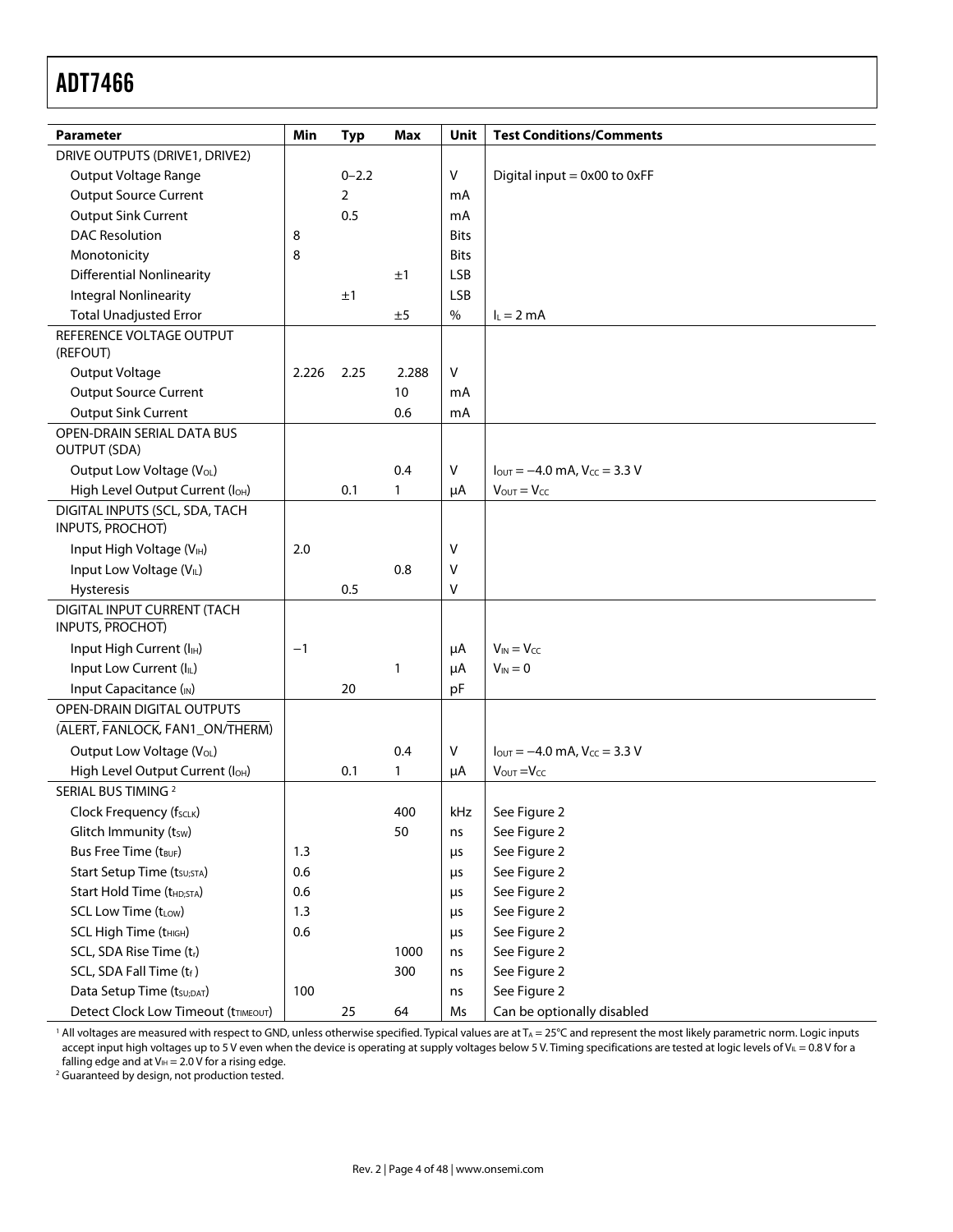# **SERIAL BUS TIMING**

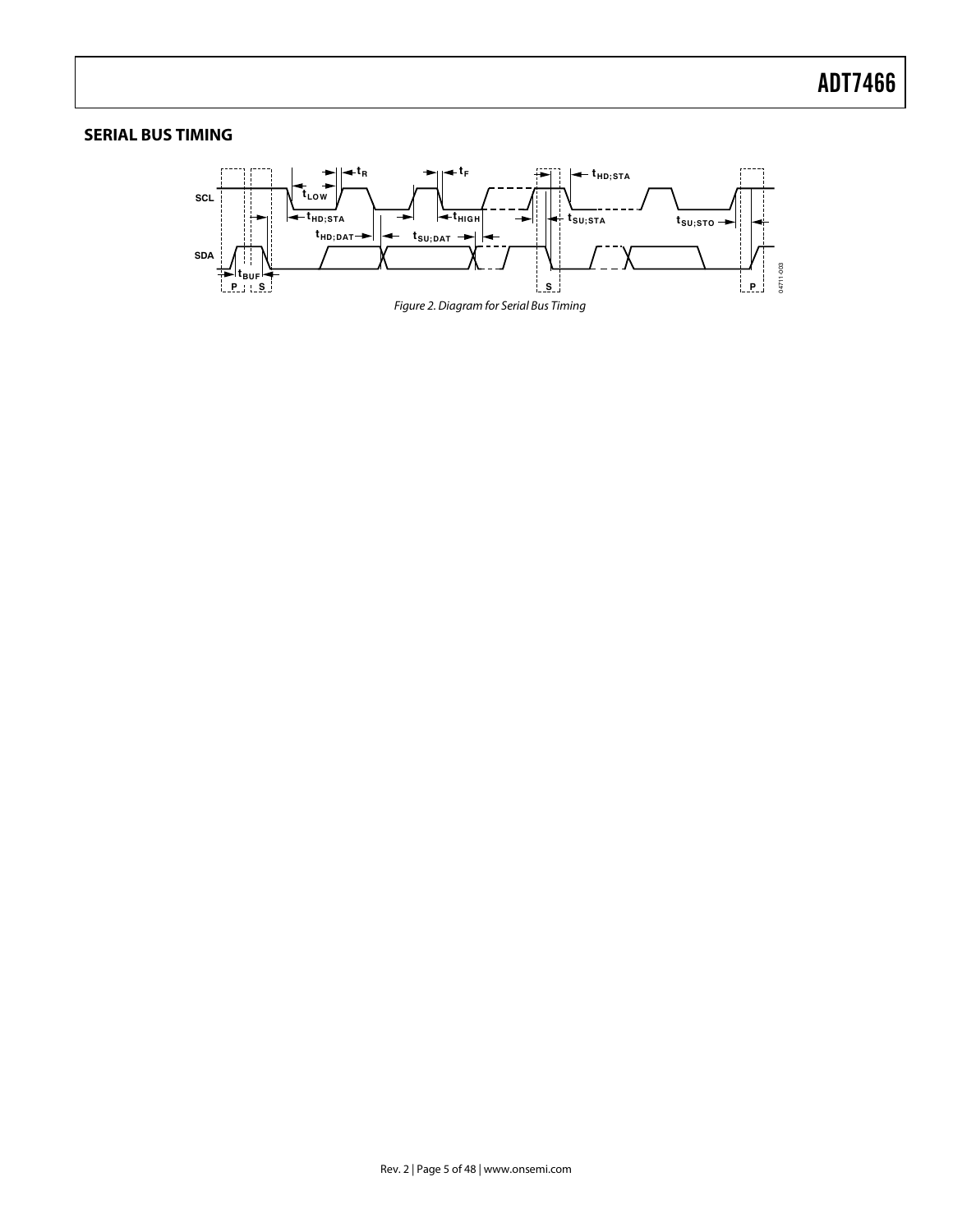# ABSOLUTE MAXIMUM RATINGS

**Table 2.** 

| <b>Parameter</b>                                                 | Rating            |  |
|------------------------------------------------------------------|-------------------|--|
| Positive Supply Voltage ( $V_{\text{cc}}$ )                      | 6.5V              |  |
| Voltage on Any Other Pin                                         | $-0.3$ V to 6.5 V |  |
| Input Current at Any Pin                                         | $±5$ mA           |  |
| Package Input Current                                            | $+20 \text{ mA}$  |  |
| Maximum Junction Temperature (T <sub>J</sub> max)                | $150^{\circ}$ C   |  |
| $-65^{\circ}$ C to $+150^{\circ}$ C<br>Storage Temperature Range |                   |  |
| Lead Temperature, Soldering:                                     |                   |  |
| IR Peak Reflow Temperature                                       | 220 $\degree$ C   |  |
| Lead Temperature (10 sec)                                        | $300^{\circ}$ C   |  |
| <b>ESD Rating</b>                                                | 2000 V            |  |

Stresses greater than those listed under Absolute Maximum Ratings may cause permanent damage to the device. This is a stress rating only and functional operation of the device at these or any other conditions above those indicated in the operational section of this specification is not implied. Exposure to absolute maximum rating conditions for extended periods may affect device reliability.

### **THERMAL CHARACTERISTICS**

16-Lead QSOP Package:  $\theta_{JA} = 105^{\circ}$ C/W  $\theta_{\text{JC}} = 39^{\circ}$ C/W

# **ESD CAUTION**

ESD (electrostatic discharge) sensitive device. Electrostatic charges as high as 4000 V readily accumulate on the human body and test equipment and can discharge without detection. Although this product features proprietary ESD protection circuitry, permanent damage may occur on devices subjected to high energy electrostatic discharges. Therefore, proper ESD precautions are recommended to avoid performance degradation or loss of functionality.

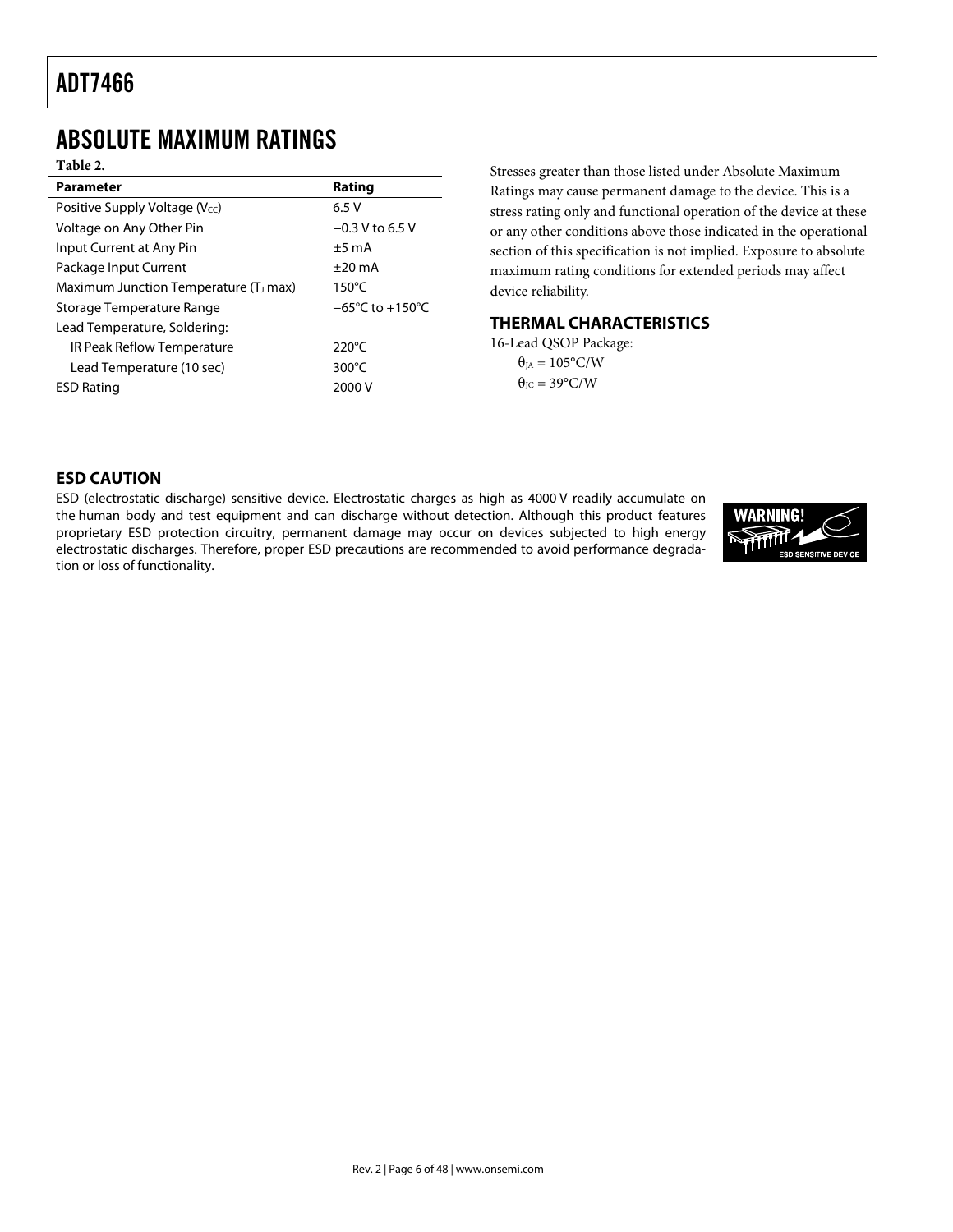# PIN CONFIGURATION AND FUNCTION DESCRIPTIONS





#### **Table 3. Pin Function Descriptions**

| Pin No. | <b>Mnemonic</b>                   | <b>Type</b>       | <b>Description</b>                                                                                                                                                     |
|---------|-----------------------------------|-------------------|------------------------------------------------------------------------------------------------------------------------------------------------------------------------|
| 1       | DRIVE1                            | Analog<br>Output  | Output of 8-Bit DAC Controlling Fan 1 Speed.                                                                                                                           |
| 2       | TACH <sub>1</sub>                 | Digital<br>Input  | Fan Tachometer Input to Measure Speed of Fan 1.                                                                                                                        |
| 3       | DRIVE <sub>2</sub>                | Analog<br>Output  | Output of 8-Bit DAC Controlling Fan 2 Speed.                                                                                                                           |
| 4       | TACH <sub>2</sub>                 | Digital<br>Input  | Fan Tachometer Input to Measure Speed of Fan 2.                                                                                                                        |
| 5       | <b>GND</b>                        | Ground            | Ground Pin for Analog and Digital Circuitry.                                                                                                                           |
| 6       | Vcc                               | Power<br>supply   | 3.3 V Power Supply. V <sub>cc</sub> is also monitored through this pin.                                                                                                |
| 7       | FAN1_ON/ PROCHOT/<br><b>THERM</b> | Digital I/O       | If configured as FAN1_ON, this pin is the open-drain control signal output for the dc-dc<br>converter. Active (high) when DRIVE1 > V_FAN_MIN.                          |
|         |                                   |                   | If configured as PROCHOT, the input can be connected to the PROCHOT output of the<br>Intel Pentium 4 processor to time and monitor PROCHOT assertions.                 |
|         |                                   |                   | If configured as THERM, this pin is the interrupt output to flag critical thermal events.                                                                              |
| 8       | <b>FANLOCK</b>                    | Digital<br>Output | Open-Drain Digital Output. This output is asserted (low) when either of the fans stall or<br>fail to spin up.                                                          |
| 9       | $D1-$                             | Analog<br>Input   | Cathode Connection to Thermal Diode 1.                                                                                                                                 |
| 10      | $D1+$                             | Analog<br>Input   | Anode Connection to Thermal Diode 1.                                                                                                                                   |
| 11      | $AlN1/TH1/D2-$                    | Analog<br>input   | 0 V to 2.25 V Analog Input. Can be reconfigured as thermistor input or as a cathode<br>connection to Thermal Diode 2. Configured for thermistor connection by default. |
| 12      | $AlN2$ (TH2)/D2+                  | Analog<br>Input   | 0 V to 2.25 V Analog Input. Can be reconfigured as thermistor input or as an anode<br>connection to Thermal Diode 2. Configured for thermistor connection by default.  |
| 13      | <b>REFOUT</b>                     | Analog<br>Output  | 2.25 V Reference Voltage Output, 20 mA maximum output current.                                                                                                         |
| 14      | <b>ALERT</b>                      | Digital<br>Output | Open-Drain Digital Output. The SMBus ALERT pin alerts the system to out-of-limit events<br>such as a failed fan, overtemperature, or out-of-limit analog measurement.  |
| 15      | <b>SDA</b>                        | Digital I/O       | Open-Drain Digital I/O. SMBus bidirectional serial data. Requires SMBus pull-up resistor.                                                                              |
| 16      | <b>SCL</b>                        | Digital<br>Input  | Open-Drain Digital Input. SMBus serial clock input. Requires SMBus pull-up resistor.                                                                                   |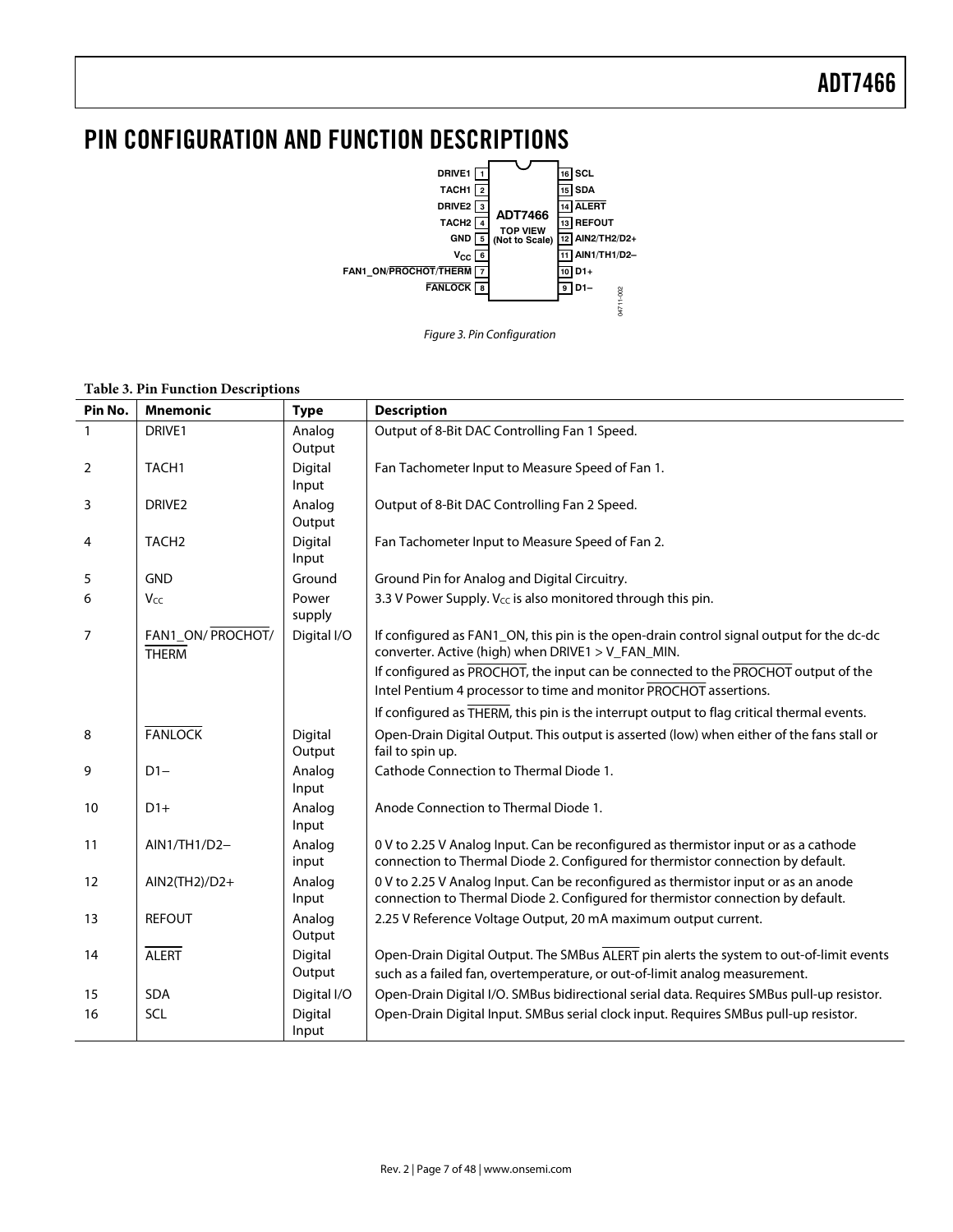# TYPICAL PERFORMANCE CHARACTERISTICS



Figure 4. Temperature Error vs. PCB Track Resistance



Figure 5. Remote Temperature Error vs. Power Supply Noise Frequency



Figure 6. Local Temperature Error vs. Power Supply Noise Frequency



Figure 7. Temperature Error vs. Capacitance Between D+ and D−



Figure 8. Remote Temperature Error vs. Common-Mode Noise Frequency



Figure 9. Remote Temperature Error vs. Differential Mode Noise Frequency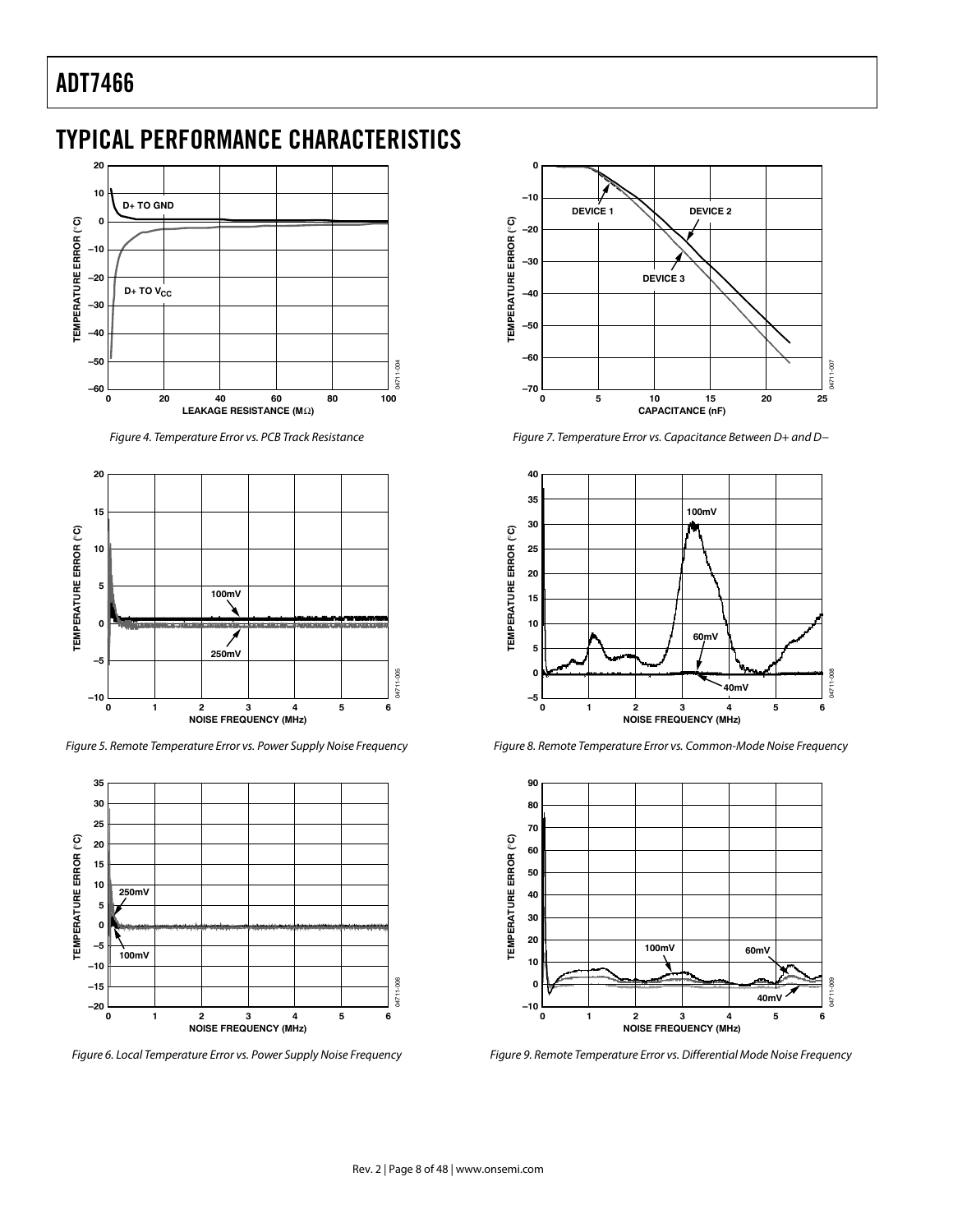

Figure 10. Standby Supply Current vs. Supply Voltage







Figure 12. Pentium 4 Temperature Measurement vs. ADT7466 Reading



Figure 13. Response to Thermal Shock







Figure 15. Local Temperature Error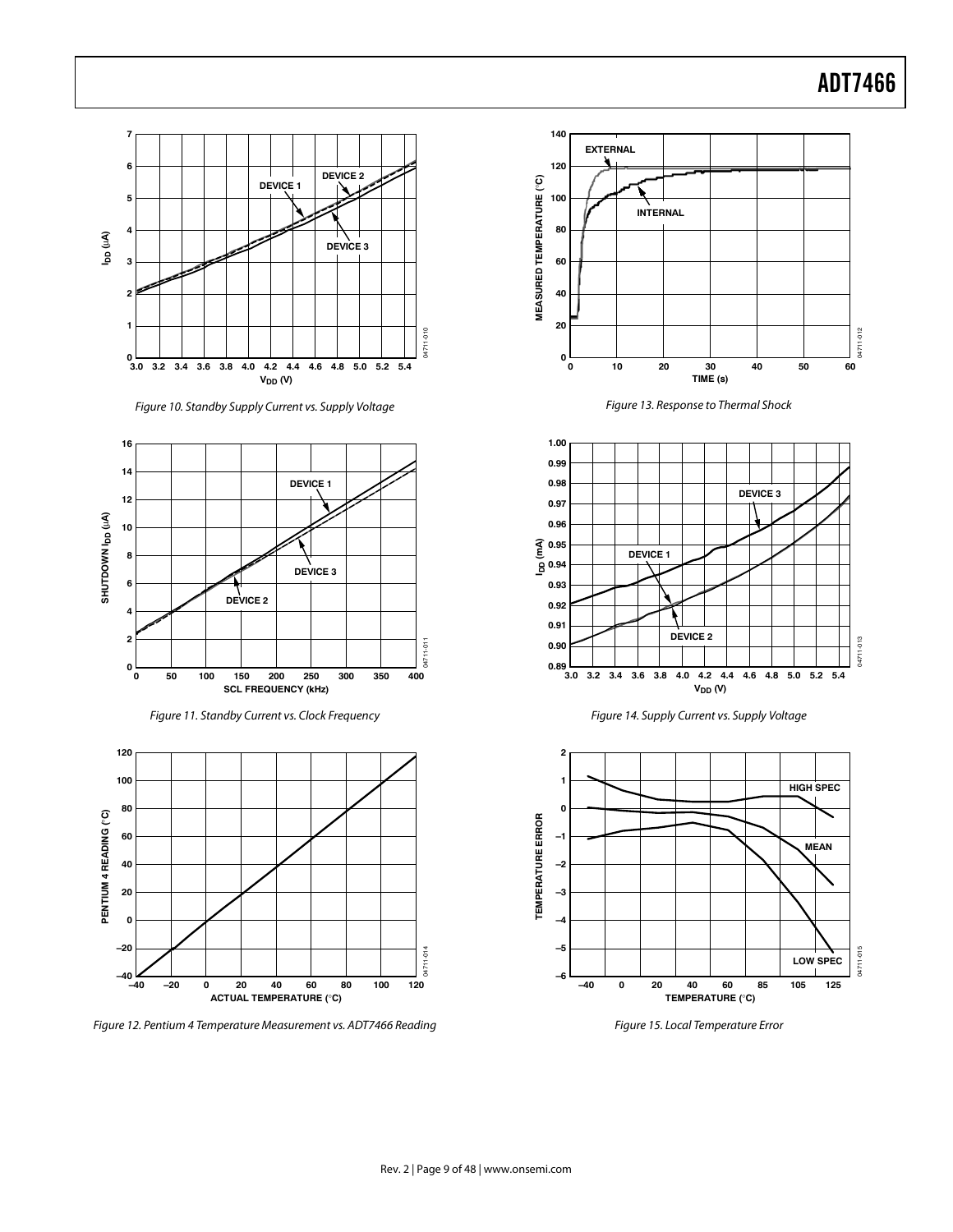

Figure 16. Remote Temperature Error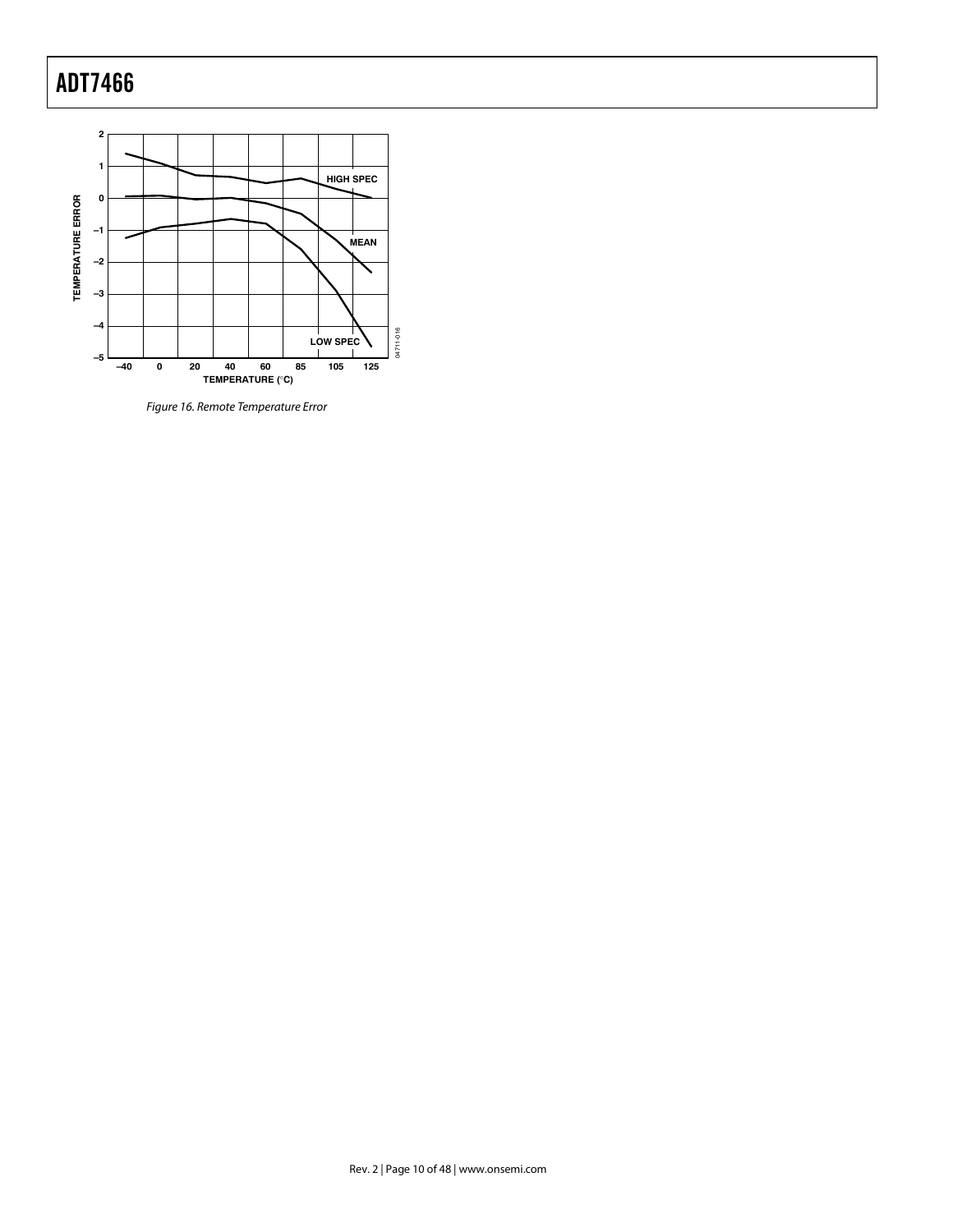# FUNCTIONAL DESCRIPTION

The ADT7466 is a complete thermal monitor and dual fan controller for any system requiring monitoring and cooling. The device communicates with the system via a serial system management bus (SMBus). The serial data line (SDA, Pin 15) is used for reading and writing addresses and data. The input line, (SCL, Pin 16) is the serial clock. All control and programming functions of the ADT7466 are performed over the serial bus. In addition, an ALERT output is provided to indicate out-of-limit conditions.

# **MEASUREMENT INPUTS**

The device has three measurement inputs, two for voltage and one for temperature. It can also measure its own supply voltage and can measure ambient temperature with its on-chip temperature sensor.

Pin 11 and Pin 12 are analog inputs with an input range of 0 V to 2.25 V. They can easily be scaled for other input ranges by using external attenuators. These pins can also be configured for temperature monitoring by using thermistors or a second remote diode temperature measurement.

The ADT7466 can simultaneously monitor the local temperature, the remote temperature by using a discrete transistor, and two thermistor temperatures.

Remote temperature sensing is provided by the D+ and D− inputs, to which diode connected, remote temperature sensing transistors such as a 2N3904 or CPU thermal diode can be connected.

Temperature sensing using thermistors is carried out by placing the thermistor in series with a resistor. The excitation voltage is provided by the REFOUT pin.

The device also accepts input from an on-chip band gap temperature sensor that monitors system ambient temperature.

Power is supplied to the chip via Pin 6. The system also monitors  $V_{CC}$  through this pin. It is normally connected to a 3.3 V supply. It can, however, be connected to a 5 V supply and monitored without going over range.

# **SEQUENTIAL MEASUREMENT**

When the ADT7466 monitoring sequence is started, it sequentially cycles through the measurement of analog inputs and the temperature sensors. Measured values from these inputs are stored in value registers, which can be read out over the serial bus, or can be compared with programmed limits stored in the limit registers. The results of out of limit comparisons are stored in the status registers, which can be read over the serial bus to flag out-of-limit conditions.

### **FAN SPEED MEASUREMENT AND CONTROL**

The ADT7466 has two tachometer inputs for measuring the speed of 3-wire fans, and it has two 8-bit DACs to control the speed of two fans. The temperature measurement and fan speed control can be linked in an automatic control loop, which can operate without CPU intervention to maintain system operating temperature within acceptable limits. The enhanced acoustics feature ensures that fans operate at the minimum possible speed consistent with temperature control, and change speed gradually. This reduces the user's perception of changing fan speed.

#### **INTERNAL REGISTERS OF THE ADT7466**

Table 4 provides brief descriptions of the ADT7466's principal internal registers. More detailed information on the function of each register is given in Table 30 to Table 72.

| Register                 | <b>Description</b>                                                                                                                                                                                                              |
|--------------------------|---------------------------------------------------------------------------------------------------------------------------------------------------------------------------------------------------------------------------------|
| Configuration            | These registers provide control and configuration of the ADT7466 including alternate pinout functionality.                                                                                                                      |
| <b>Address Pointer</b>   | This register contains the address that selects one of the other internal registers. When writing to the ADT7466, the<br>first byte of data is always a register address, which is written to the address pointer register.     |
| <b>Status</b>            | These registers provide status of each limit comparison and are used to signal out-of-limit conditions on the<br>temperature, voltage, or fan speed channels. Whenever a status bit is set, the ALERT output (Pin 14) goes low. |
| Interrupt Mask           | These registers allow interrupt sources to be masked so that they do not affect the ALERT output.                                                                                                                               |
| Value and Limit          | The results of analog voltage inputs, temperature, and fan speed measurements are stored in these registers, along<br>with their limit values.                                                                                  |
| Offset                   | These registers allow each temperature channel reading to be offset by a twos complement value written to these<br>registers.                                                                                                   |
| <b>PROCHOT Status</b>    | This register allows the ADT7466 to monitor and time any PROCHOT events gauging system performance.                                                                                                                             |
| <b>T<sub>MIN</sub></b>   | These registers program the starting temperature for each fan under automatic fan speed control.                                                                                                                                |
| TRANGE                   | These registers program the temperature-to-fan speed control slope in automatic fan speed control mode for each<br>fan drive output.                                                                                            |
| <b>Enhance Acoustics</b> | This register sets the step size for fan drive changes in AFC mode to minimize acoustic noise.                                                                                                                                  |

#### **Table 4. Internal Register Summary**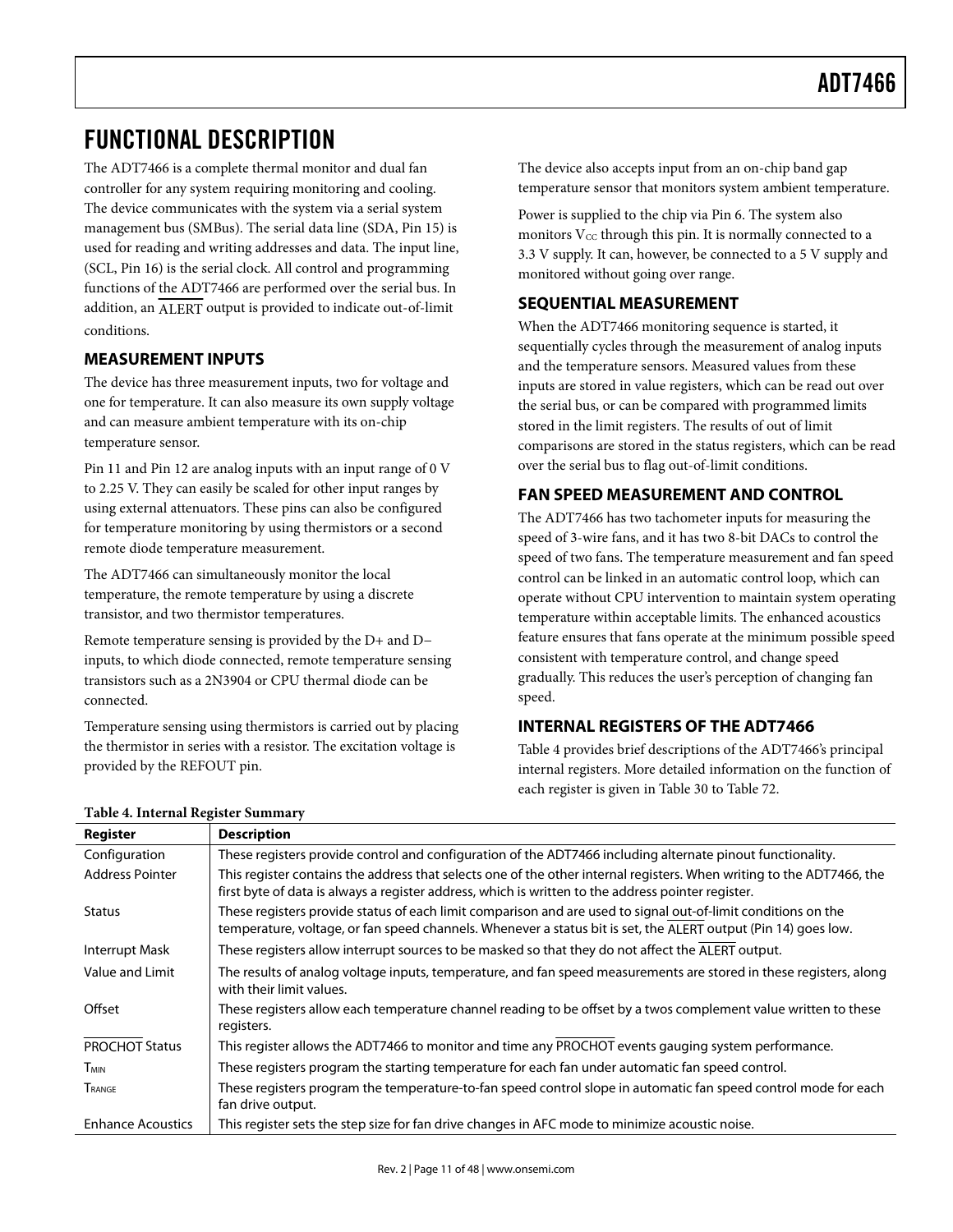# THEORY OF OPERATION

# **SERIAL BUS INTERFACE**

The serial system management bus (SMBus) is used to control the ADT7466. The ADT7466 is connected to this bus as a slave device under the control of a master controller.

The ADT7466 has an SMBus timeout feature. When this is enabled, the SMBus times out after typically 25 ms of no activity. However, this feature is enabled by default. Bit 5 of Configuration Register 1 (0x00) should be set to 1 to disable this feature.

The ADT7466 supports optional packet error checking (PEC). It is triggered by supplying the extra clock pulses for the PEC byte. The PEC byte is calculated using CRC-8. The frame check sequence (FCS) conforms to CRC-8 by the polynomial

 $C(x) = x8 + x2 + x1 + 1$ 

Consult the SMBus Specifications Rev. 1.1 for more information (www.smbus.org).

The ADT7466 has a 7-bit serial bus address, which is fixed at 1001100.

The serial bus protocol operates as follows:

The master initiates data transfer by establishing a start condition, defined as a high-to-low transition on the serial data line SDA while the serial clock line SCL remains high. This indicates that an address/data stream follows. All slave peripherals connected to the serial bus respond to the start condition, and shift in the next 8 bits, consisting of a 7-bit address (MSB first) and a R/W bit, which determines the direction of the data transfer, that is, whether data is written to or read from the slave device.

The address of the ADT7466 is set at 1001100. Since the address must always be followed by a write bit (0) or a read bit (1), and data is generally handled in 8-bit bytes, it may be more convenient to think that the ADT7466 has an 8-bit write address of 10011000 (0x98) and an 8-bit read address of 10011001 (0x99). The peripheral whose address corresponds to the transmitted address responds by pulling the data line low during the low period before the 9th clock pulse, known as the acknowledge bit. All other devices on the bus now remain idle while the selected device waits for data to be read from or written to it. If the R/W bit is 0, the master writes to the slave device. If the  $R/\overline{W}$  bit is 1, the master reads from the slave device.

Data is sent over the serial bus in sequences of 9 clock pulses, 8 bits of data followed by an acknowledge bit from the slave device. Transitions on the data line must occur during the low period of the clock signal and remain stable during the high period, because a low-to-high transition when the clock is high may be interpreted as a stop signal. The number of data bytes that can be transmitted over the serial bus in a single read or write operation is limited only by what the master and slave devices can handle.

When all data bytes have been read or written, stop conditions are established. In write mode, the master pulls the data line high during the 10th clock pulse to assert a stop condition. In read mode, the master device overrides the acknowledge bit by pulling the data line high during the low period before the ninth clock pulse. This is known as No Acknowledge. The master takes the data line low during the low period before the 10th clock pulse, and then high during the 10th clock pulse to assert a stop condition.

Any number of bytes of data can be transferred over the serial bus in one operation, but it is not possible to mix read and write in one operation, because the type of operation is determined at the beginning and subsequently cannot be changed without starting a new operation.

ADT7466 write operations contain either one or two bytes, and read operations contain one byte, and perform the following functions.

To write data to one of the device data registers or read data from it, the address pointer register must be set so that the correct data register is addressed, and data can be written to that register or read from it. The first byte of a write operation always contains an address that is stored in the address pointer register. If data is to be written to the device, the write operation contains a second data byte that is written to the register selected by the address pointer register. This is shown in Figure 17. The device address is sent over the bus followed by R/W set to 0. This is followed by two data bytes. The first data byte is the address of the internal data register to be written to, which is stored in the address pointer register. The second data byte is the data to be written to the internal data register.

When reading data from a register, there are two possibilities.

If the ADT7466 address pointer register value is unknown or not the desired value, it is necessary to first set it to the correct value before data can be read from the desired data register. This is done by performing a write to the ADT7466 as before, but only the data byte containing the register address is sent since data is not to be written to the register. This is shown in Figure 18.

A read operation is then performed consisting of the serial bus address, R/W bit set to 1, followed by the data byte read from the data register. This is shown in Figure 19.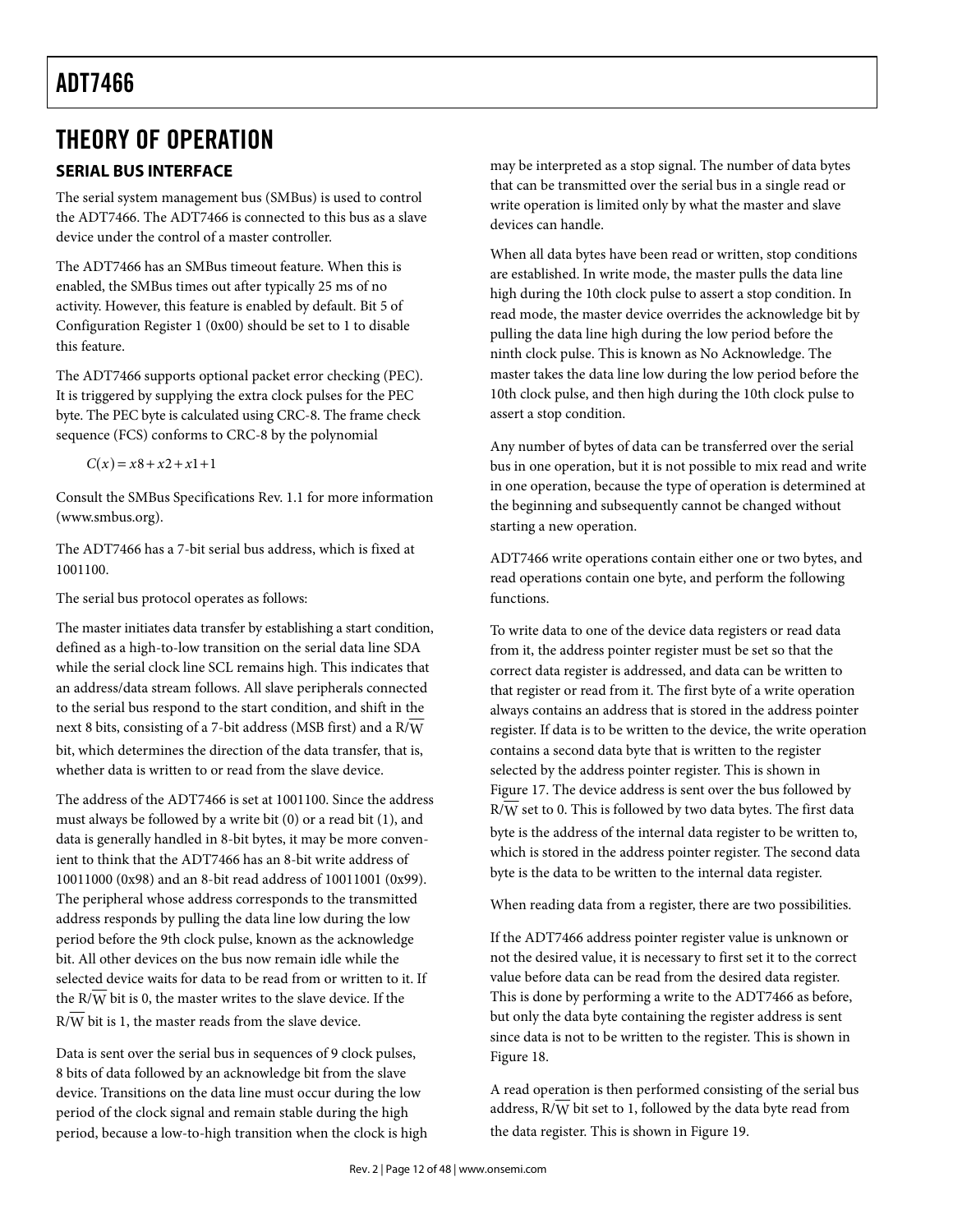If the address pointer register is known to already be at the desired address, data can be read from the corresponding data register without first writing to the address pointer register, so the procedure in Figure 18 can be omitted.



Figure 17. Writing a Register Address to the Address Pointer Register, then Writing Data to the Selected Register



Figure 19. Reading Data from a Previously Selected Register

Although it is possible to read a data byte from a data register without first writing to the address pointer register if the address pointer register is already at the correct value, it is not possible to write data to a register without writing to the address pointer register, because the first data byte of a write is always written to the address pointer register.

In addition to supporting the send byte and receive byte protocols, the ADT7466 also supports the read byte protocol (see the SMBus Specifications Rev. 1.1 for more information).

If it is required to perform several read or write operations in succession, the master can send a repeat start condition instead of a stop condition to begin a new operation.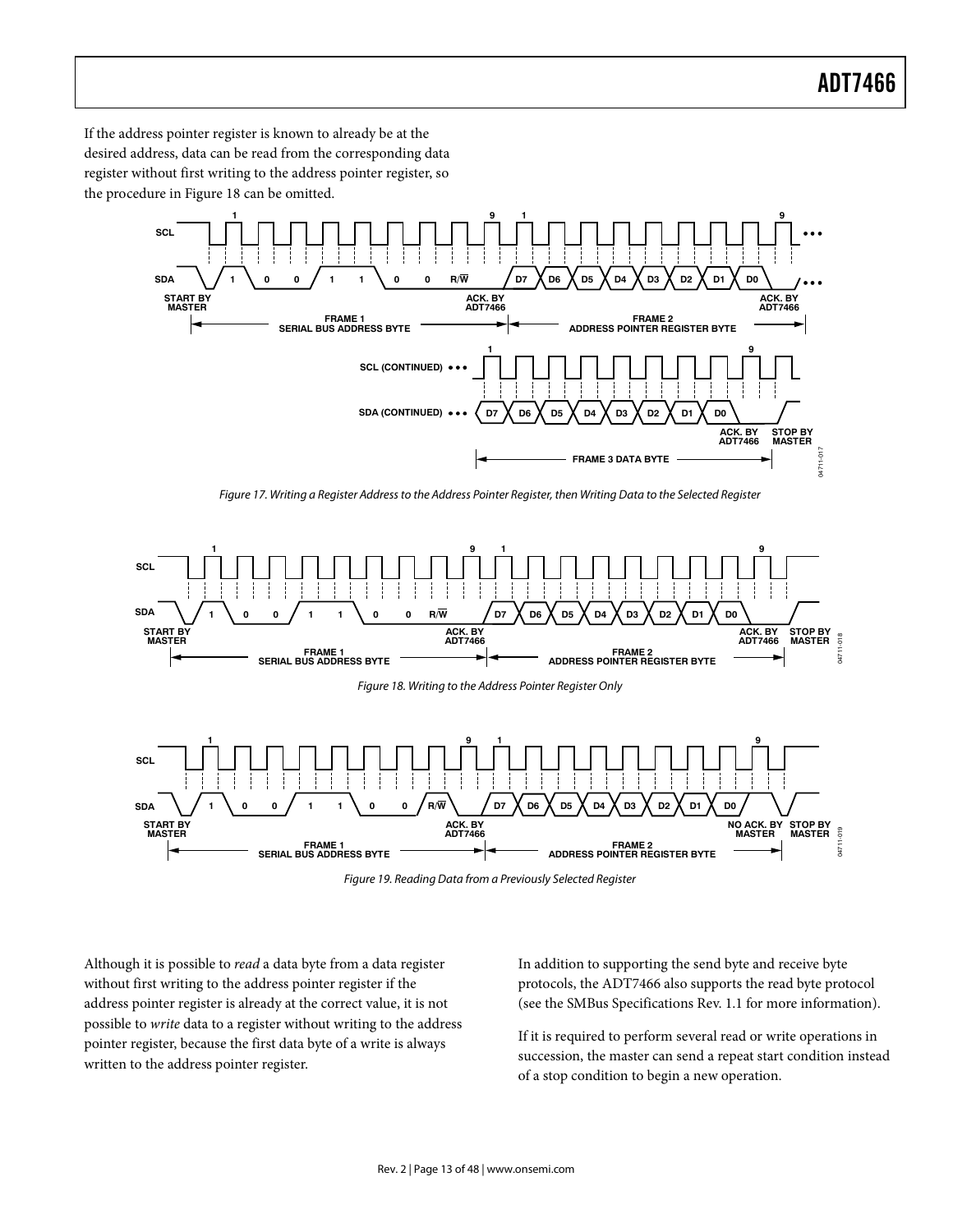### **WRITE AND READ OPERATIONS**

The SMBus specification defines several protocols for different types of write and read operations. The protocols used in the ADT7466 are discussed in the following sections. The following abbreviations are used in the diagrams:

- S—Start
- P—Stop
- R—Read
- W—Write
- A—Acknowledge
- A—No Acknowledge

#### *Write Operations*

The ADT7466 uses the send byte and write byte protocols.

#### **Send Byte**

In this operation, the master device sends a single command byte to a slave device, as follows:

- 1. The master device asserts a start condition on SDA.
- 2. The master sends the 7-bit slave address followed by the write bit (low).
- 3. The addressed slave device asserts ACK on SDA.
- 4. The master sends a register address.
- 5. The slave asserts ACK on SDA.
- 6. The master asserts a stop condition on SDA and the transaction ends.

For the ADT7466, the send byte protocol is used to write a register address to RAM for a subsequent single-byte read from the same address. This is shown in Figure 20.



Figure 20. Setting a Register Address for Subsequent Read

If it is required to read data from the register immediately after setting up the address, the master can assert a repeat start condition immediately after the final ACK and carry out a singlebyte read without asserting an intermediate stop condition.

#### **Write Byte**

In this operation, the master device sends a command byte and one data byte to the slave device, as follows:

- 1. The master device asserts a start condition on SDA.
- 2. The master sends the 7-bit slave address followed by the write bit (low).
- 3. The addressed slave device asserts ACK on SDA.
- 4. The master sends a register address.
- 5. The slave asserts ACK on SDA.
- 6. The master sends a data byte.
- 7. The slave asserts ACK on SDA.
- 8. The master asserts a stop condition on SDA to end the transaction.

This is shown in Figure 21.



Figure 21. Single-Byte Write to a Register

#### *Read Operations*

The ADT7466 uses the following SMBus read protocols.

#### **Receive Byte**

This is useful when repeatedly reading a single register. The register address needs to have been set up previously.

In this operation, the master device receives a single byte from a slave device, as follows:

- 1. The master device asserts a start condition on SDA.
- 2. The master sends the 7-bit slave address followed by the read bit (high).
- 3. The addressed slave device asserts ACK on SDA.
- 4. The master receives a data byte.
- 5. The master asserts NO ACK on SDA.
- 6. The master asserts a stop condition on SDA and the transaction ends.

For the ADT7466, the receive byte protocol is used to read a single byte of data from a register whose address was set previously by a send byte or write byte operation.



Figure 22. Single-Byte Read from a Register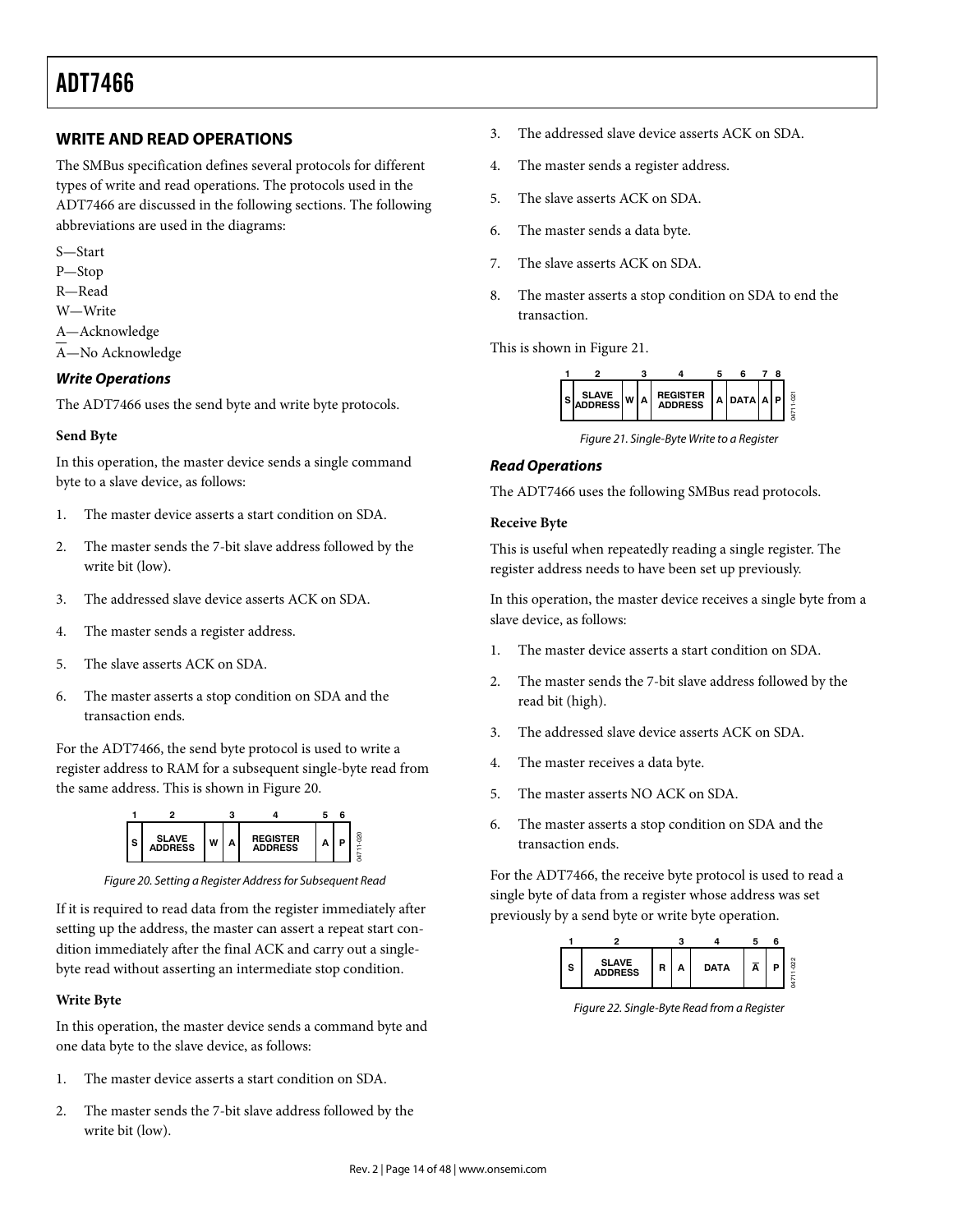#### **ALERT RESPONSE ADDRESS (ARA)**

ARA is a feature of SMBus devices that allows an interrupting device to identify itself to the host when multiple devices exist on the same bus. The ALERT output can be used as an interrupt output, or it can be used as an ALERT. One or more outputs can be connected to a common ALERT line connected to the master. If a device's **ALERT** line goes low, the following occurs:

- 1. ALERT is pulled low.
- 2. The master initiates a read operation and sends the alert response address (ARA = 0001 100). This is a general call address, which must not be used as a specific device address.
- 3. The device whose ALERT output is low responds to the alert response address, and the master reads its device address. The address of the device is now known, and it can be interrogated in the usual way.
- 4. If more than one device's ALERT output is low, the one with the lowest device address has priority, in accordance with normal SMBus arbitration.
- 5. Once the ADT7466 responds to the alert response address, the master must read the status registers, the ALERT is cleared only if the error condition no longer exists.

#### **SMBus TIMEOUT**

The ADT7466 includes an SMBus timeout feature. If there is no SMBus activity for 25 ms, the ADT7466 assumes that the bus is locked, and it releases the bus. This prevents the device from locking or holding the SMBus expecting data. Some SMBus controllers cannot handle the SMBus timeout feature, so they are disabled.

#### **Table 5. Configuration Register 1—Register 0x00**

| <b>Bit Address and Value</b> | <b>Description</b>              |
|------------------------------|---------------------------------|
| $5$ TODIS = 0                | SMBus timeout enabled (default) |
| $<5>$ TODIS = 1              | SMBus timeout disabled          |

# **VOLTAGE MEASUREMENT**

The ADT7466 has two external voltage measurement channels. Pin 11 and Pin 12 are analog inputs with a range of 0 V to 2.25 V. It can also measure its own supply voltage,  $V_{CC}$ . The  $V_{CC}$ supply voltage measurement is carried out through the  $V_{CC}$  pin (Pin 6). Setting Bit 6 of Configuration Register 1 (0x00) allows a 5 V supply to power the ADT7466 and be measured without overranging the  $V_{CC}$  measurement channel.

#### *A/D Converter*

All analog inputs are multiplexed into the on-chip, successive approximation, analog-to-digital converter. This has a resolution of 10 bits. The basic input range is 0 V to 2.25 V, but the  $V_{\text{CC}}$ input has built in attenuators to allow measurement of 3.3 V or 5 V. To allow for the tolerance of the supply voltage, the ADC produces an output of 3/4 full scale (decimal 768 or 0x300) for the nominal supply voltage, and so has adequate headroom to cope with overvoltages.

Table 9 shows the input ranges of the analog inputs and the output codes of the ADC.

|  | Table 6. Voltage Measurement Registers |  |
|--|----------------------------------------|--|
|--|----------------------------------------|--|

| Register | <b>Description</b> | <b>Default</b> |
|----------|--------------------|----------------|
| 0x0A     | AIN1 reading       | 0x00           |
| 0x0B     | AIN2 reading       | 0x00           |
| 0x0C     | $V_{CC}$ reading   | 0x00           |

Associated with each voltage measurement channel are high and low limit registers. Exceeding the programmed high or low limit causes the appropriate status bit to be set. Exceeding either limit can also generate ALERT interrupts.

#### **Table 7. Voltage Measurement Limit Registers**

| <b>Register</b> | <b>Description</b>         | <b>Default</b> |
|-----------------|----------------------------|----------------|
| 0x14            | AIN1 low limit             | 0x00           |
| 0x15            | AIN1 high limit            | 0xFF           |
| 0x16            | AIN2 low limit             | 0x00           |
| 0x17            | AIN2 high limit            | 0xFF           |
| 0x18            | V <sub>cc</sub> low limit  | 0x00           |
| 0x19            | V <sub>CC</sub> high limit | 0xFF           |

When the ADC is running, it samples and converts a voltage input in 1 ms, and averages 16 conversions to reduce noise. Therefore a measurement on each input takes nominally 16 ms.

#### *Turn Off Averaging*

For each voltage measurement read from a value register, 16 readings have actually been made internally and the results averaged, before being placed into the value register. There can be an instance where faster conversions are required. Setting Bit 4 of Configuration Register 2 (0x01) turns averaging off. This effectively gives a reading 16 times faster (1 ms), but as a result the reading can be noisier.

#### *Single-Channel ADC Conversions*

Setting Bit 3 of Configuration Register 4 (0x03) places the ADT7466 into single-channel ADC conversion mode. In this mode, the ADT7466 can be made to read a single voltage channel only. If the internal ADT7466 clock is used, the selected input is read every 1 ms. The appropriate ADC channel is selected by writing to Bits 2:0 of Configuration Register 4 (0x03).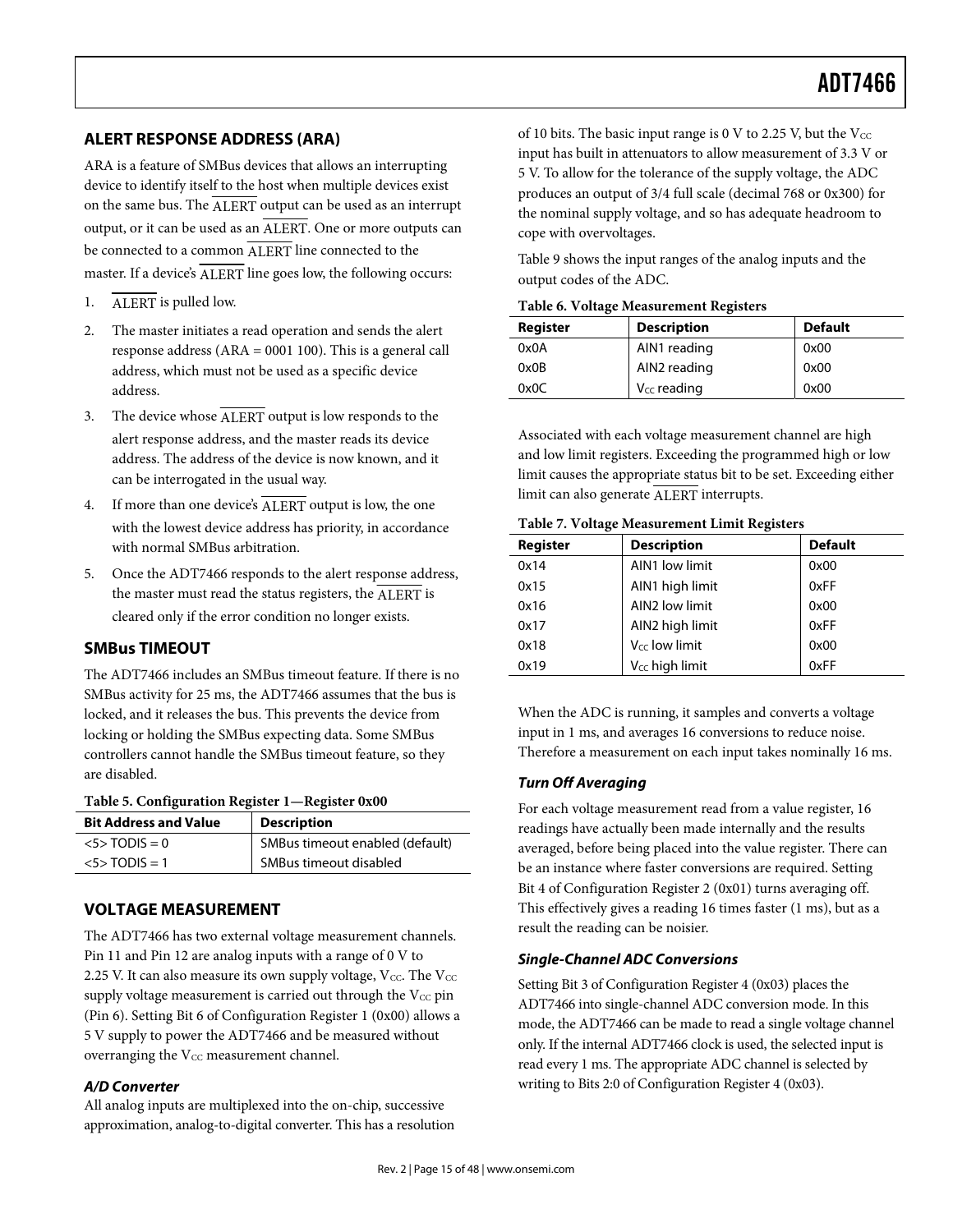| Bits 2:0, Reg. 0x03 | <b>Channel Selected</b> |  |
|---------------------|-------------------------|--|
| 000                 | AIN <sub>1</sub>        |  |
| 001                 | AIN <sub>2</sub>        |  |
| 010                 | Vcc                     |  |

# **REFERENCE VOLTAGE OUTPUT**

**Table 8. Single-Channel ADC Conversions** 

The ADT7466 has a reference voltage of 2.25 V, which is available on Pin 13 of the device. It can be used for scaling and offsetting the analog inputs to give different voltage ranges. It can also be used as an excitation voltage for a thermistor when the analog inputs are configured as thermistor inputs. See the Temperature Measurement section for more details.

# **CONFIGURATION OF PIN 11 AND PIN 12**

Pin 11 and Pin 12 can be used for analog inputs, thermistor inputs, or connecting a second remote thermal diode. The

#### Table 9. A-to-D Output Code vs. V<sub>IN</sub>

ADT7466 is configured for thermistor connection by default. The device is configured for the different modes by setting the appropriate bits in the configuration registers. Bits 6:7 of Configuration Register 3 (0x02) configure the device for either analog inputs or thermistor inputs. Bit 7 of Configuration Register 2 (0x01) configures Pin 11 and Pin 12 for the connection of a second thermal diode. Bits 2:3 of Interrupt Status Register 2 (0x11) indicate either an open or short circuit on Thermal Diode 1 and Diode 2 inputs. Bits 4:5 of Interrupt Status Register 2 (0x11) indicate either an open or short circuit on TH1 and TH2 inputs. It is advisable to mask interrupts on diode open/short alerts when in thermistor monitoring mode and to mask interrupts on thermistor open/short alerts when in REM2 mode.

| $V_{cc}$ 3.3 V  | $V_{cc}$ 5 V    | $A_{IN}$          | <b>Decimal</b>            | <b>Binary</b> |
|-----------------|-----------------|-------------------|---------------------------|---------------|
| < 0.0172        | < 0.026         | < 0.0088          | 0                         | 00000000      |
| $0.017 - 0.034$ | $0.026 - 0.052$ | 0.0088-0.0176     |                           | 00000001      |
| $0.034 - 0.052$ | $0.052 - 0.078$ | $0.0176 - 0.0264$ | 2                         | 00000010      |
| $0.052 - 0.069$ | $0.078 - 0.104$ | $0.0264 - 0.0352$ | 3                         | 00000011      |
| 1.110-1.127     | $1.667 - 1.693$ | $0.563 - 0.572$   | 64 (1/4 scale)            | 01000000      |
| 2.220-2.237     | 3.333-3.359     | 1.126-1.135       | 128 $(y_2 \text{ scale})$ | 10000000      |
| $3.3 - 3.347$   | $5 - 5.026$     | 1.689-1.698       | 192 (3/4 scale)           | 11000000      |
| 4.371-4.388     | 6.563-6.589     | 2.218-2.226       | 252                       | 11111100      |
| 4.388-4.405     | 6.589-6.615     | 2.226-2.235       | 253                       | 11111101      |
| 4.405-4.423     | $6.615 - 6.641$ | 2.235-2.244       | 254                       | 11111110      |
| >4.423          | >6.634          | >2.244            | 255                       | 11111111      |

### **Table 10. Mode Configuration Summary**

|                        | Configuration            |                |                       |                                               |
|------------------------|--------------------------|----------------|-----------------------|-----------------------------------------------|
| Mode                   | <b>Register Settings</b> | <b>Limits</b>  | Alerts <sup>1</sup>   | <b>Description</b>                            |
| <b>Thermistor Mode</b> |                          |                |                       | Default mode. Mask interrupts on diode NC.    |
|                        |                          |                |                       | (Set Bits 2:3 of Reg. 0x13.)                  |
| TH <sub>1</sub>        | Register 0x02            | Low: Reg 0x14  | OOL: Reg. 0x10, Bit 6 |                                               |
|                        | Bit $7 = 1$              | High: Reg 0x15 | NC: Reg. 0x11, Bit 4  |                                               |
| TH <sub>2</sub>        | Register 0x02            | Low: Reg 0x16  | OOL: Reg. 0x10, Bit 5 |                                               |
|                        | Bit $6 = 1$              | High: Reg 0x17 | NC: Reg. 0x11, Bit 5  |                                               |
| AIN Mode               |                          |                |                       | Ensure that AFC is not on. (Clear Bits 0:1 of |
|                        |                          |                |                       | AFC Configuration Register 1, 0x05.)          |
| AIN <sub>1</sub>       | Register 0x 02           | Low: Reg 0x14  | OOL: Reg. 0x10, Bit 6 |                                               |
|                        | Bit $7 = 0$              | High: Reg 0x15 |                       |                                               |
| AIN <sub>2</sub>       | Register 0x02            | Low: Reg 0x16  | OOL: Reg. 0x10, Bit 5 |                                               |
|                        | Bit $6 = 0$              | High: Reg 0x17 |                       |                                               |
| Remote 2 Diode Mode    | Register 0x01            | Low: Reg 0x14  | OOL: Reg. 0x10, Bit 6 | Mask interrupts on thermistor NC. (Set        |
|                        | Bit $7 = 1$              | High: Reg 0x15 | NC: Reg. 0x11, Bit 3  | Bits 4:5 of Reg. 0x13) and AIN2 (Bit 5 of     |
|                        |                          |                |                       | Reg. 0x12.)                                   |

<sup>1</sup> OOL = Out of limit. NC = No connection.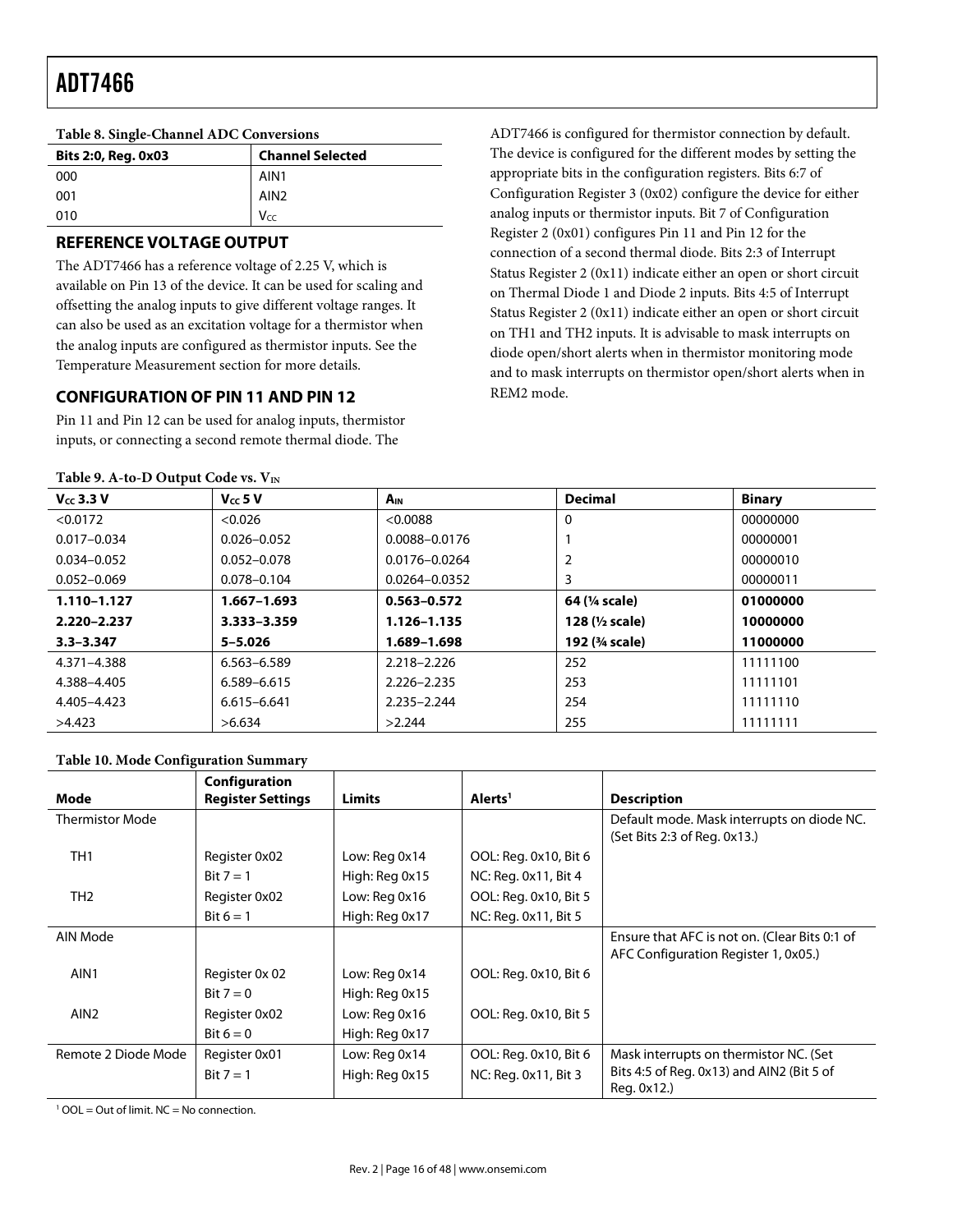#### **TEMPERATURE MEASUREMENT**

The ADT7466 has two dedicated temperature measurement channels, one for measuring the temperature of an on-chip band gap temperature sensor, and one for measuring the temperature of a remote diode, usually located in the CPU. In addition, the analog input channels, AIN1 and AIN2, can be reconfigured to measure the temperature of a second diode by setting Bit 7 of Configuration Register 2 (0x01), or to measure temperature using thermistors by setting Bit 6 and/or Bit 7 of Configuration Register 3 (0x02).

#### **SERIES RESISTANCE CANCELLATION**

Parasitic resistance, seen in series with the remote diode between the D+ and D− inputs to the ADT7466, is caused by a variety of factors including PCB track resistance and track length. This series resistance appears as a temperature offset in the sensor's temperature measurement. This error typically causes a 1°C offset per ohm of parasitic resistance in series with the remote diode. The ADT7466 automatically cancels the effect of this series resistance on the temperature reading, giving a more accurate result without the need for user characterization of the resistance. The ADT7466 is designed to automatically cancel typically 2 k $\Omega$  of resistance. This is done transparently to the user, using an advanced temperature measurement method described in the following section.

#### **TEMPERATURE MEASUREMENT METHOD**

A simple method of measuring temperature is to exploit the negative temperature coefficient of a diode, by measuring the base emitter voltage  $(V_{BE})$  of a transistor operated at constant current. Unfortunately, this technique requires calibration to null out the effect of the absolute value of  $V_{BE}$ , which varies from device to device.

The technique used in the ADT7466 measures the change in VBE when the device is operated at three different currents. Previous devices used only two operating currents, but it is the third current that allows series resistance cancellation.

Figure 24 shows the input signal conditioning used to measure the output of a remote temperature sensor. This figure shows the remote sensor as a substrate transistor, provided for temperature monitoring on some microprocessors, but it could also be a discrete transistor. If a discrete transistor is used, the

collector is not grounded, and should be linked to the base. To prevent ground noise from interfering with the measurement, the more negative terminal of the sensor is not referenced to ground but is biased above ground by an internal diode at the D– input. If the sensor is operating in an extremely noisy environment, C1 may optionally be added as a noise filter. Its value should never exceed 1000 pF. See the Layout Considerations section for more information on C1.

To measure  $\Delta V_{BE}$ , the operating current through the sensor is switched between three related currents. Figure 24 shows  $N1 \times I$ and  $N2 \times I$  as different multiples of the current I. The currents through the temperature diode are switched between I and  $N1 \times I$ , giving  $\Delta V_{BE1}$ , and then between I and  $N2 \times I$ , giving  $\Delta V_{BE2}$ . The temperature can then be calculated using the two  $\Delta V_{BE}$  measurements. This method can also cancel the effect of series resistance on the temperature measurement. The resulting  $\Delta V_{BE}$  waveforms are passed through a 65 kHz low-pass filter to remove noise, and then to a chopper-stabilized amplifier. This amplifies and rectifies the waveform to produce a dc voltage proportional to  $\Delta V_{BE}$ . The ADC digitizes this voltage, and a temperature measurement is produced. To reduce the effects of noise, digital filtering is performed by averaging the results of 16 measurement cycles for low conversion rates. Signal conditioning and measurement of the internal temperature sensor is performed in the same manner.

### **USING DISCRETE TRANSISTORS**

If a discrete transistor is used, the collector is not grounded and should be linked to the base. If an NPN transistor is used, the emitter is connected to the D− input and the base to the D+ input. If a PNP transistor is used, the base is connected to the D− input and the emitter to the D+ input. Figure 23 shows how to connect the ADT7466 to an NPN or PNP transistor for temperature measurement. To prevent ground noise interfering with the measurement, the more negative terminal of the sensor is not referenced to ground, but is biased above ground by an internal diode at the D− input.



Figure 23. Connections for NPN and PNP Transistors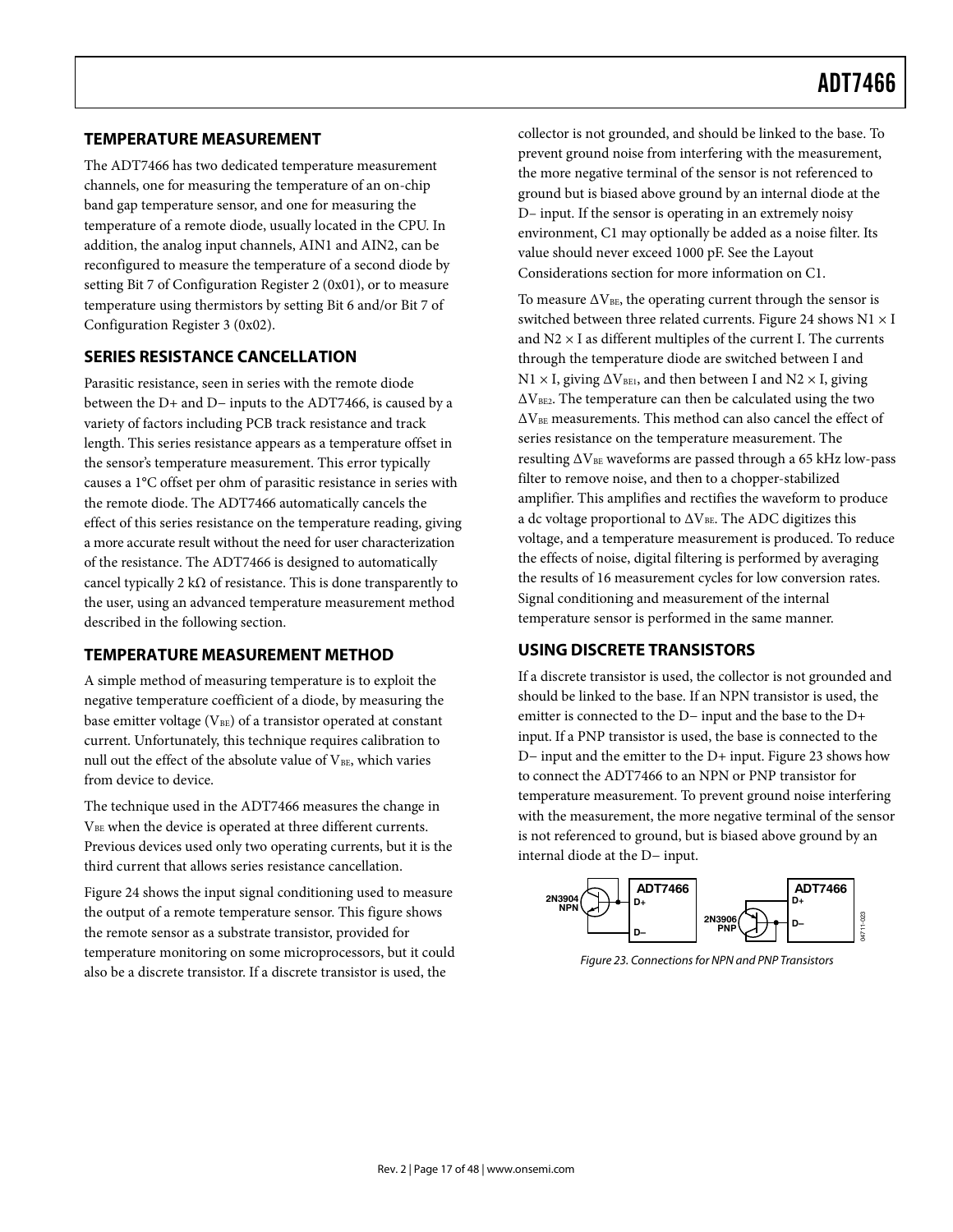

Figure 24. Signal Conditioning for Remote Diode Temperature Sensors

#### *Temperature Data Format*

The temperature data stored in the temperature data registers consists of a high byte with an LSB size equal to 1°C. If higher resolution is required, two additional bits are stored in the extended temperature registers, giving a resolution of 0.25°C. The temperature measurement range for both local and remote measurements is, by default, 0°C to 127°C (binary), so the ADC output code equals the temperature in degrees Celsius, and half the range of the ADC is not actually used.

The ADT7466 can also be operated by using an extended temperature range from −64°C to +191°C. In this case, the whole range of the ADC is used, but the ADC code is offset by +64°C, so it does not correspond directly to the temperature.  $(0^{\circ}C = 0100000)$ .

The user can switch between these two temperature ranges by setting or clearing Bit 7 in Configuration Register 1. The measurement range should be switched only once after powerup, and the user should wait for two monitoring cycles (approximately 68 ms) before expecting a valid result. Both ranges have different data formats, as shown in Table 11.

| Table II. I emperature Data Format |                            |  |  |  |
|------------------------------------|----------------------------|--|--|--|
| Binary <sup>1</sup>                | Offset Binary <sup>2</sup> |  |  |  |
| 0 000 0000                         | 0 000 0000                 |  |  |  |
| 0 000 0000                         | 0 100 0000                 |  |  |  |
| 0 000 0001                         | 0 100 0001                 |  |  |  |
| 00001010                           | 01001010                   |  |  |  |
| 00011001                           | 0 101 1001                 |  |  |  |
| 00110010                           | 01110010                   |  |  |  |
| 01001011                           | 10001011                   |  |  |  |
| 01100100                           | 10100100                   |  |  |  |
| 01111101                           | 10111101                   |  |  |  |
| 01111111                           | 10111111                   |  |  |  |
| 01111111                           | 1 111 1111                 |  |  |  |
|                                    |                            |  |  |  |

#### **Table 11. Temperature Data Format**

1 Binary scale temperature measurement returns 0 for all temperatures ≤0°C. 2 Offset binary scale temperature values are offset by +64.

While the temperature measurement range can be set to −64°C to +191°C for both local and remote temperature monitoring, the ADT7466 itself should not be exposed to temperatures

greater than those specified in the Absolute Maximum Ratings table. Furthermore, the device is guaranteed to only operate at ambient temperatures from −40°C to +125°C. In practice, the device itself should not be exposed to extreme temperatures, and may need to be shielded in extreme environments to comply with these requirements. Only the remote temperature monitoring diode should be exposed to temperatures above +120°C and below −40°C. Care should be taken in choosing a remote temperature diode to ensure that it can function over the required temperature range.

#### *Nulling Out Temperature Errors*

The ADT7466 automatically nulls out temperature measurement errors due to series resistance, but systematic errors in the temperature measurement can arise from a number of sources, and the ADT7466 can reduce these errors. As CPUs run faster, it is more difficult to avoid high frequency clocks when routing the D+, D− tracks around a system board. Even when recommended layout guidelines are followed, there may still be temperature errors attributed to noise being coupled onto the D+/D− lines. High frequency noise generally has the effect of giving temperature measurements that are too high by a constant amount. The ADT7466 has temperature offset registers at addresses 0x26 and 0x27 for the remote and local temperature channels. A one time calibration of the system can determine the offset caused by system board noise and null it out using the offset registers. The offset registers automatically add a twos complement 8-bit reading to every temperature measurement. The LSB adds 1°C offset to the temperature reading so the 8-bit register effectively allows temperature offsets of up to ±128°C with a resolution of 1°C. This ensures that the readings in the temperature measurement registers are as accurate as possible.

| Register | <b>Description</b>           | <b>Default</b>     |
|----------|------------------------------|--------------------|
| 0x24     | Thermistor 1/Remote 2 offset | $0x00(0^{\circ}C)$ |
| 0x25     | Thermistor 2 offset          | 0x00 (0°C)         |
| 0x26     | Remote1 temperature offset   | $0x00(0^{\circ}C)$ |
| 0x27     | Local temperature offset     | $0x00(0^{\circ}C)$ |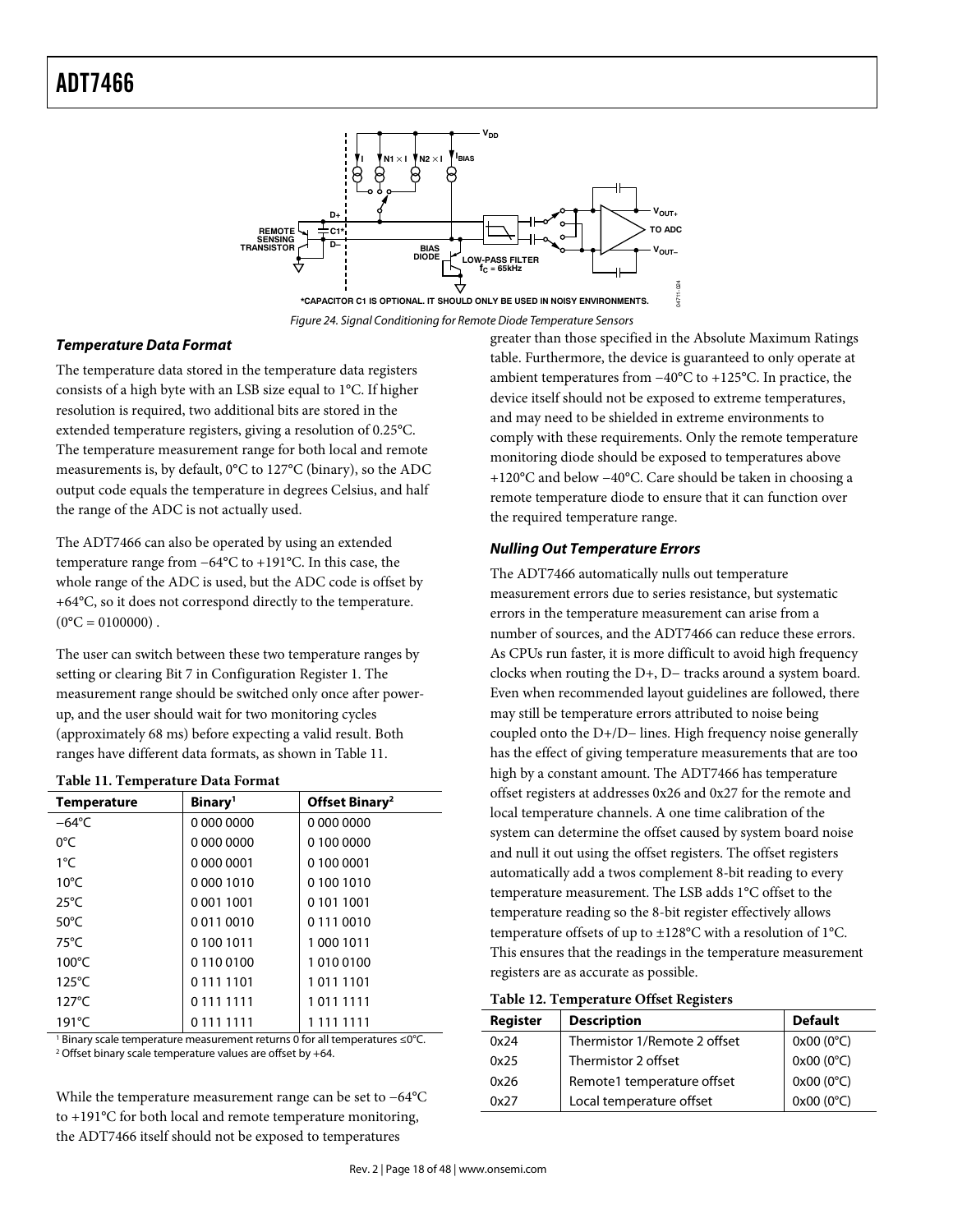| Register | <b>Description</b>               | <b>Default</b> |
|----------|----------------------------------|----------------|
| 0x0D     | Remote temperature               | 0x00           |
| 0x0E     | Local temperature                | 0x00           |
| 0x08     | <b>Extended Resolution 1</b>     | 0x00           |
|          | Bits 1:0 remote temperature LSBs |                |
| 0x09     | <b>Extended Resolution 2</b>     | 0x00           |
|          | Bits 1:0 local temperature LSBs  |                |

**Table 13. Temperature Measurement Registers** 

Associated with each temperature measurement channel are high and low limit registers. Exceeding the programmed high or low limit causes the appropriate status bit to be set. Exceeding either limit can also generate ALERT interrupts.

**Table 14. Temperature Measurement Limit Registers** 

| Register | <b>Description</b>               | <b>Default</b> |
|----------|----------------------------------|----------------|
| 0x1A     | Remote1 temperature low limit    | 0x00           |
| 0x1B     | Remote1 temperature high limit   | 0x7F           |
| 0x1C     | Local temperature low limit      | 0x00           |
| 0x1D     | Local temperature high limit     | 0x7F           |
| 0x14     | Thermistor 1/Remote 2 low limit  | 0x00           |
| 0x15     | Thermistor 1/Remote 2 high limit | 0xFF           |
| 0x16     | Thermistor 2 low limit           | 0x00           |
| 0x17     | Thermistor 2 high limit          | 0xFF           |

All temperature limits must be programmed in the same format as the temperature measurement. If this is offset binary, add 64 (0x40 or 01000000) to the actual temperature limit in degrees Celsius.

# *Layout Considerations*

Digital boards can be electrically noisy environments. Take the following precautions to protect the analog inputs from noise, particularly when measuring the very small voltages from a remote diode sensor.

Place the ADT7466 as close as possible to the remote sensing diode. Provided that the worst noise sources, such as clock generators, data/address buses and CRTs, are avoided, this distance can be 4 inches to 8 inches.

If the distance to the remote sensor is more than 8 inches, the use of twisted-pair cable is recommended. This works from about 6 feet to 12 feet.

For very long distances (up to 100 feet), use shielded twisted pair, such as Belden #8451 microphone cable. Connect the twisted pair to D+ and D− and the shield to GND close to the ADT7466. Leave the remote end of the shield unconnected to avoid ground loops.

Because the measurement technique uses switched current sources, excessive cable and/or filter capacitance can affect the measurement. When using long cables, the filter capacitor could be reduced or removed.

Route the D+ and D− tracks close together, in parallel, with grounded guard tracks on each side. Provide a ground plane under the tracks if possible.

Use wide tracks to minimize inductance and reduce noise pickup. A 5 mil track minimum width and spacing is recommended.



Figure 25. Arrangement of Signal Tracks

Try to minimize the number of copper/solder joints, which can cause thermocouple effects. Where copper/solder joints are used, make sure that they are in both the D+ and D− paths and are at the same temperature.

Thermocouple effects should not be a major problem because 1°C corresponds to about 240 μV, and thermocouple voltages are about 3 μV/°C of temperature difference. Unless there are two thermocouples with a big temperature differential between them, thermocouple voltages should be much less than 200 mV.

Place a 0.1 μF bypass capacitor close to the ADT7466.

# **TEMPERATURE MEASUREMENT USING THERMISTORS**

The analog input channels, AIN1 and AIN2, can be used to measure temperature by using negative temperature coefficient (NTC) thermistors. NTC thermistors have a nonlinear transfer function of the form

$$
R_{t2} = R_{t1} \times e \left(\frac{B}{t_2} - \frac{B}{t_1}\right)
$$

where:

 $R_{t2}$  is the resistance at temperature  $t2$ .

 $R_{t1}$  is the resistance at temperature  $t1$  (usually 25°C).

 $e = 2.71828$ .

B is the B constant of the thermistor (typically between 3000 and 5000).

A thermistor can be made to give a voltage output that is fairly linear over a limited range by making it part of a potential divider as shown in Figure 26.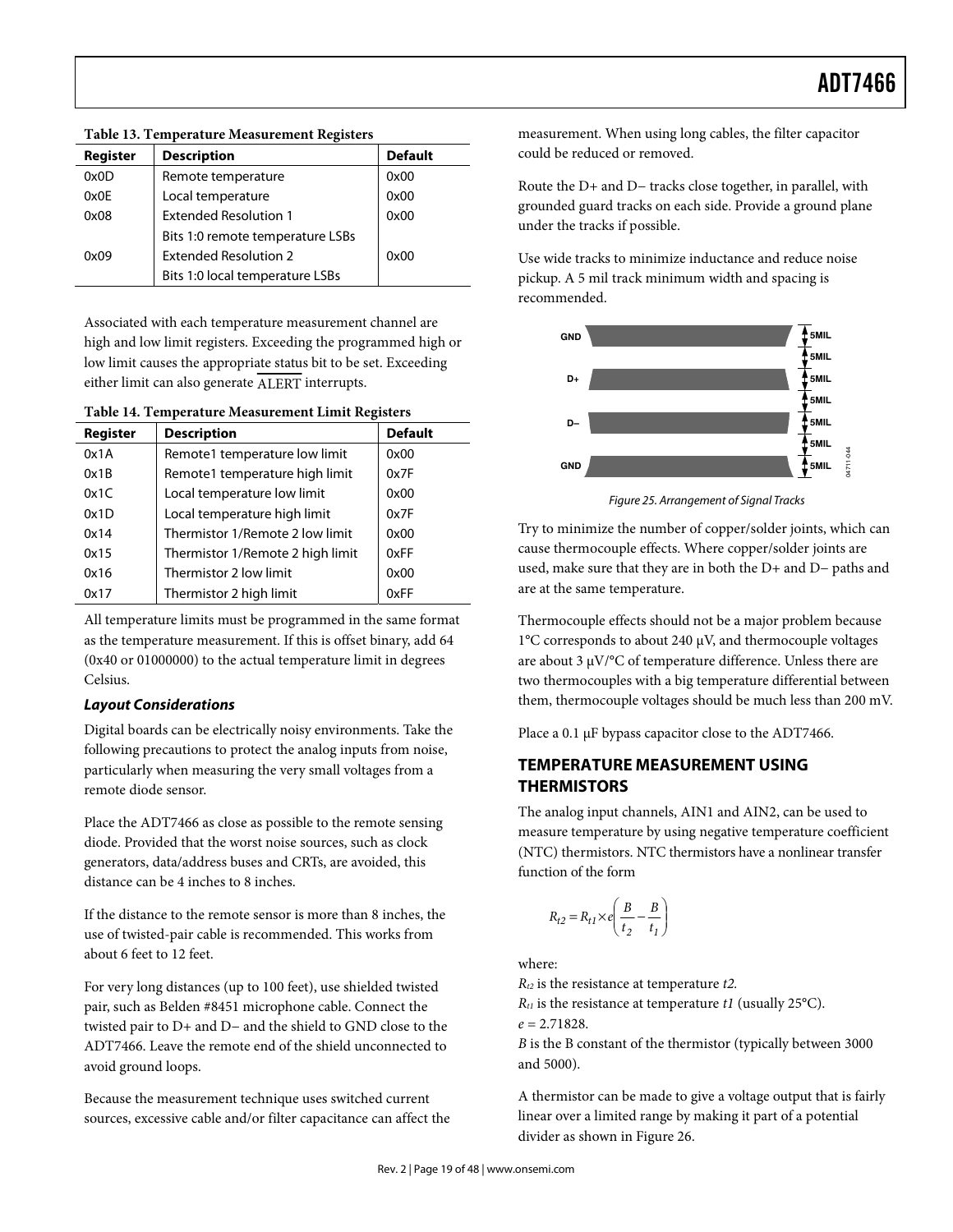A potential divider, with a thermistor as the upper part connected to REFOUT, produces an output voltage that varies nonlinearly in proportion to the inverse of the resistance. By suitable choice of thermistor and fixed resistor, this can be made to approximately cancel the nonlinearity of the thermistor resistance vs. temperature curve, thus giving a fairly linear output voltage with temperature over a limited range. This circuit uses REFOUT as the excitation voltage for both the thermistor and for the ADC, so any variation in REFOUT is cancelled, and the measurement is purely ratiometric.



Figure 26. Temperature Measurement Using Thermistor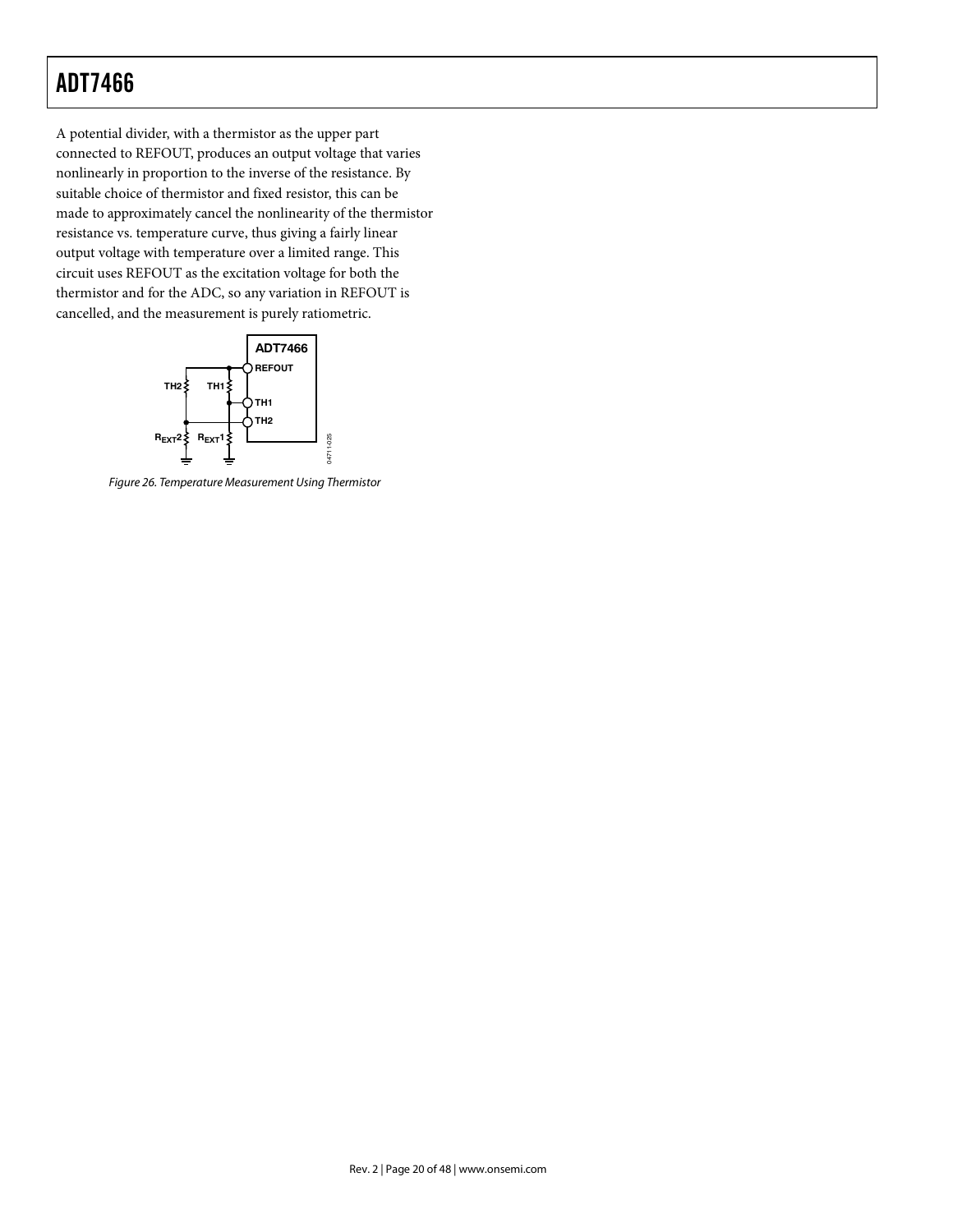#### *Thermistor Linearization*

A linear transfer function can be obtained over a limited temperature range by connecting the thermistor in series with an optimum resistor. Placing a resistor in series with the thermistor as shown in Figure 26 produces an S-shaped error curve as shown in Figure 27. The overall error across the range can be reduced by calculating the external resistor so that the error is 0 at the ends of the range. REXT is calculated as follows:

$$
R_{EXT} = \frac{R_{MID} \times (R_{MIN} + R_{MAX}) - (2 \times R_{MIN} \times R_{MAX})}{(R_{MIN} + R_{MAX} - 2 \times R_{MID})}
$$

where:

 $R_{MIN}$  is the thermistor value at  $T_{MIN}$ .  $R_{MAX}$  is the thermistor value at  $T_{MAX}$ .  $R_{\text{MID}}$  is the thermistor value at  $\frac{T_{\text{MIN}} + T_{\text{MAX}}}{2}$ 

Figure 27 shows the linearity error using a 100 kΩ thermistor with a B value of 3500 and a 14400  $\Omega$  resistor. Using the specified thermistor and resistor, the error over a temperature range of 30°C to 100°C is less than ±2°C. Other thermistors can be used, but the resistor value is different. A smaller error can be achieved over a narrower temperature range; conversely, a wider temperature range can be used, but the error is greater. In both cases, the optimum resistor value is different.



Figure 27. Linearity Error Using Specified Components

#### *Thermistor Normalization*

Even when the thermistor is linearized, it does not provide an output to the ADC that gives a direct temperature reading in degrees Celsius. The linearized data is proportional to the voltage applied; however, normalization is needed to use the value as a temperature reading.

To overcome this problem, when an analog input is configured for use with a thermistor, the output of the ADC is scaled and offset so that it produces the same output (for example, 1 LSB = 0.25 $^{\circ}$ C) as from the thermal diode input, when  $R_{\text{EXT}}$  is chosen to linearize the thermistor over 30°C to 100°C.

Normalization can be chosen for 10 kΩ thermistors by setting Bit 0 of Configuration Register 2 (0x01) or for 100 kΩ thermistors by clearing this bit (default setting).

### **READING TEMPERATURE FROM THE ADT7466**

It is important to note that temperature can be read from the ADT7466 as an 8-bit value (with 1°C resolution) or as a 10-bit value (with 0.25°C resolution). If only 1°C resolution is required, the temperature readings can be read at any time and in no particular order.

If the 10-bit measurement is required, this involves a 2-register read for each measurement. The extended resolution registers (0x08 and 0x09) should be read first. This causes all temperature reading registers to be frozen until all temperature reading registers have been read. This prevents an MSB reading from being updated while its 2 LSBs are being read and vice versa.

#### *Measurement Sequence*

The ADT7466 automatically measures each analog and temperature channel in the following round-robin sequence:

- 1. AIN1/TH1
- 2. AIN2(TH2)
- $3. \quad V_{CC}$
- 4. Remote Temperature 1 (D1)
- 5. Local Temperature

If AIN1 and AIN2 are configured for a second thermal diode, this is measured instead of the AIN1 and AIN 2 measurements, and the result stored in the AIN1 reading register (0x0A).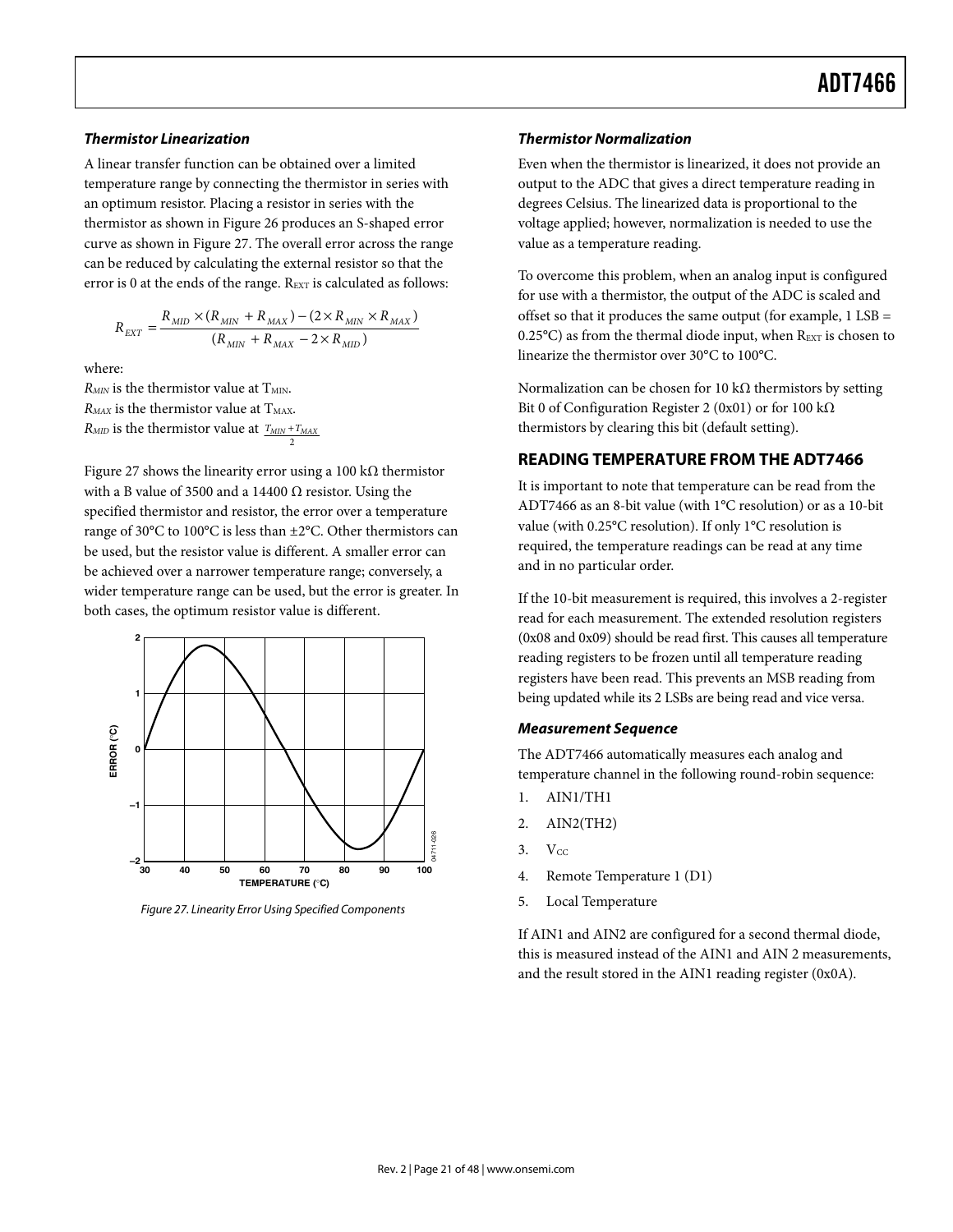### *Analog Monitoring Cycle Time*

The analog monitoring cycle begins when a 1 is written to the start bit (Bit 0) of Configuration Register 1 (0x00). The ADC measures each analog input in turn, and, as each measurement is completed, the result is automatically stored in the appropriate value register. This round-robin monitoring cycle continues until disabled by writing a 0 to Bit 0 of Configuration Register 1.

Since the ADC is normally left to free-run in this manner, the time to monitor all the analog inputs is normally not of interest, because the most recently measured value of any input can be read at any time.

For applications where the monitoring cycle time is important, it can easily be calculated from the measurement times of the individual channels. With averaging turned on, each measurement is taken 16 times and the averaged result is placed in the value register. The worst-case monitoring cycle times for averaging turned on and off is described in Table 15.

Fan tach measurements are made in parallel but independently and are not synchronized with the analog measurements.

#### **Table 15. Monitoring Cycle Time**

|                      | <b>Monitoring Cycle Time</b> |                   |
|----------------------|------------------------------|-------------------|
| Channel              | Avg On                       | Avg Off           |
| Local temperature    | 8.99 ms                      | $1.36$ ms         |
| Remote 1 temperature | 36.69 ms                     | $6.25$ ms         |
| Remote 2 temperature | 36.69 ms                     | $6.25$ ms         |
| AIN1/Thermistor 1    | 8.65 ms                      | $1.02 \text{ ms}$ |
| AIN2/Thermistor 2    | 8.65 ms                      | $1.02$ ms         |
| V <sub>CC</sub>      | 8.26ms                       | 0.61ms            |
| Total <sup>1</sup>   | 71.24 ms                     | 10.26ms           |
| Total <sup>2</sup>   | 90.63 ms                     | 14.47 ms          |

<sup>1</sup> Pin 11 and Pin 12 configured for AIN/thermistor monitoring. The total excludes the Remote 2 temperature time.

<sup>2</sup> Pin 11 and Pin 12 configured for second thermal diode monitoring. The total excludes the AIN1/Thermistor 1 and AIN2/Thermistor 2 times.

# **ADDITIONAL ADC FUNCTIONS**

A number of other functions are available on the ADT7466 to offer the systems designer increased flexibility.

# *Turn Off Averaging*

For each temperature measurement read from a value register, 16 readings have actually been made internally and the results averaged before being placed into the value register. The user may want to take a very fast measurement, for example, of CPU temperature. Setting Bit 4 of Configuration Register 2 (0x01) turns averaging off.

#### *Single-Channel ADC Conversions*

Setting Bit 3 of Configuration Register 4 (Address 0x03) places the ADT7466 into single-channel ADC conversion mode. In this mode, the ADT7466 can be made to read a single

temperature channel only. The selected input is read every 1.4 ms. The appropriate ADC channel is selected by writing to Bits 2:0 of Configuration Register 4 (Address 0x03).

**Table 16. ADC Single-Channel Selection** 

| Bits 2:0, Reg. 0x03 | <b>Channel Selected</b> |
|---------------------|-------------------------|
| 000                 | AIN1/Thermistor1        |
| 001                 | AIN2/Thermistor2        |
| 010                 | $V_{CC}$                |
| 011                 | Remote 1 temperature    |
| 100                 | Local temperature       |
| 101                 | Remote 2 temperature    |
|                     |                         |

# **LIMIT VALUES**

High and low limits are associated with each measurement channel on the ADT7466. These limits can form the basis of system status monitoring; a status bit can be set for any out-oflimit condition and detected by polling the device. Alternatively, ALERT interrupts can be generated to flag out-of-limit

conditions for a processor or microcontroller.

Voltage and temperature limits are only 8-bit values and are compared with the 8 MSBs of the voltage and temperature values.

### *8-Bit Limits*

The following tables list the 8-bit limits on the voltage limit and temperature limit registers of the ADT7466.

**Table 17. Voltage Limit Registers** 

| Register | <b>Description</b>         | <b>Default</b> |
|----------|----------------------------|----------------|
| 0x14     | AIN1 low limit             | 0x00           |
| 0x15     | AIN1 high limit            | 0xFF           |
| 0x16     | AIN2 low limit             | 0x00           |
| 0x17     | AIN2 high limit            | 0xFF           |
| 0x18     | V <sub>cc</sub> low limit  | 0x00           |
| 0x19     | V <sub>CC</sub> high limit | 0xFF           |

#### **Table 18. Temperature Limit Registers**

| Register | <b>Description</b>            | <b>Default</b> |
|----------|-------------------------------|----------------|
| 0x1A     | Remote temperature low limit  | 0x00           |
| 0x1B     | Remote temperature high limit | 0x7F           |
| 0x1C     | Local temperature low limit   | 0x00           |
| 0x1D     | Local temperature high limit  | 0x7F           |
| 0x1E     | PROCHOT limit                 | 0x00           |
| 0x1F     | AIN1(TH1)/REM2 THERM limit    | 0x64           |
| 0x20     | AIN2(TH2) THERM limit         | 0x64           |
| 0x21     | <b>Remote THERM limit</b>     | 0x64           |
| 0x22     | <b>Local THERM limit</b>      | 0x64           |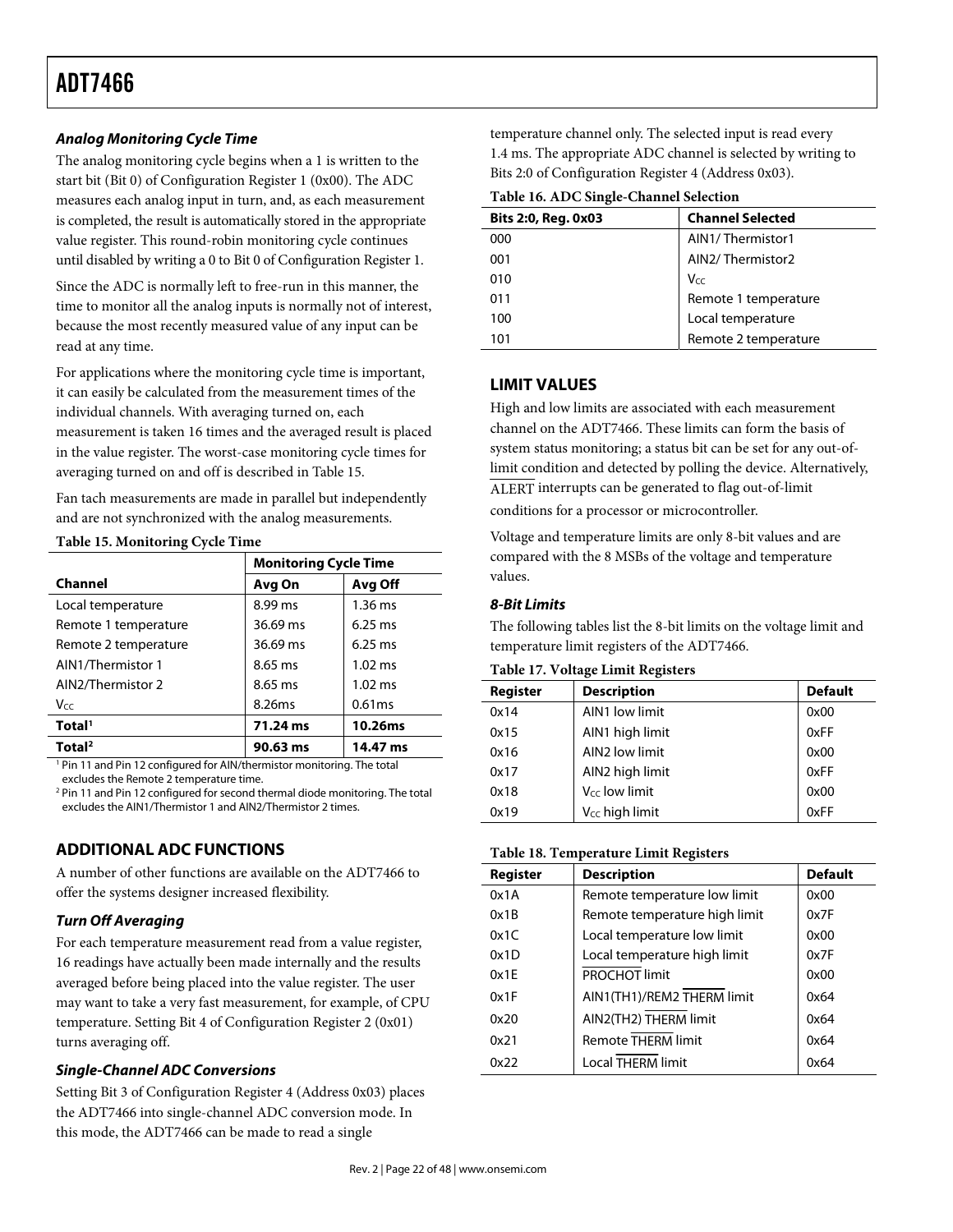#### *16-Bit Limits*

The fan tach measurements are 16-bit results. The fan tach limits are also 16 bits, consisting of a high byte and low byte. Since fans running under speed or stalled are normally the only conditions of interest, only high limits exist for fan tachs. Since the fan tach period is actually being measured, exceeding the limit indicates a slow or stalled fan.

#### **Table 19. Fan Limit Registers**

| Register | <b>Description</b>      | <b>Default</b> |
|----------|-------------------------|----------------|
| 0x4C     | TACH1 minimum low byte  | 0xFF           |
| 0x4D     | TACH1 minimum high byte | 0xFF           |
| 0x4E     | TACH2 minimum low byte  | 0xFF           |
| 0x4F     | TACH2 minimum high byte | 0xFF           |

#### *Out-of-Limit Comparisons*

Once all limits have been programmed, ADT7466 monitoring can be enabled. The ADT7466 measures all parameters in roundrobin format and sets the appropriate status bit for out-of-limit conditions. Comparisons are done differently depending on whether the measured value is being compared to a high or low limit.

A greater than comparison is performed when comparing with the high limit.

A less than or equal to comparison is performed when comparing with the low limit.

#### *Status Registers*

The results of limit comparisons are stored in Status Register 1 and Status Register 2. The status register bit for each channel reflects the status of the last measurement and limit comparison on that channel. If a measurement is within limits, the corresponding status register bit is cleared to 0. If the measurement is out-of-limits the corresponding status register bit is set to 1.

The state of the various measurement channels can be polled by reading the status registers over the serial bus. When Bit 7 (OOL) of Status Register 1 (0x10) is 1, an out-of-limit event has been flagged in Status Register 2. Therefore the user need only read Status Register 2 when this bit is set. Alternatively, the ALERT output (Pin 14) can be used as an interrupt, which

automatically notifies the system supervisor of an out-of-limit condition. Reading the status registers clears the appropriate status bit as long as the error condition that caused the interrupt has cleared. Status register bits are sticky, meaning that they remain set until read by software. Whenever a status bit is set, indicating an out-of-limit condition, it remains set even if the event that caused it cleared (until read). The only way to clear the status bit is to read the status register when the event clears.

Interrupt status mask registers (0x12, 0x13) allow individual interrupt sources to be masked from causing an ALERT.

However, if one of these masked interrupt sources goes out-oflimit, its associated status bit is set in the interrupt status registers.

**Table 20. Interrupt Status Register 1 (Reg. 0x10)** 

| Bit No. | <b>Name</b>      | <b>Description</b>                                                                               |
|---------|------------------|--------------------------------------------------------------------------------------------------|
| 7       | OOL              | 1 indicates that a bit in Status Register 2 is set<br>and that Status Register 2 should be read. |
| 6       | AIN <sub>1</sub> | 1 indicates that AIN1 is out of limit.                                                           |
| 5       | AIN <sub>2</sub> | 1 indicates that AIN2 is out of limit.                                                           |
| 4       | <b>VCC</b>       | 1 indicates that $V_{cc}$ is out of limit.                                                       |
| 3       | <b>REM</b>       | 1 indicates that the remote temperature<br>measurement is out of limit.                          |
| 2       | LOC              | 1 indicates that the local temperature<br>measurement is out of limit.                           |
|         | FAN1             | 1 indicates that the Tach 1 count is above<br>limit (fan speed below limit).                     |
|         | FAN <sub>2</sub> | 1 indicates that the Tach 2 count is above<br>limit (fan speed below limit).                     |

#### **Table 21. Interrupt Status Register 2 (Reg. 0x11)**

| <b>Bit No.</b> | <b>Name</b> | <b>Description</b>                                                                           |
|----------------|-------------|----------------------------------------------------------------------------------------------|
| 5              | THRM2       | 1 indicates that TH1 is open-circuit.                                                        |
| 4              | THRM1       | 1 indicates that TH2 is open-circuit.                                                        |
| 3              | D2          | 1 indicates that Remote Temperature<br>Sensing Diode 2 is open-circuit or short-<br>circuit. |
|                | D1          | 1 indicates that Remote Temperature<br>Sensing Diode 1 is open-circuit or short-<br>circuit. |
|                | PHOT        | 1 indicates that the PROCHOT limit has been<br>exceeded.                                     |
|                | OVT         | 1 indicates that a THERM overtemperature<br>limit has been exceeded.                         |

#### **ALERT INTERRUPT BEHAVIOR**

The ADT7466 can be polled for status, or an ALERT interrupt can be generated for out-of-limit conditions. It is important to note how the ALERT output and status bits behave when writing interrupt handler software.



Figure 28 shows how the ALERT output and sticky status bits behave. Once a limit is exceeded, the corresponding status bit is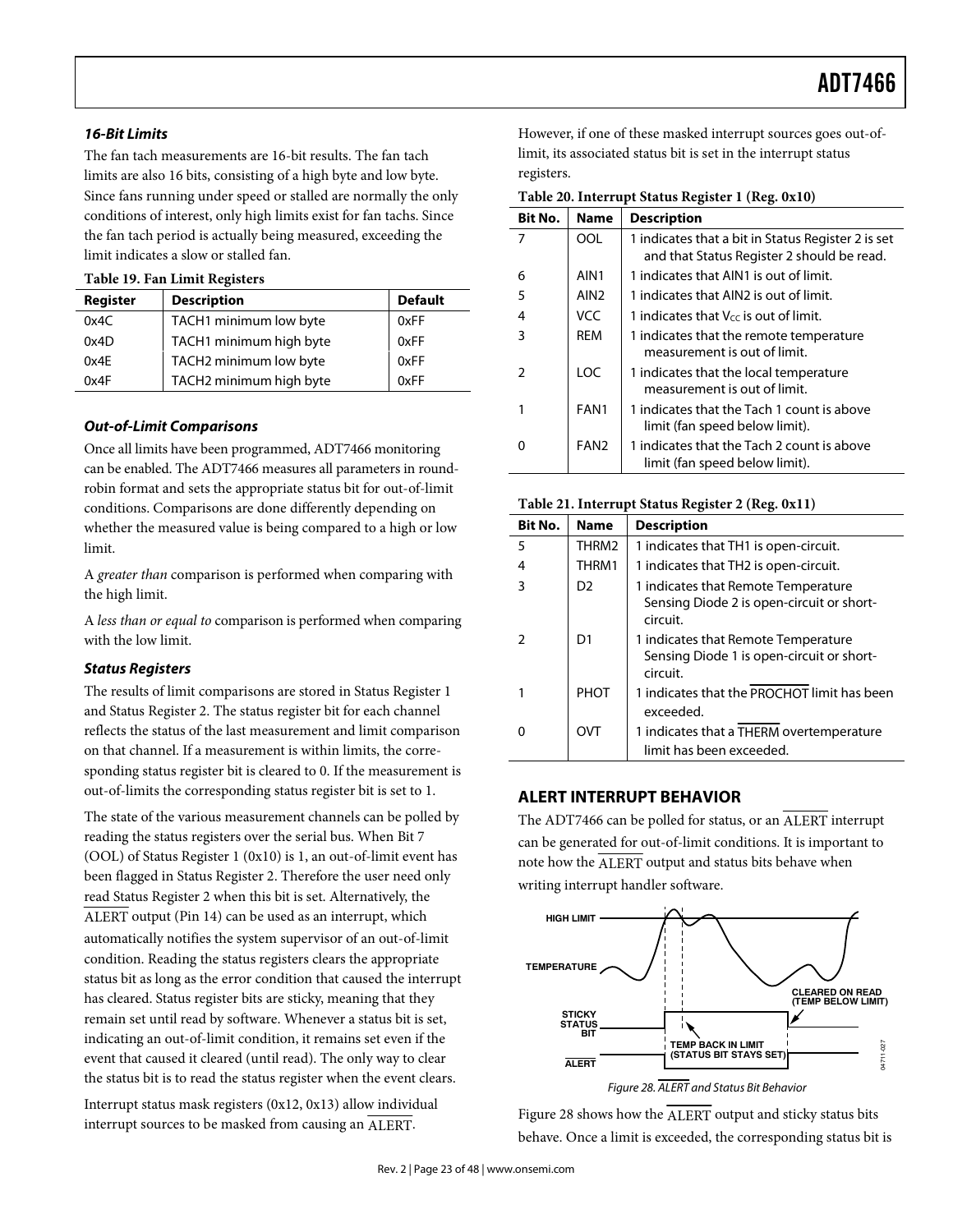set to 1. The status bit remains set until the error condition subsides and the status register is read. This ensures that an outof-limit event cannot be missed if software is polling the device periodically. The ALERT output remains low while a reading is out-of-limit, until the status register is read. This has implications on how software handles the interrupt.

### *Handling Alert Interrupts*

To prevent the system from being tied up servicing interrupts, it is recommended to handle the ALERT interrupt as follows:

- 1. Detect the ALERT assertion.
- 2. Enter the interrupt handler.
- 3. Read the status registers to identify the interrupt source.
- 4. Mask the interrupt source by setting the appropriate mask bit in the interrupt mask registers (0x12, 0x13).
- 5. Take the appropriate action for a given interrupt source.
- 6. Exit the interrupt handler.
- 7. Periodically poll the status registers. If the interrupt status bit has cleared, reset the corresponding interrupt mask bit to 0. This causes the ALERT output and status bits to behave as shown in Figure 29.



Figure 29. How Masking the Interrupt Source Affects ALERT Output

#### *Masking Interrupt Sources*

Interrupt Mask Registers 1 and 2 are located at Addresses 0x12 and 0x13. These registers allow individual interrupt sources to be masked to prevent ALERT interrupts. Masking an interrupt source prevents only the ALERT output from being asserted; the appropriate status bit is set as normal.

| Table 22. Interrupt Mask Register 1 (Reg. 0x12) |  |  |  |
|-------------------------------------------------|--|--|--|
|-------------------------------------------------|--|--|--|

| <b>Bit No.</b> | <b>Name</b>                           | <b>Description</b>                    |
|----------------|---------------------------------------|---------------------------------------|
| 7              | OOL                                   | 1 masks ALERT for any alert condition |
|                |                                       | flagged in Status Register 2.         |
| 6              | $AIN1$ (TH $1$ )/<br>REM <sub>2</sub> | 1 masks ALERT for AIN1(TH1)/REM2.     |
| 5              | AIN2(TH2)                             | 1 masks ALERT for AIN2(TH2).          |
| 4              | VCC                                   | 1 masks ALERT for Vcc.                |
| 3              | REM1                                  | 1 masks ALERT for remote              |
|                |                                       | temperature.                          |
| $\mathcal{P}$  | LOC                                   | 1 masks ALERT for local temperature.  |
|                | FAN1                                  | 1 masks ALERT for Fan 1.              |
|                | FAN <sub>2</sub>                      | 1 masks AI FRT for Fan 2.             |

**Table 23. Interrupt Mask Register 2 (Reg. 0x13)** 

| Bit No. | <b>Name</b>    | <b>Description</b>                                              |
|---------|----------------|-----------------------------------------------------------------|
| 5       | THRM2          | 1 masks ALERT for TH1 open- or short-circuit                    |
|         |                | errors.                                                         |
| 4       | THRM1          | 1 masks TH2 open- or short-circuit errors.                      |
| 3       | D1             | 1 masks ALERT for Diode 1 open- or short-<br>circuit errors.    |
| 2       | D <sub>2</sub> | 1 masks ALERT for Diode 2 open- or short-<br>circuit errors.    |
|         | PHOT           | 1 masks ALERT for PROCHOT.                                      |
| 0       | OVT            | 1 masks ALERT for over temperature<br>(exceeding THERM limits). |

#### *Measuring PROCHOT Assertion Time*

The ADT7466 has an internal timer to measure PROCHOT assertion time. The timer is started on the assertion of the ADT7466 PROCHOT input, and stopped on the negation of the pin. The timer counts PROCHOT times cumulatively, that is, the timer resumes counting on the next PROCHOT assertion. The PROCHOT timer continues to accumulate PROCHOT assertion times until the timer is read (it is cleared on read) or until it reaches full scale. If the counter reaches full scale, it stops at that reading until it is cleared.

The 8-bit PROCHOT timer register (0x0F) is designed such that Bit 0 is set to 1 on the first PROCHOT assertion. Once the cumulative PROCHOT assertion time exceeds 50 ms, Bit 1 of the PROCHOT timer is set, and Bit 0 becomes the LSB of the timer with a resolution of 22.76 ms.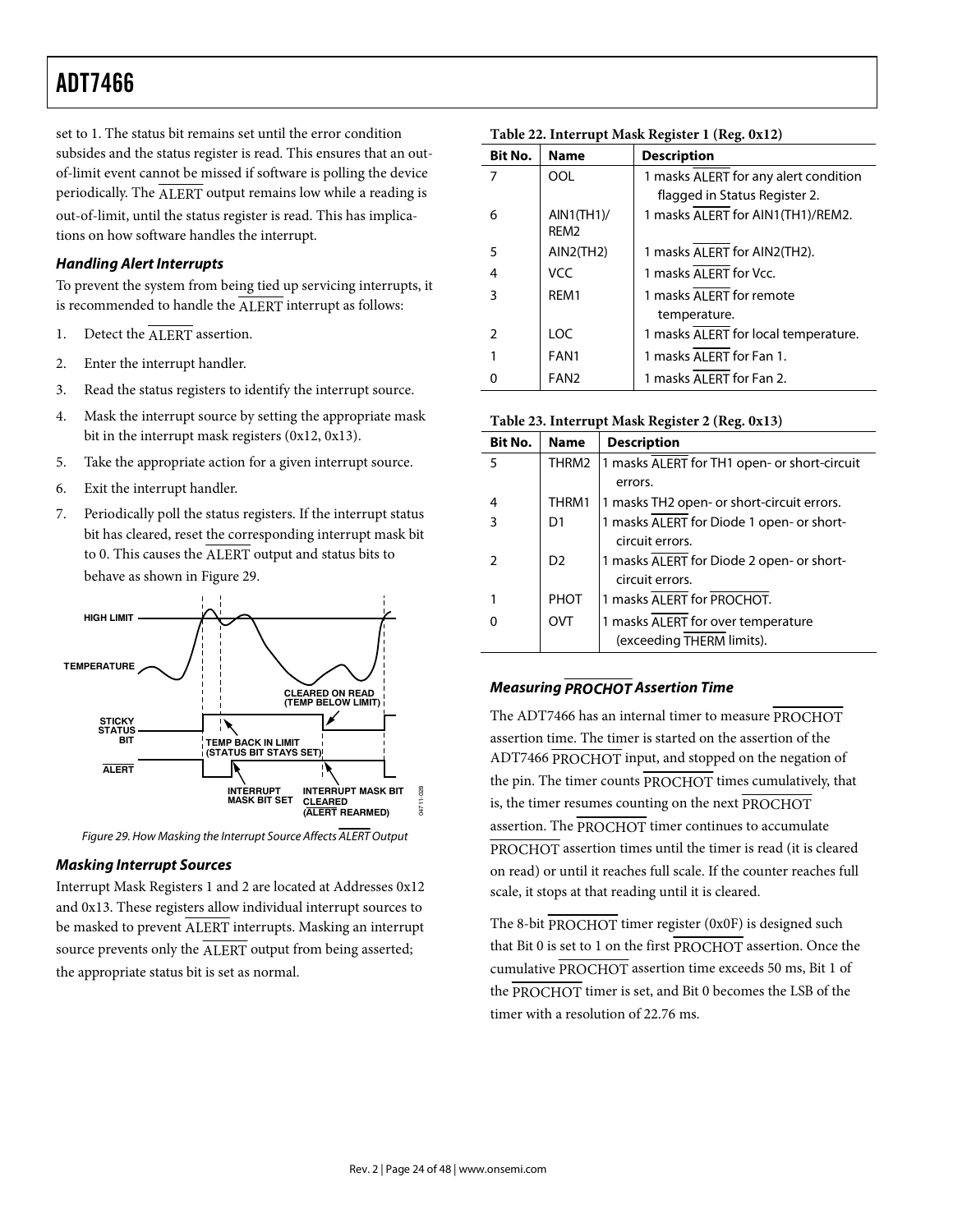

FIRENTIFIPIONENT Therefore Assemented by the procedure theorem assembles on  $P_{\text{BQUE}}$  and  $P_{\text{BQUE}}$  assertions  $P_{\text{BQUE}}$  assertions  $P_{\text{BQUE}}$  assertion the procedure of  $P_{\text{ROC}}$  in the second method method metho Figure 30 shows how the PROCHOT timer behaves as the PROCHOT input is asserted and negated. Bit 0 is set on the first PROCHOT assertion that is detected. This bit remains set until the cumulative PROCHOT assertions exceed 50 ms. At this time, Bit 1 of the PROCHOT timer is set, and Bit 0 is cleared. Bit 0 now reflects timer readings with a resolution of 25 ms. When using the PROCHOT timer, be aware of the following.

After a PROCHOT timer read (0x0F):

- The contents of the timer are cleared on read.
- The PHOT bit (Bit 1) of Status Register 2 is cleared automatically.

If the PROCHOT timer is read during a PROCHOT assertion, the following happens:

- The contents of the timer are cleared.
- Bit 0 of the PROCHOT timer is set to 1 (since a PROCHOT assertion is occurring).
- The PROCHOT timer increments from 0.
- If the PROCHOT limit  $(0x1E) = 0x00$ , the PHOT bit is set.

#### *Generating ALERT Interrupts from PROCHOT Events*

The ADT7466 can generate ALERTs when a programmable PROCHOT limit is exceeded. This allows the systems designer to ignore brief, infrequent PROCHOT assertions, while capturing longer PROCHOT events that could signify a more serious thermal problem within the system. Register 0x1E is the PROCHOT limit register. This 8-bit register allows a limit from 0 seconds (first PROCHOT assertion) to 6.4 seconds to be set before an ALERT is generated. The PROCHOT timer value is compared with the contents of the PROCHOT limit register. If the PROCHOT timer value exceeds the PROCHOT limit value, the PHOT bit (Bit 1) of Status Register 2 is set, and an  $\overline{\text{ALERT}}$  is generated. The PHOT bit (Bit 1) of Mask Register 2 (0x13) masks ALERTs if this bit is set to 1, although the PHOT bit of Interrupt Status Register 2 is still set if the PROCHOT limit is exceeded.

Figure 32 is a functional block diagram of the PROCHOT timer limit and associated circuitry. Writing a value of 0x00 to the PROCHOT limit register  $(0x21)$  causes ALERT to be generated on the first PROCHOT assertion. A PROCHOT limit value of 0x01 generates an ALERT when cumulative PROCHOT assertions exceed 50 ms.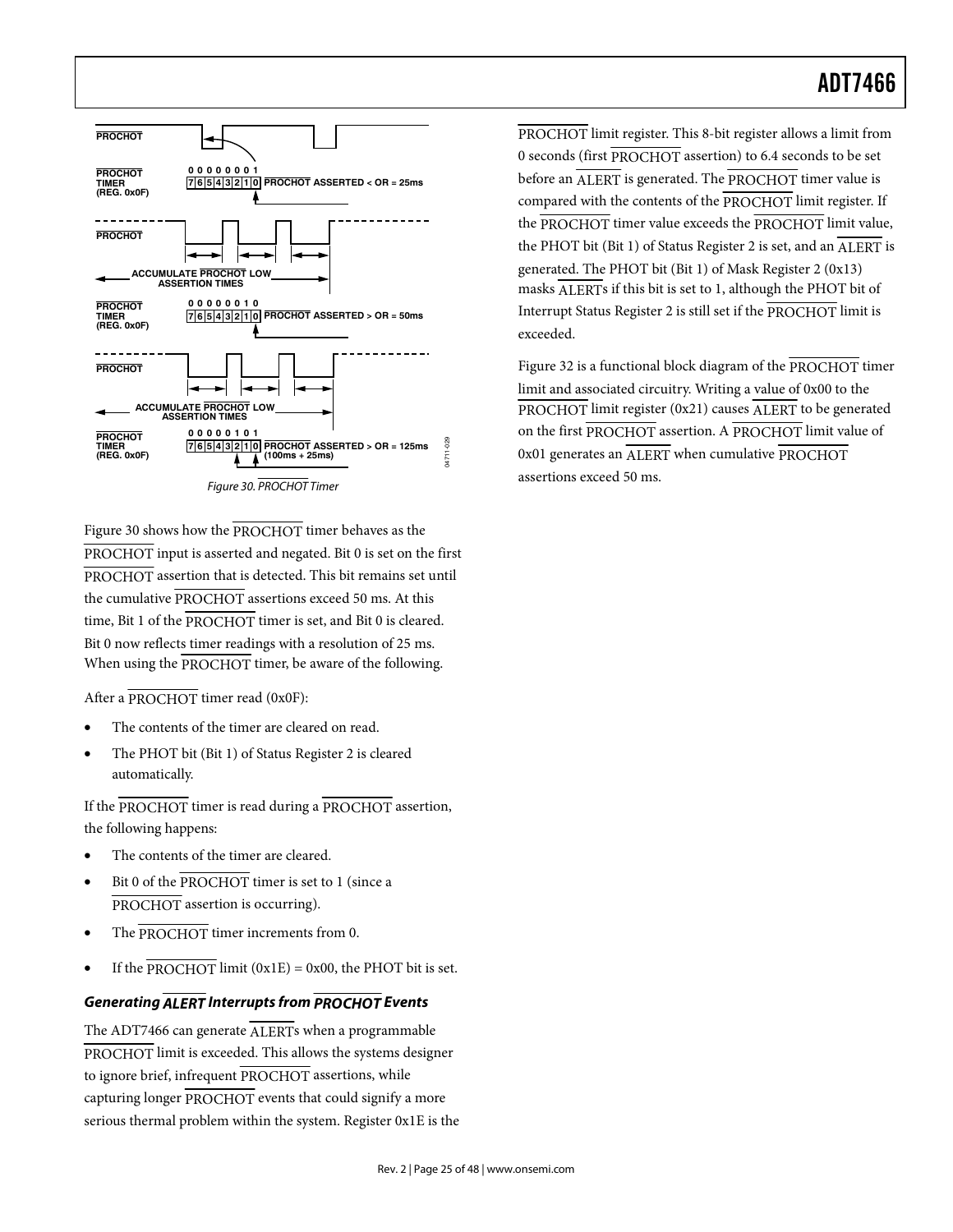# **CONFIGURING THE ADT7466 THERM PIN AS AN OUTPUT**

If PROCHOT monitoring is not required, Pin 7 can be configured as a THERM output by setting Bits 1:0 of Configuration Register 3 to 01. The user can preprogram system critical thermal limits. If the temperature exceeds a thermal limit by 0.25°C, THERM asserts low. If the temperature is still above the thermal limit on the next monitoring cycle, THERM stays low. THERM remains asserted low until the temperature is equal to or below the thermal limit. Since the temperature for that channel is measured only every monitoring cycle, once THERM asserts, it is guaranteed to remain low for at least one monitoring cycle.

The THERM pin can be configured to assert low if the TH1, TH2, external or internal temperature THERM limits are exceeded by 0.25°C. The THERM limit registers are at locations 0x1F, 0x20, 0x21, and 0x22, respectively.

Figure 32 shows how the THERM pin asserts low as an output in the event of a critical overtemperature.



Figure 31. Asserting THERM as an Output Based on Tripping THERM Limits



Figure 32. Functional Diagram of the ADT7466 PROCHOT Monitoring Circuitry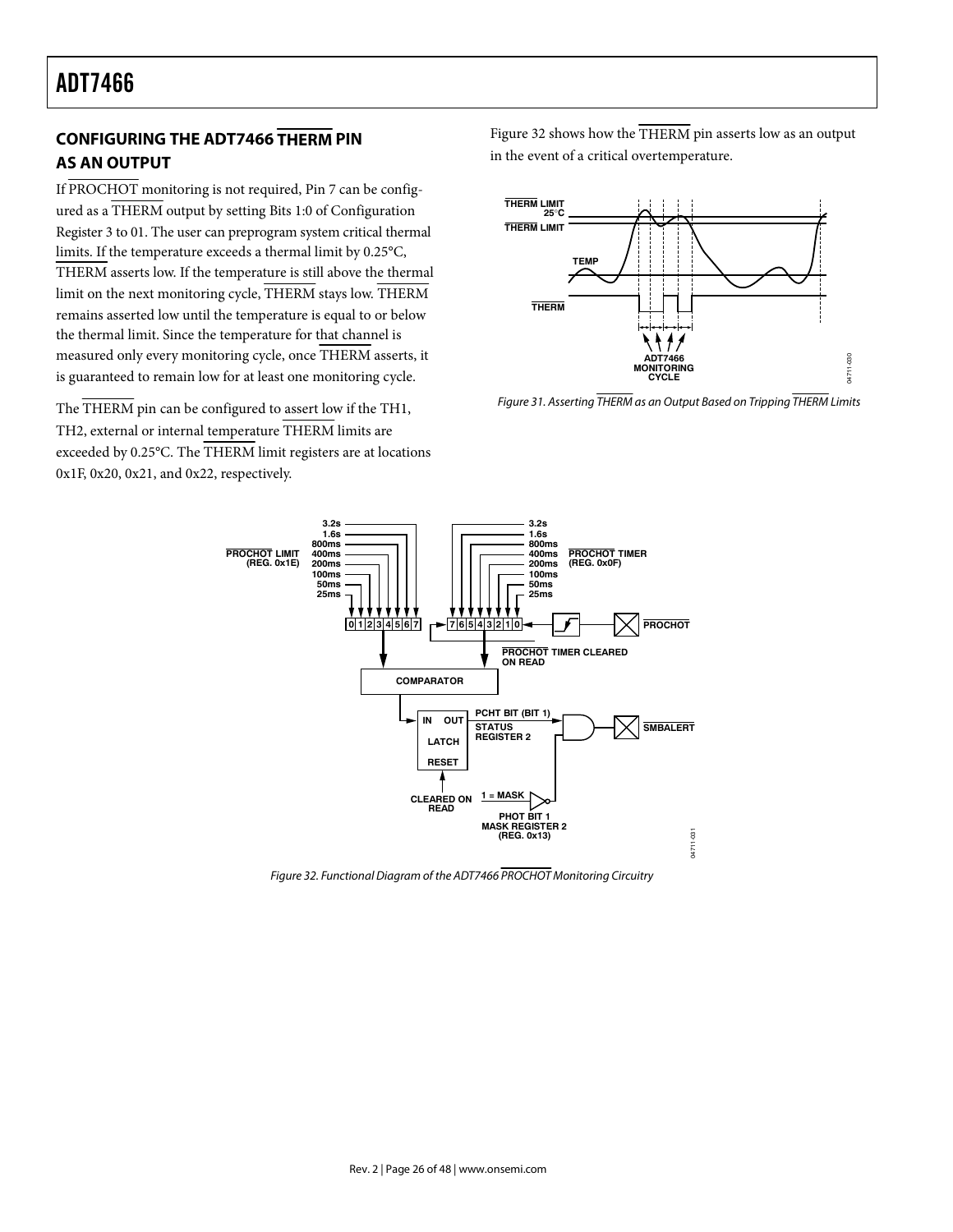### **FAN DRIVE**

The ADT7466 contains two DACs to control fan speed. The full-scale output of these DACs is typically 2.2 V  $\varnothing$  2 mA, so they must be buffered in order to drive 5 V or 12 V fans. The output voltage of these DACs is controlled by data written to the DRIVE1 (0x40) and DRIVE2 (0x41) registers.

Since fans do not turn on below a certain drive voltage, a significant proportion of the DAC range would be unusable; however, four other registers associated with fan speed control help the user to avoid this problem.

Fan start-up voltage registers (0x30 and 0x31) determine the voltage initially applied to the fans at startup. This should be high enough to ensure that the fans start.

Minimum speed registers (0x32 and 0x33) determine the minimum voltage that is applied to the fans. This should be high enough to keep the fans turning and less than the voltage required to start them.

The speed registers associated with automatic fan speed control (AFC) are the maximum speed registers (0x34 and 0x35). They allow the maximum output from the DACs to be limited to less than the full-scale output.

Some suitable fan drive circuits are shown in Figure 33 and Figure 34. Basically, voltage amplification is required to boost the full-scale output of the DAC to 5 V or 12 V, and the amplifier needs sufficient drive current to meet the drive requirements of the fan.

Note that as the external transistor increases the open-loop gain of the op amp, it may be necessary to add a capacitor around the feedback loop to maintain stability.



Figure 33. Fan Drive Circuit with Op Amp and Emitter-Follower



Figure 34. Fan Drive Circuit with P-Channel MOSFET

#### **PWM OR SWITCH MODE FAN DRIVE**

Linear dc speed controllers, such as the ones described previously, waste power, which is dissipated as heat in the power transistor. To save power and reduce heat dissipation, it may be desirable to control the fan speed with a more efficient dc-dc converter or a pulse width modulated (PWM) speed controller. In this case, the DRIVE outputs of the ADT7466 provide the reference voltage for this circuit. To maximize efficiency, the controller can be switched off completely whenever the Fan 1 drive value falls below the value in the V\_FAN\_MIN register. When this happens, the FAN1\_ON output goes low.



Figure 35. DC-DC or PWM Fan Speed Control

#### **FAN SPEED MEASUREMENT**

#### *TACH Inputs*

Pin 2 and Pin 4 are tach inputs intended for fan speed measurement. The ADT7466 can measure the speed of 3-wire fans. Each 3-wire fan has two supply wires and a tach output wire.

Signal conditioning in the ADT7466 accommodates the slow rise and fall times typical of fan tachometer outputs. The maximum input signal range is 0 V to 6.5 V, even when  $V_{CC}$  is less than 5 V. If these inputs are supplied from fan outputs that exceed 0 V to 6.5 V, either resistive attenuation of the fan signal or diode clamping must be included to keep inputs within an acceptable range.

#### *Monitoring 3-Wire Fans*

Figure 36 to Figure 39 show circuits for most common 3-wire fan tach outputs.

If the fan tach output has a resistive pull-up to  $V_{CC}$ , it can be connected directly to the fan input, as shown in Figure 36.



Figure 36. Fan with Tach Pull-Up to  $+V_{CC}$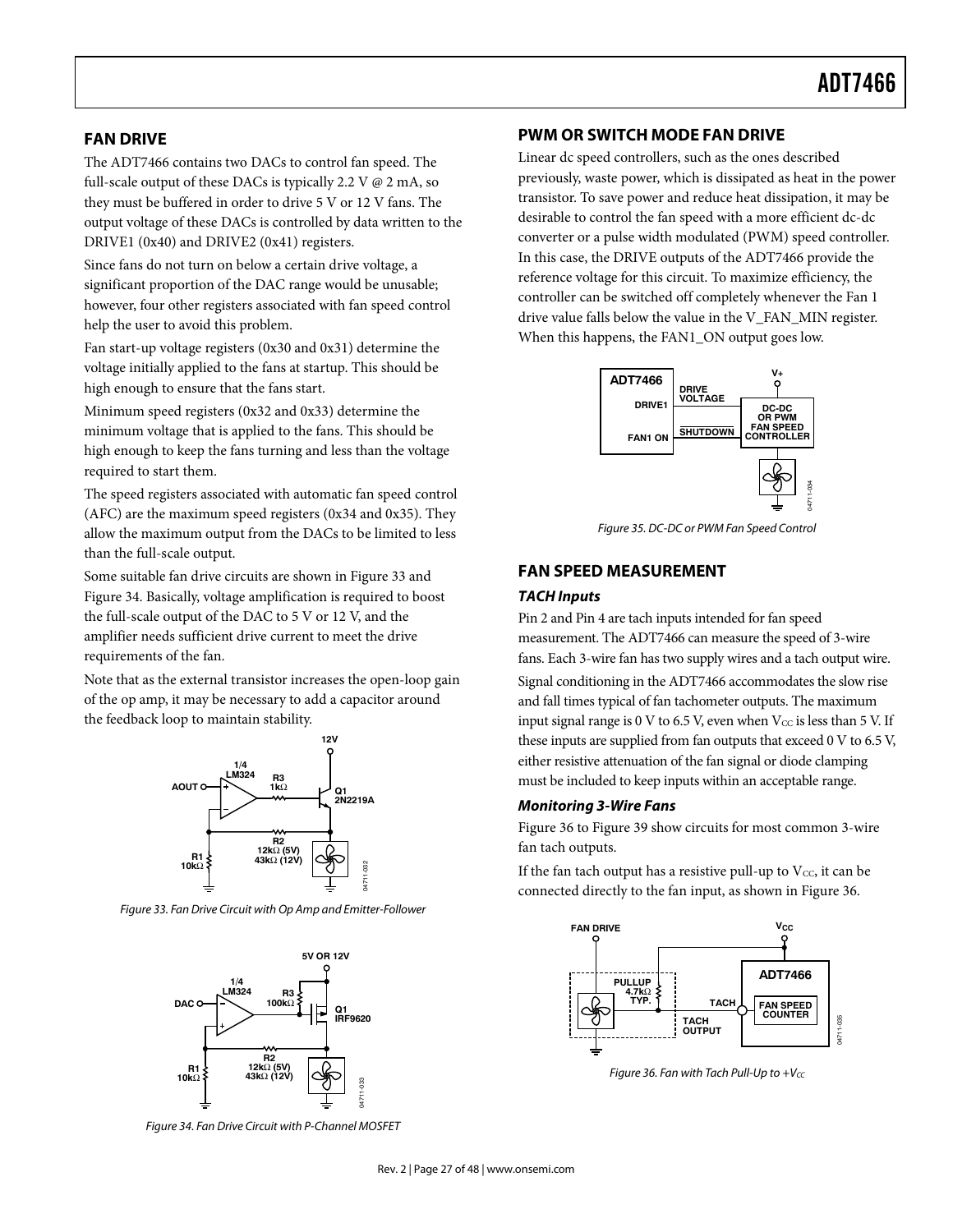If the fan output has a resistive pull-up to 12 V (or other voltage greater than 6.5 V), the fan output can be clamped with a Zener diode, as shown in Figure 37. The Zener diode voltage should be greater than  $V_{\text{IH}}$  of the tach input but less than 6.5 V, allowing for the voltage tolerance of the Zener. A value of between 3 V and 5 V is suitable.



Figure 37. Fan with Tach. Pull-Up to Voltage >6.5 V, for Example, 12 V Clamped with Zener Diode.

If the fan has a strong pull-up (less than 1 k $\Omega$ ) to 12 V, or a totem pole output, a series resistor can be added to limit the Zener current, as shown in Figure 38. Alternatively, a resistive attenuator can be used, as shown in Figure 39.

R1 and R2 should be chosen such that

 $2 V < V_{PULUP} \times R2/(R_{PULUP} + R1 + R2) < 5 V$ 

The fan inputs have an input resistance of nominally 160 k $\Omega$  to ground, which should be taken into account when calculating resistor values.

With a pull-up voltage of 12 V and pull-up resistor less than 1 kΩ, suitable values for R1 and R2 are 100 kΩ and 47 kΩ. This gives a high input voltage of 3.83 V.







Figure 39. Fan with Strong Tach. Pull-Up to >VCC or Totem Pole Output, Attenuated with R1/R2.

#### *Fan Speed Registers*

The fan counter does not count the fan tach output pulses directly because the fan speed can be less than 1000 rpm; it would take several seconds to accumulate a reasonably large and accurate count. Instead, the period of the fan revolution is measured by gating an on-chip 82 kHz oscillator into the input of a 16-bit counter for N periods of the fan tach output, as shown in Figure 40. The accumulated count is actually proportional to the fan tachometer period and inversely proportional to the fan speed.



Figure 40. Fan Speed Measurement

N, the number of pulses counted, is determined by the settings of Register 0x39 (fan pulses per revolution register). This register contains 2 bits for each fan, allowing 1, 2 (default), 3 or 4 tach pulses to be counted.

The fan tachometer readings are 16-bit values consisting of a 2-byte read from the ADT7466.

**Table 24. Fan Speed Measurement Registers** 

| Register | <b>Description</b> | <b>Default</b> |  |  |
|----------|--------------------|----------------|--|--|
| 0x48     | TACH1 low byte     | 0xFF           |  |  |
| 0x49     | TACH1 high byte    | 0xFF           |  |  |
| 0x4A     | TACH2 low byte     | 0xFF           |  |  |
| 0x4B     | TACH2 high byte    | 0xFF           |  |  |

#### **Reading Fan Speed from the ADT7466**

Measuring fan speeds involves a 2-register read for each measurement. The low byte should be read first, which causes the high byte to be frozen until both high and low byte registers are read. This prevents erroneous tach readings.

The fan tachometer reading registers report the number of 12.2 μs period clocks (82 kHz oscillator) gated to the fan speed counter from the rising edge of the first fan tach pulse to the rising edge of the third fan tach pulse, assuming two pulses per revolution is being counted. Since the device is essentially measuring the fan tach period, the higher the count value, the slower the fan is actually running. A 16-bit fan tachometer reading of 0xFFFF indicates either that the fan has stalled or that it is running very slowly (<75 rpm).

A greater than comparison is performed when comparing with the high limit.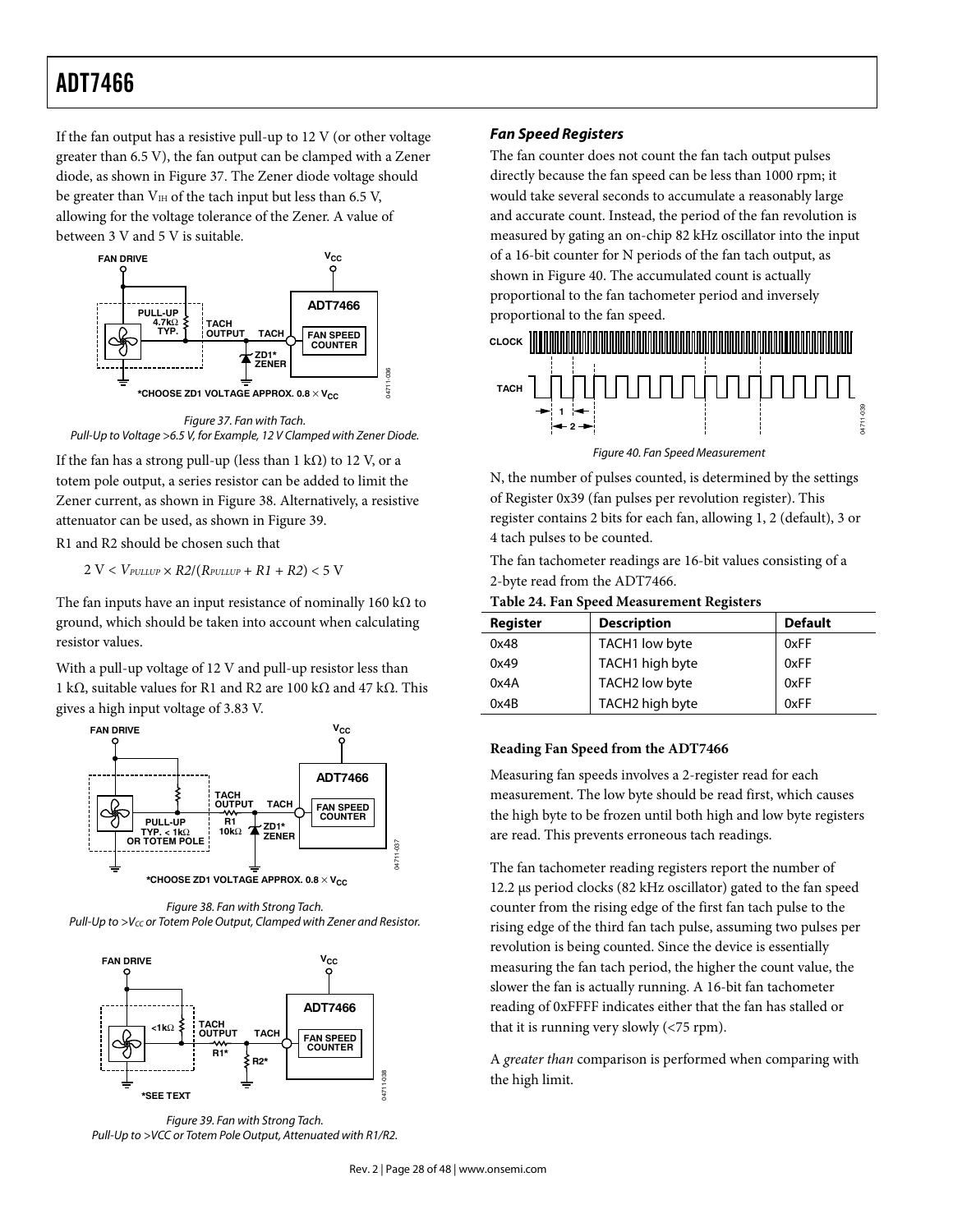The actual fan tach period is being measured in this case. Therefore, when the fan tach limit is exceeded, a 1 is set for the appropriate status bit and can be used to generate an ALERT.

The fan tach limit registers are 16-bit values consisting of 2 bytes.

| Register | <b>Description</b>      | <b>Default</b> |
|----------|-------------------------|----------------|
| 0x4C     | TACH1 minimum low byte  | 0xFF           |
| 0x4D     | TACH1 minimum high byte | 0xFF           |
| 0x4E     | TACH2 minimum low byte  | 0xFF           |
| 0x4F     | TACH2 minimum high byte | 0xFF           |

#### **Fan Speed Measurement Rate**

The fan tach readings are normally updated once every second.

The FAST bit (Bit 3) of Configuration Register 3 (0x02) updates the fan tach readings every 250 ms, when set to 1. If any of the fans are not being driven by a fan drive output, but are powered directly from 5 V or 12 V, its associated dc bit in Configuration Register 3 should be set. This allows tach readings to be taken on a continuous basis for fans connected directly to a dc source.

#### **Calculating Fan Speed**

Assuming a fan with two pulses/revolution (and two pulses/revolution being measured) fan speed is calculated by

Fan Speed (rpm) =  $(82000 \times 60)/F$ an Tach Reading

where Fan Tach Reading is the 16-bit fan tachometer reading.

For example, if

TACH1 High Byte (Reg.  $0x49$ ) =  $0x17$ TACH1 Low Byte (Reg.  $0x48$ ) =  $0xFF$ 

then fan speed in rpm is

Fan 1 TACH reading  $= 0x17FF = 6143$  decimal  $rpm = (82000 \times 60)/Fan 1 TACH reading$  $rpm = (82000 \times 60)/6143 = 800 = fan speed$ 

#### **Fan Pulses Per Revolution**

Different fan models can output either 1, 2, 3, or 4 tach pulses per revolution. Once the number of fan tach pulses is determined, it can be programmed into the fan pulses per revolution register (0x39) for each fan. Alternatively, this register can be used to determine the number of pulses/revolution output by a given fan. By plotting fan speed measurements at 100% speed with different pulses/revolution settings, the smoothest graph with the lowest ripple determines the correct pulses/revolution value.

| Table 26. Fan Pulses Per Revolution Register |  |  |  |  |  |  |
|----------------------------------------------|--|--|--|--|--|--|
|----------------------------------------------|--|--|--|--|--|--|

| Fan      | <b>Default</b>          |
|----------|-------------------------|
| 1:0 FAN1 | 2 pulses per revolution |
| 3:2 FAN2 | 2 pulses per revolution |

**Table 27. Fan Pulses Per Revolution Values** 

| Code | <b>Pulses per Revolution</b> |
|------|------------------------------|
| 00   |                              |
| 01   |                              |
| 10   | ર                            |
|      |                              |

The ADT7466 has a unique fan spin-up function. It spins the fan with the fan start-up voltage until two tach pulses are detected on the tach input. Once two pulses are detected, the fan drive goes to the expected running value. The advantage of this is that fans have different spin-up characteristics and take different times to overcome inertia. The ADT7466 runs the fans just fast enough to overcome inertia and is quieter on spin-up than fans programmed to spin-up for a given spin-up time.

# **FAN START-UP TIMEOUT**

To prevent false interrupts being generated as a fan spins up (since it is below running speed), the ADT7466 includes a fan start-up timeout function. This is the time limit allowed for two tach pulses to be detected on spin-up. For example, if a 2-second fan start-up timeout is chosen, and no tach pulses occur within two seconds of the start of spin-up, a fan fault is detected and flagged in Interrupt Status Register 1.

#### *Start-Up Timeout Configuration (Reg. 0x38)*

Bits 2:0 control the start-up timeout for DRIVE1. Bits 5:3 control the start-up timeout for DRIVE2.

**Table 28. Start-Up Timeout Configuration** 

| ັ                   |
|---------------------|
| <b>Timeout</b>      |
| No start-up timeout |
| 100 ms              |
| 250 ms              |
| 400 ms              |
| 667 ms              |
| 1 second            |
| 2 seconds           |
| 4 seconds           |
|                     |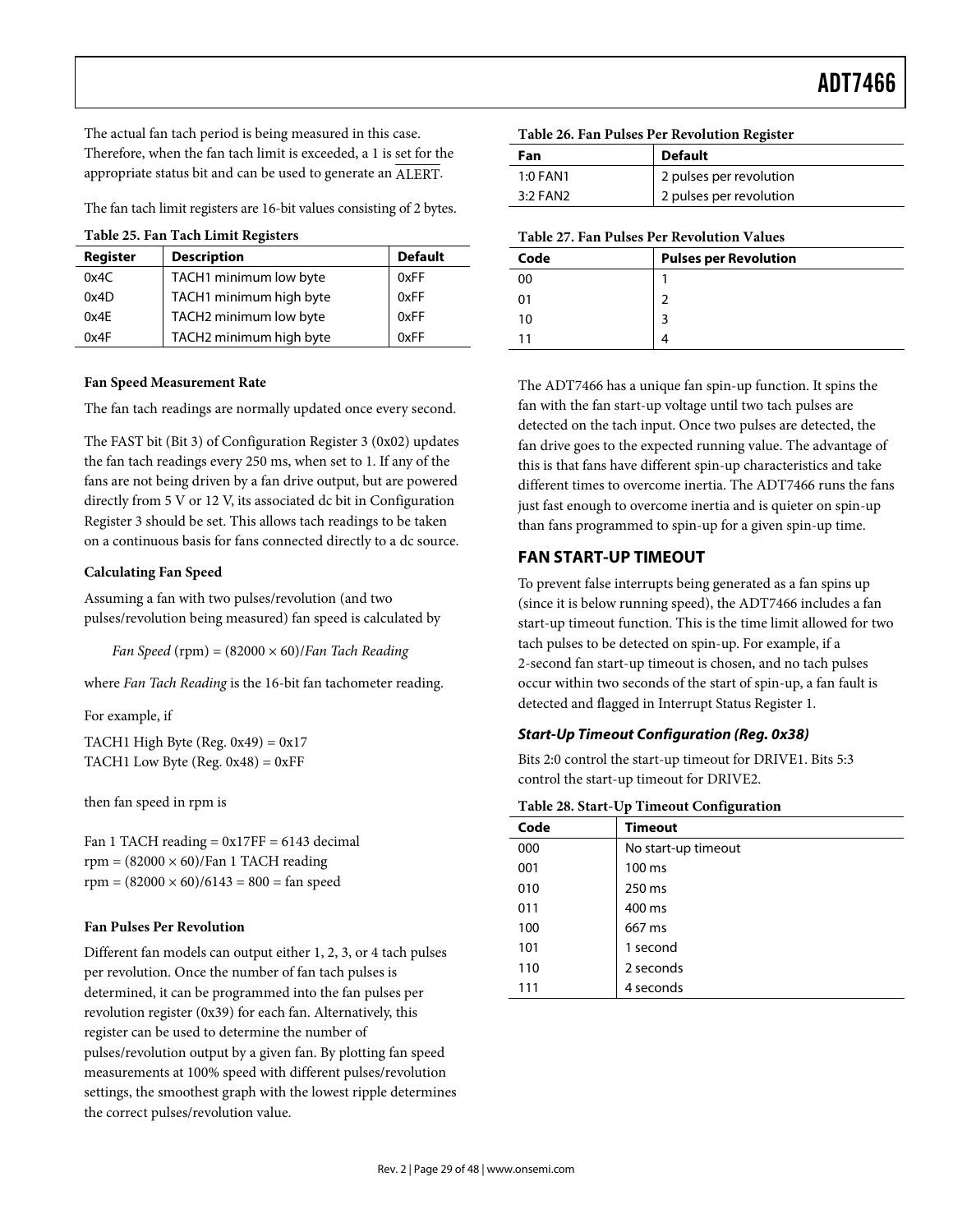# **AUTOMATIC FAN SPEED CONTROL**

The ADT7466 has a local temperature sensor and a remote temperature channel, which can be connected to an on-chip diode-connected transistor on a CPU. In addition, the two analog input channels can be reconfigured for temperature measurement. Any or all of these temperature channels can be used as the basis for automatic fan speed control to drive fans according to system temperature. By running the fans at only the speed needed to maintain a desired temperature, acoustic noise is reduced. Reducing fan speed can also decrease system current consumption.

To use automatic fan control (AFC), a number of parameters must be set up.

#### *Which Temperature Channel Controls Which Fan?*

This is determined by the AFC configuration registers (0x05 and 0x06). AFC1 configuration register controls Fan 1, and AFC2 configuration register controls Fan 2. Setting bits in these registers decides which temperature channels controls the fan.

**Table 29. AFC Configuration Registers** 

| Bit   | <b>Description</b>                     |
|-------|----------------------------------------|
| Bit 0 | Fan controlled by TH1 or REM2          |
| Bit 1 | Fan controlled by TH2                  |
| Bit 2 | Fan controlled by Remote Temperature 1 |
| Bit 3 | Fan controlled by local temperature    |
| Bit 4 | Fan under manual control               |
| Bit 5 | Fan at minimum speed                   |
| Bit 6 | Fan at start-up speed                  |
| Bit 7 | Fan at maximum speed                   |

If more than one of the temperature channel Bits 0:3 are set, the channel that demands the highest fan speed takes control. When TH1 and TH2 are set up as AIN1 and AIN2, these pins still control the AFC loop if Bits 0:1 in the AFC configuration register are set. Bits 0:1 should not be set in analog input mode.

If the manual control bit is set, AFC is switched off and the DRIVE registers can be programmed manually. This overrides any setting of the temperature channel bits. The maximum RPM registers, 0x34 and 0x35, should be set to 0x00 when the fans are under manual control.

If the minimum speed bit is set, AFC is switched off and the fan runs at minimum speed. This overrides any setting of Bits 4:0.

If the start-up speed bit is set, AFC is switched off and the fan runs at start-up speed. This overrides any setting of Bits 5:0.

If the maximum speed bit is set, AFC is switched off and the fan runs at maximum speed. This overrides any setting of Bits 6:0.

# *Fan Start Voltage (V\_FAN\_ON)*

This is the minimum drive voltage from the DAC at which a fan starts running. This depends on the parameters of the fan and the characteristics of the fan drive circuit.

# *Minimum Fan Speed (V\_FAN\_MIN)*

This is the minimum drive voltage from the DAC at which a fan keeps running, which is lower than the voltage required to start it. This depends on the parameters of the fan and the characteristics of the fan drive circuit.

### *Maximum Fan Speed*

For acoustic reasons it may be desirable to limit the maximum rpm of the fans. These values are programmed into the maximum fan speed registers (0x34 and 0x35). During AFC, the fan speed is monitored and is never allowed to exceed the programmed limit, even if the AFC loop demands it. However, the maximum fan speed limit can be overridden by a THERM event, which sets the fan drive to full scale (full speed) for emergency cooling.

#### *Operating Temperature Range*

The temperature range over which AFC operates can be programmed by using the TMIN and TRANGE registers.

TMIN is the temperature at which a fan starts and runs at minimum speed when in AFC mode. TRANGE is the temperature range over which AFC operates. Thus, if TMIN is set to 40°C and TRANGE is set to 20°C, the fan starts when the temperature exceeds 40°C and the fan reaches maximum speed at a temperature of 60°C.

# *Enhanced Acoustics*

When fan speed is controlled automatically, a temperature event can cause the fan drive output to change instantaneously to a new value. The sudden subsequent change in fan speed can cause an audible noise pulse. To avoid this problem, the ADT7466 can be programmed so that the drive value changes in a series of small steps, using the enhanced acoustics register (0x36).

Bits 2:0 of this register allow eight step sizes from 1 to 48 bits to be selected for Fan 1. Bits 5:3 do the same for Fan 2. When automatic fan control requires a change in drive value, the value changes by the step size once every 250 ms until the final value is reached. For example, if the step size is 3 and the drive value changes from 137 to 224, the drive value takes 29 ms  $\times$  250 ms to reach its final value.

Enhanced acoustics for the Fan 1 output (DRIVE1) can be enabled by setting Bit 6 of the enhanced acoustics register, and by setting Bit 7 for Fan 2 (DRIVE2).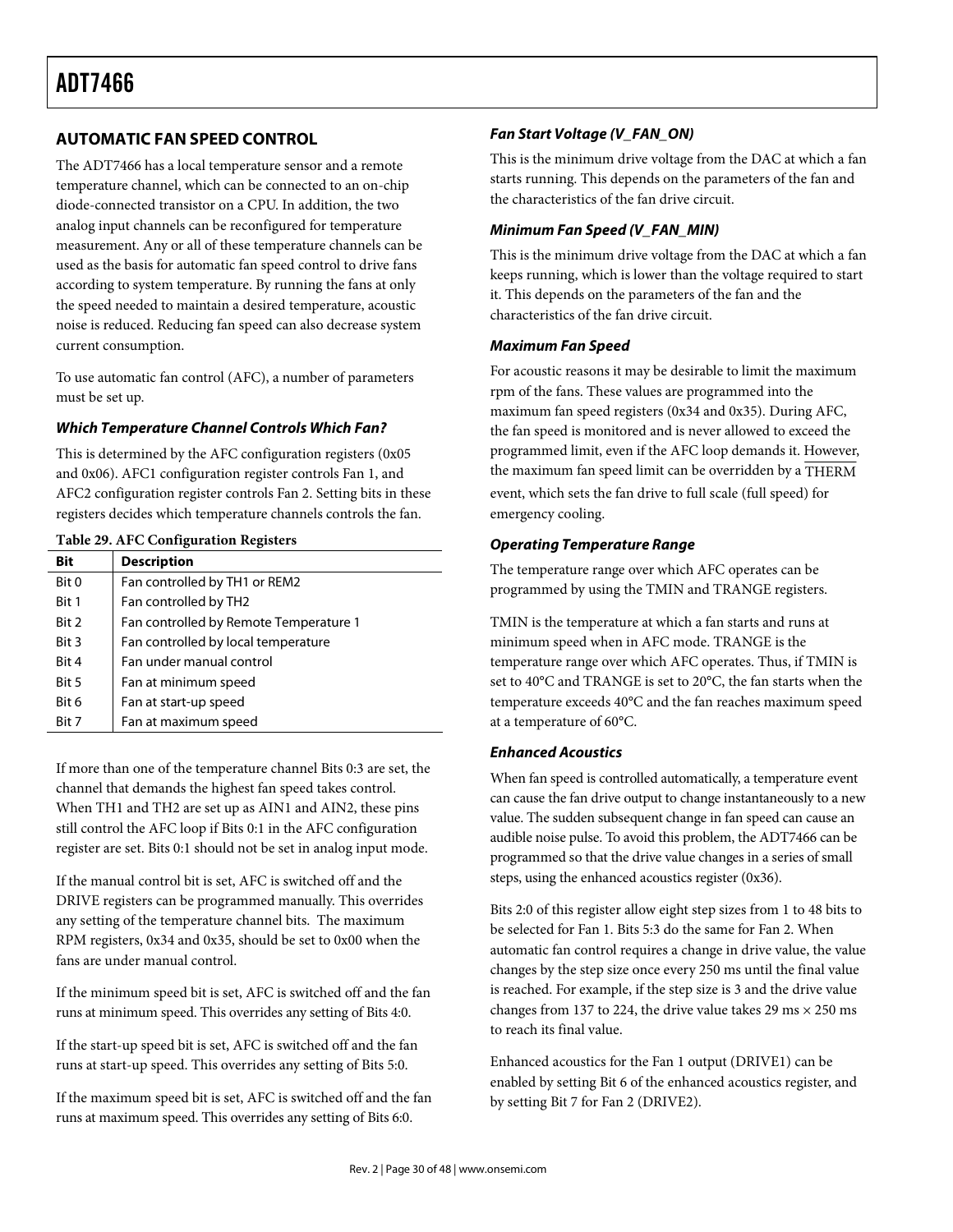#### *AFC Loop Operation*

The automatic fan speed control loop operates as follows.

Once the temperature exceeds T\_MIN, the ADT7466 outputs the voltage V\_FAN\_ON on its DRIVE pin. For Fan 1, FAN1 ON is also asserted. When the fan starts rotating reliably, the drive voltage is reduced to V\_FAN\_MIN. Reliable startup is determined when two tachometer pulses are sensed on the tach input. As the measured temperature increases, the voltage output by the ADT7466 also increases linearly. The rate with which the voltage output (fan speed) increases is controlled by the T\_RANGE parameter.

Once the measured fan speed reaches a programmable maximum limit, the fan speed does not increase further. This is to maintain low acoustics. If, however, the THERM fail safe limit is breached, the fans immediately run to full speed (0xFF). They continue to run at full speed until the temperature falls by a programmable hysteresis value below the THERM limit. Then the fan speed reduces to its value before the THERM limit is exceeded.

As the temperature decreases, the fan speed decreases along the same curve. Once the temperature falls below T\_MIN, the fan runs at V\_FAN\_MIN. If the temperature continues to decrease, the fan can continue to run at V\_FAN\_MIN, or if the temperature drops below a hysteresis value, the fan can be switched off completely. This is controlled by Bits 4:5 of Configuration Register 4. Setting these bits ensures that the fans never go below minimum speed. FAN 1 ON is also deasserted when the fan drive is set to 0 V.

The fan speed is updated every 250 ms to 500 ms in the automatic fan speed control loop.



Figure 41. Operation of AFC Loop

#### **STARTING THE FAN**

Under normal conditions, the V\_FAN\_ON register sets DRIVE at a voltage sufficient to start the fan rotating. Fan startup is confirmed after two tach pulses are generated.

- 1. Set the initial V\_FAN\_ON by BIOS.
- 2. Wait for two tach pulses (up to 2 seconds maximum).
- 3. If successful, set the drive to V\_FAN\_MIN and follow the automatic slope.

If not successful, increase the V\_FAN\_ON voltage on DRIVE by a programmed value (set in step size register) and return to Step 1. This sequence can be repeated five times or until DRIVE is set at full scale. If the fan still fails to start, the FANLOCK pin is asserted.

- 4. Set the drive at 0 V (to avoid high power dissipation).
- 5. Wait 1 minute and repeat the entire sequence. (This sequence recovers the situation if the fan is temporarily stalled due a mechanical reason such as jammed with a stick.)



Figure 42. Normal Fan Starting Timing Diagram



Figure 43. Abnormal Fan Starting (Fan Stalled)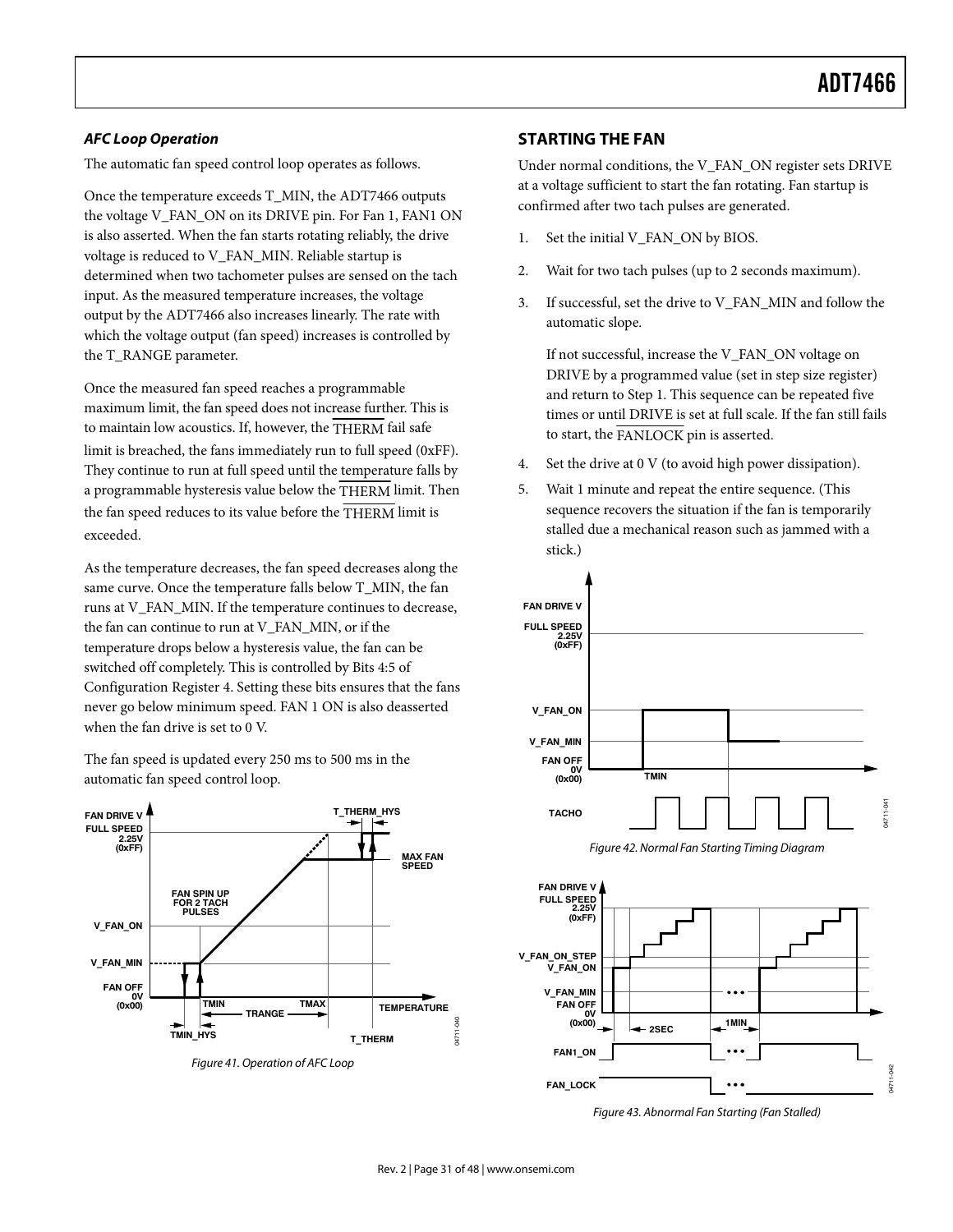# XOR TEST MODE

The ADT7466 includes an XOR tree test mode. This mode is useful for in-circuit test equipment at board-level testing. By applying stimulus to the pins included in the XOR tree, it is possible to detect opens or shorts on the system board. Figure 44 shows the signals that are exercised in the XOR tree test mode.

The XOR tree test is invoked by setting Bit 0 (XEN) of the XOR tree test enable register (0x42). Pin 7 should be configured as a PROCHOT input by setting Bit 1 (P7C1) of Configuration Register 3 (0x02). The PROCHOT mask bit (Reg. 0x13, Bit 1) should also be set.



Figure 44. ADT7466 XOR Tree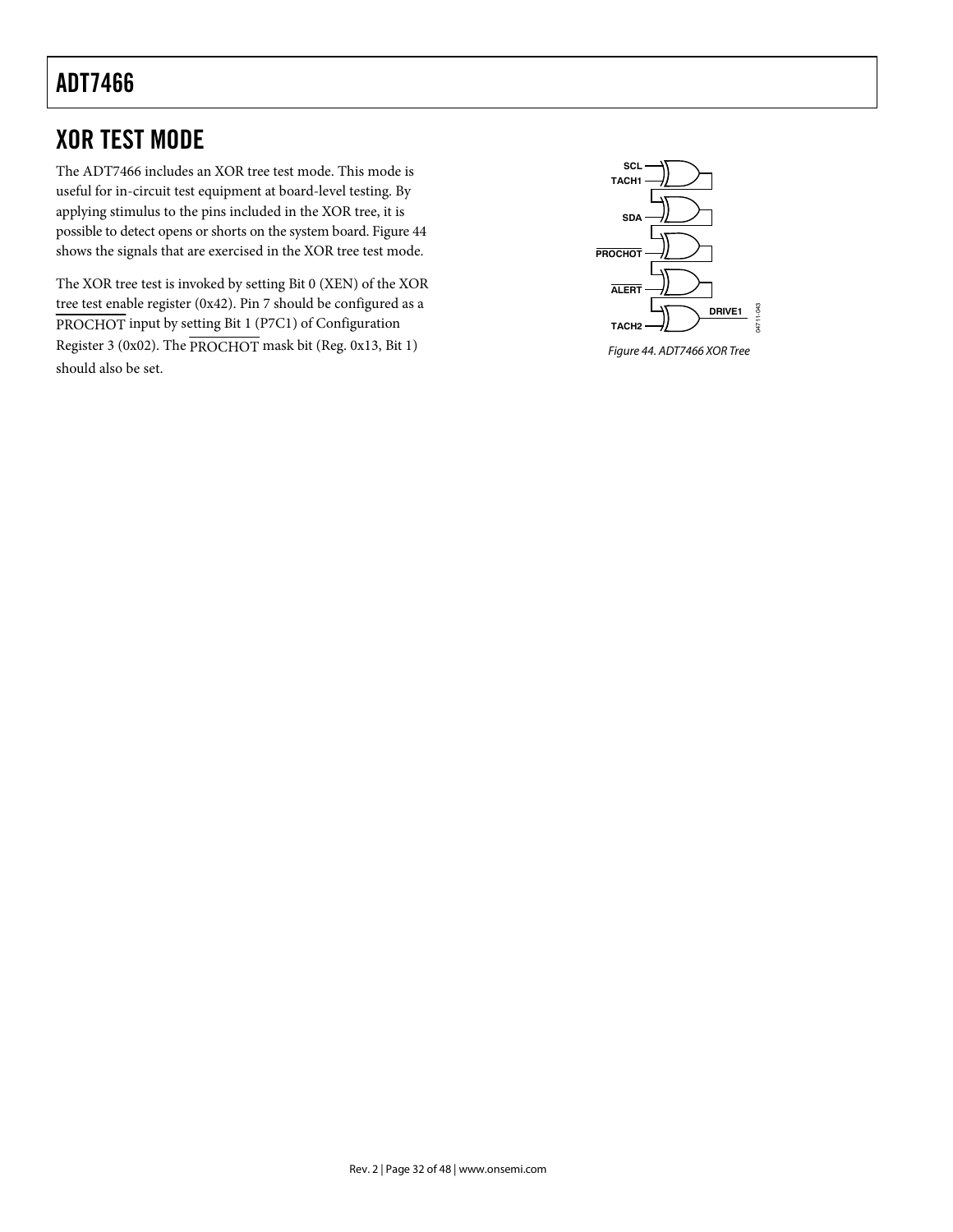# APPLICATION CIRCUIT

Figure 45 shows a typical application circuit diagram for the ADT7466. The analog inputs are configured for thermistor temperature monitoring. Inputs D+ and D− are used to measure the temperature of a discrete transistor. In an actual application, every input and output may not be used. In this case, unused analog and digital inputs should be tied to ground. Pull-up resistors are required on SCL, SDA, FAN1\_ON, PROCHOT/THERM, and FANLOCK. There are two drive outputs which control the speed of two fans. There are also two tach inputs from the fans for monitoring the fan speed.



Figure 45. Typical Application Circuit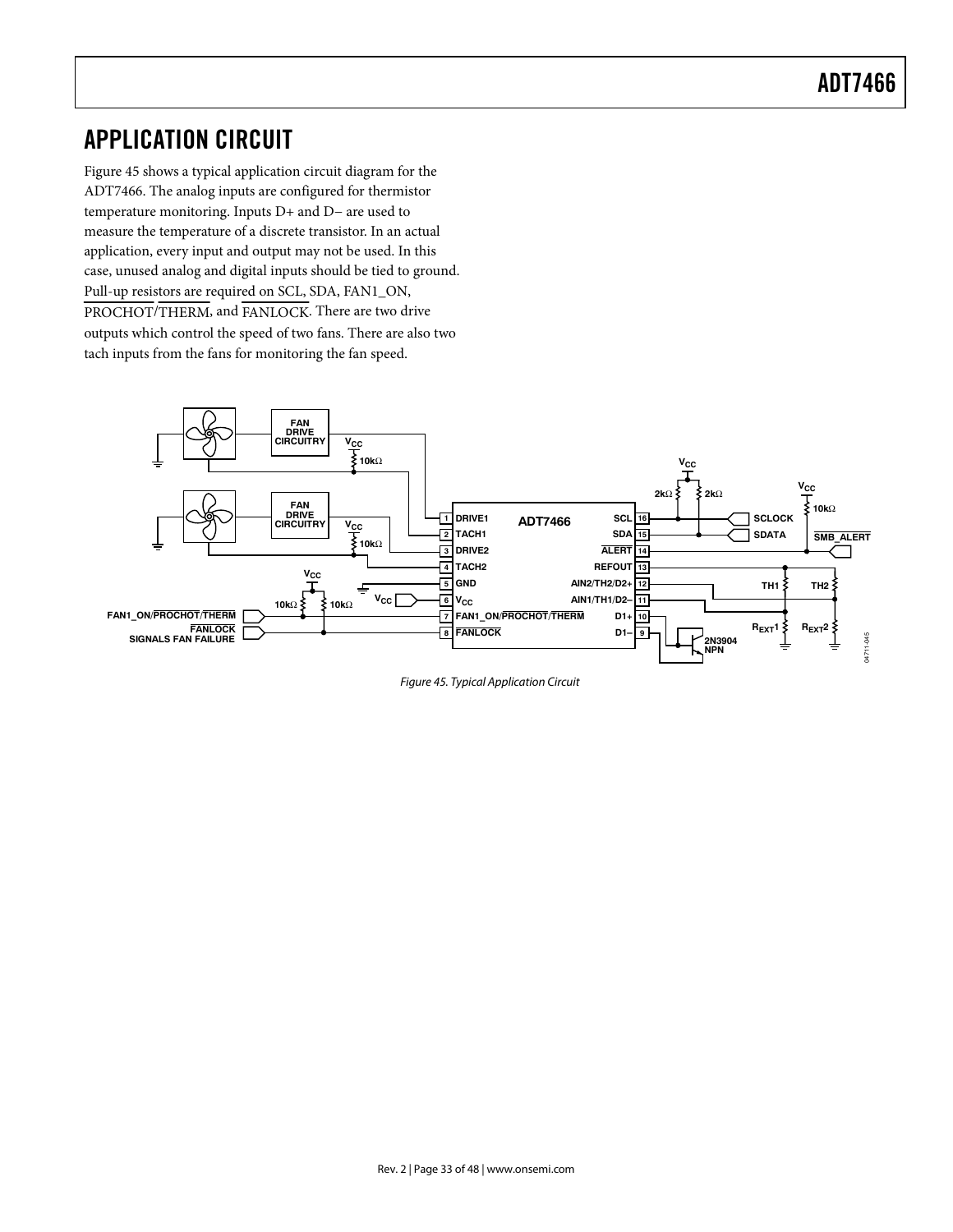# ADT7466 REGISTER MAP

**Table 30. ADT7466 Registers** 

|              |              |                   |                                   |                                |                                |                                |                                |                   |                                |                   |                                |         | Lock- |
|--------------|--------------|-------------------|-----------------------------------|--------------------------------|--------------------------------|--------------------------------|--------------------------------|-------------------|--------------------------------|-------------------|--------------------------------|---------|-------|
| Addr.        | R/W          | Name              | <b>Description</b>                | Bit 7                          | Bit 6                          | Bit 5                          | Bit 4                          | Bit 3             | Bit 2                          | Bit 1             | Bit 0                          | Default | able  |
| 0x00         | R/W          | CONF1             | Configuration 1                   | <b>OBIN</b>                    | Vcc                            | <b>TODIS</b>                   | <b>FSPDIS</b>                  | <b>FSPD</b>       | <b>RDY</b>                     | <b>LOCK</b>       | <b>STRT</b>                    | 0x01    | Yes   |
| 0x01         | R/W          | CONF <sub>2</sub> | Configuration 2                   | REM2                           | <b>SHDN</b>                    | RATE                           | AVG                            |                   | <b>REFZ</b>                    | <b>CURR</b>       | <b>RTYPE</b>                   | 0x00    | Yes   |
| 0x02         | R/W          | CONF3             | Configuration 3                   | THER <sub>2</sub>              | THER1                          | DC <sub>2</sub>                | DC1                            | <b>FAST</b>       | <b>BOOST</b>                   | P7C1              | <b>P7C0</b>                    | 0xC0    | Yes   |
| 0x03         | R/W          | CONF4             | Configuration 4                   |                                |                                | MIN <sub>2</sub>               | MIN1                           | <b>SNGL</b>       | CH <sub>2</sub>                | CH <sub>1</sub>   | CH <sub>0</sub>                | 0x00    | Yes   |
| 0x04         | R/W          | CONF5             | Reserved                          |                                |                                |                                |                                |                   |                                |                   |                                | 0x00    | Yes   |
| 0x05         | R/W          | AFC1              | AFC1 Configuration                | MAX                            | <b>STRT</b>                    | <b>MIN</b>                     | <b>MAN</b>                     | LOC               | <b>REM</b>                     | TH <sub>2</sub>   | TH <sub>1</sub>                | 0x0C    | Yes   |
| 0x06         | R/W          | AFC <sub>2</sub>  | <b>AFC2 Configuration</b>         | MAX                            | <b>STRT</b>                    | <b>MIN</b>                     | <b>MAN</b>                     | LOC               | <b>REM</b>                     | TH <sub>2</sub>   | TH <sub>1</sub>                | 0x0C    | Yes   |
| 0x07         |              |                   | Reserved                          | $\overline{7}$                 | 6                              | 5                              | 4                              | 3                 | $\overline{2}$                 | 1                 | 0                              | 0x00    | Yes   |
| 0x08         | R            | EXT <sub>1</sub>  | <b>Extended Resolution 1</b>      | AIN1-1                         | AIN1-0                         | AIN2-1                         | AIN2-0                         | VCC1              | VCC <sub>0</sub>               | REM1              | <b>REMO</b>                    | 0x00    |       |
| 0x09         | $\mathsf R$  | EXT <sub>2</sub>  | <b>Extended Resolution 2</b>      |                                |                                |                                |                                |                   |                                | LOC1              | LOC <sub>0</sub>               | 0x00    |       |
|              |              |                   | AIN1(TH1)/REM2                    |                                |                                |                                |                                |                   |                                |                   |                                |         |       |
| 0x0A         | R            | AIN1              | Reading                           | 9                              | 8                              | 7                              | 6                              | 5                 | 4                              | 3                 | 2                              | 0x00    |       |
| 0x0B         | R            | AIN <sub>2</sub>  | AIN2(TH2) Reading                 | 9                              | 8                              | $\overline{7}$                 | 6                              | 5                 | $\overline{\mathbf{4}}$        | 3                 | $\overline{2}$                 | 0x00    |       |
| 0x0C         | R            | $V_{CC}$          | $V_{cc}$ Reading                  | 9                              | 8                              | $\overline{7}$                 | 6                              | 5                 | $\overline{4}$                 | 3                 | $\overline{2}$                 | 0x00    |       |
| 0x0D         | R            | REM1              | Remote1 Temp Reading              | 9                              | 8                              | $\overline{7}$                 | 6                              | 5                 | $\overline{4}$                 | 3                 | $\overline{2}$                 | 0x00    |       |
| 0x0E         | $\mathsf{R}$ | LOC               | Local Temp Reading                | 9                              | 8                              | $\overline{7}$                 | 6                              | 5                 | $\overline{4}$                 | 3                 | $\overline{2}$                 | 0x00    |       |
|              |              |                   |                                   |                                |                                |                                |                                |                   |                                |                   | ASRT/                          |         |       |
| 0x0F         | R            | <b>PCHT</b>       | PROCHOT Reading                   | <b>TMR</b>                     | <b>TMR</b>                     | <b>TMR</b>                     | <b>TMR</b>                     | <b>TMR</b>        | <b>TMR</b>                     | <b>TMR</b>        | <b>TMR0</b>                    | 0x00    |       |
|              |              |                   |                                   |                                | $AlN1$ (TH1)/                  |                                |                                |                   |                                |                   |                                |         |       |
| 0x10         | R            | INT <sub>1</sub>  | Interrupt Status 1                | OOL                            | REM2                           | $AlN2$ (TH2)                   | $V_{cc}$                       | REM1              | <b>LOC</b>                     | FAN1              | FAN <sub>2</sub>               | 0x00    |       |
| 0x11         | $\mathsf{R}$ | INT <sub>2</sub>  | Interrupt Status 2                |                                |                                | TH <sub>2</sub>                | TH <sub>1</sub>                | D <sub>2</sub>    | D <sub>1</sub>                 | PHOT              | OVT                            | 0x00    |       |
| 0x12         | R/W          | MASK1             | Interrupt Mask 1                  | OOL                            | AIN1(TH1)<br>REM2              | AIN2(TH2)                      | $V_{cc}$                       | <b>REM</b>        | <b>LOC</b>                     | FAN1              | FAN <sub>2</sub>               | 0x00    |       |
| 0x13         | R/W          | MASK2             | Interrupt Mask 2                  |                                |                                | TH <sub>2</sub>                | TH <sub>1</sub>                | D <sub>2</sub>    | D <sub>1</sub>                 | PHOT              | <b>OVT</b>                     | 0x00    |       |
|              |              |                   | AIN1(TH1)/REM2 Low                |                                |                                |                                |                                |                   |                                |                   |                                |         |       |
| 0x14         | R/W          | AIN1LOW           | Limit                             | $\overline{7}$                 | 6                              | 5                              | 4                              | 3                 | $\overline{2}$                 | 1                 | 0                              | 0x00    |       |
|              |              |                   | AIN1(TH1)/REM2 High               |                                |                                |                                |                                |                   |                                |                   |                                |         |       |
| 0x15         | R/W          | AIN1HIGH          | Limit                             | 7                              | 6                              | 5                              | 4                              | 3                 | $\overline{2}$                 | 1                 | 0                              | 0xFF    |       |
| 0x16         | R/W          | AIN2LOW           | AIN2(TH2) Low Limit               | $\overline{7}$                 | 6                              | 5                              | 4                              | 3                 | $\overline{2}$                 | $\mathbf{1}$      | 0                              | 0x00    |       |
| 0x17         | R/W          | AIN2HIGH          | AIN2(TH2) High Limit              | $\overline{7}$                 | 6                              | 5                              | 4                              | 3                 | $\mathbf 2$                    | 1                 | 0                              | 0xFF    |       |
| 0x18         | R/W          | <b>VCCLOW</b>     | V <sub>cc</sub> Low Limit         | 7                              | 6                              | 5                              | 4                              | 3                 | $\mathbf 2$                    | 1                 | 0                              | 0x00    |       |
| 0x19         | R/W          | <b>VCCHIGH</b>    | V <sub>cc</sub> High Limit        | $\overline{7}$                 | 6                              | 5                              | 4                              | 3                 | $\overline{2}$                 | $\mathbf{1}$      | 0                              | 0xFF    |       |
|              |              |                   | Remote1 Temp Low                  |                                |                                |                                |                                |                   |                                |                   |                                |         |       |
| 0x1A         | R/W          | REM1LOW           | Limit                             | 7                              | 6                              | 5                              | 4                              | 3                 | $\overline{2}$                 | 1                 | 0                              | 0x00    |       |
|              |              |                   | Remote1 Temp High                 |                                |                                |                                |                                |                   |                                |                   |                                |         |       |
| 0x1B         | R/W          | REM1HIGH          | Limit                             | 7                              | 6                              | 5                              | 4                              | 3                 | $\overline{2}$                 | 1                 | 0                              | 0x7F    |       |
| 0x1C         | R/W          | <b>LOCLOW</b>     | Local Temp Low Limit              | $\overline{7}$                 | 6                              | 5                              | 4                              | 3                 | $\overline{2}$                 | $\mathbf{1}$      | 0                              | 0x00    |       |
| 0x1D         | R/W          | <b>LOCHIGH</b>    | Local Temp High Limit             | 7                              | 6                              | 5                              | 4                              | 3                 | $\overline{2}$                 | 1                 | 0                              | 0x7F    |       |
| 0x1E         | R/W          | <b>PCHTLIM</b>    | PROCHOT Limit                     | <b>LIMT</b>                    | <b>LIMT</b>                    | <b>LIMT</b>                    | <b>LIMT</b>                    | <b>LIMT</b>       | <b>LIMT</b>                    | <b>LIMT</b>       | <b>LIMT</b>                    | 0x00    | Yes   |
| 0x1F         | R/W          | AIN1THERM         | AIN1(TH1)/REM2 Therm<br>Limit     | 7                              | 6                              | 5                              | 4                              | 3                 | $\overline{2}$                 | 1                 | 0                              | 0x64    | Yes   |
| 0x20         | R/W          | AIN2THERM         | AIN2(TH2) Therm Limit             | $\overline{7}$                 | 6                              | 5                              | 4                              | 3                 | $\overline{2}$                 | $\mathbf{1}$      | 0                              | 0x64    | Yes   |
| 0x21         | R/W          | REM1THERM         | Remote 1 Therm Limit              | 7                              | 6                              | 5                              | 4                              | 3                 | $\overline{2}$                 | $\mathbf{1}$      | 0                              | 0x64    | Yes   |
|              | R/W          | <b>LOCTHERM</b>   | Local Therm Limit                 | 7                              | 6                              | 5                              | 4                              | 3                 | $\overline{2}$                 | $\mathbf{1}$      | 0                              |         |       |
| 0x22         |              |                   |                                   | $\overline{7}$                 | 6                              | 5                              | 4                              | 3                 | $\overline{2}$                 |                   | 0                              | 0x64    | Yes   |
| 0x23<br>0x24 | R/W<br>R/W   | AIN1OFS           | Reserved<br>AIN1(TH1)/REM2 Offset | $\overline{7}$                 | 6                              | 5                              | 4                              | 3                 | $\overline{2}$                 | 1<br>$\mathbf{1}$ | 0                              | 0x00    | Yes   |
|              |              | AIN2OFS           |                                   | 7                              |                                | 5                              | 4                              | 3                 | $\overline{2}$                 |                   |                                | 0x00    | Yes   |
| 0x25         | R/W          |                   | AIN2(TH2) Offset                  |                                | 6                              | 5                              |                                |                   |                                | 1                 | 0                              | 0x00    | Yes   |
| 0x26         | R/W          | REM1OFS           | Remote1 Temp Offset               | $\overline{7}$                 | 6                              |                                | 4                              | 3                 | $\overline{2}$                 | $\mathbf{1}$      | 0                              | 0x00    | Yes   |
| 0x27         | R/W          | <b>LOCOFS</b>     | Local Temp Offset                 | $\overline{7}$                 | 6                              | 5                              | 4                              | 3                 | $\overline{2}$                 | $\mathbf{1}$      | 0                              | 0x00    | Yes   |
| 0x28         | R/W          | AIN1TMIN          | AIN1(TH1)/REM2 TMIN               | $\overline{7}$                 | 6                              | 5                              | 4                              | 3                 | $\overline{2}$                 | $\mathbf{1}$      | 0                              | 0x5A    | Yes   |
| 0x29         | R/W          | AIN2TMIN          | AIN2(TH2) TMIN                    | $\overline{7}$                 | 6                              | 5                              | 4                              | 3                 | $\overline{2}$                 | $\mathbf{1}$      | $\mathbf 0$                    | 0x5A    | Yes   |
| 0x2A         | R/W          | <b>REM1TMIN</b>   | Remote1 TMIN                      | $\overline{7}$                 | 6                              | 5                              | 4                              | 3                 | $\overline{2}$                 | $\mathbf{1}$      | $\mathbf 0$                    | 0x5A    | Yes   |
| 0x2B         | R/W          | <b>LOCTMIN</b>    | Local TMIN                        | 7                              | 6                              | 5                              | 4                              | 3                 | $\overline{2}$                 | $\mathbf{1}$      | $\mathbf 0$                    | 0x5A    | Yes   |
| 0x2C         | R/W          | THTRANGE          | TH1(REM2)/TH2                     | TH <sub>1</sub> R <sub>3</sub> | TH <sub>1</sub> R <sub>2</sub> | TH <sub>1</sub> R <sub>1</sub> | TH <sub>1</sub> R <sub>0</sub> | TH <sub>2R3</sub> | TH <sub>2</sub> R <sub>2</sub> | TH <sub>2R1</sub> | TH <sub>2</sub> R <sub>0</sub> | 0xCC    | Yes   |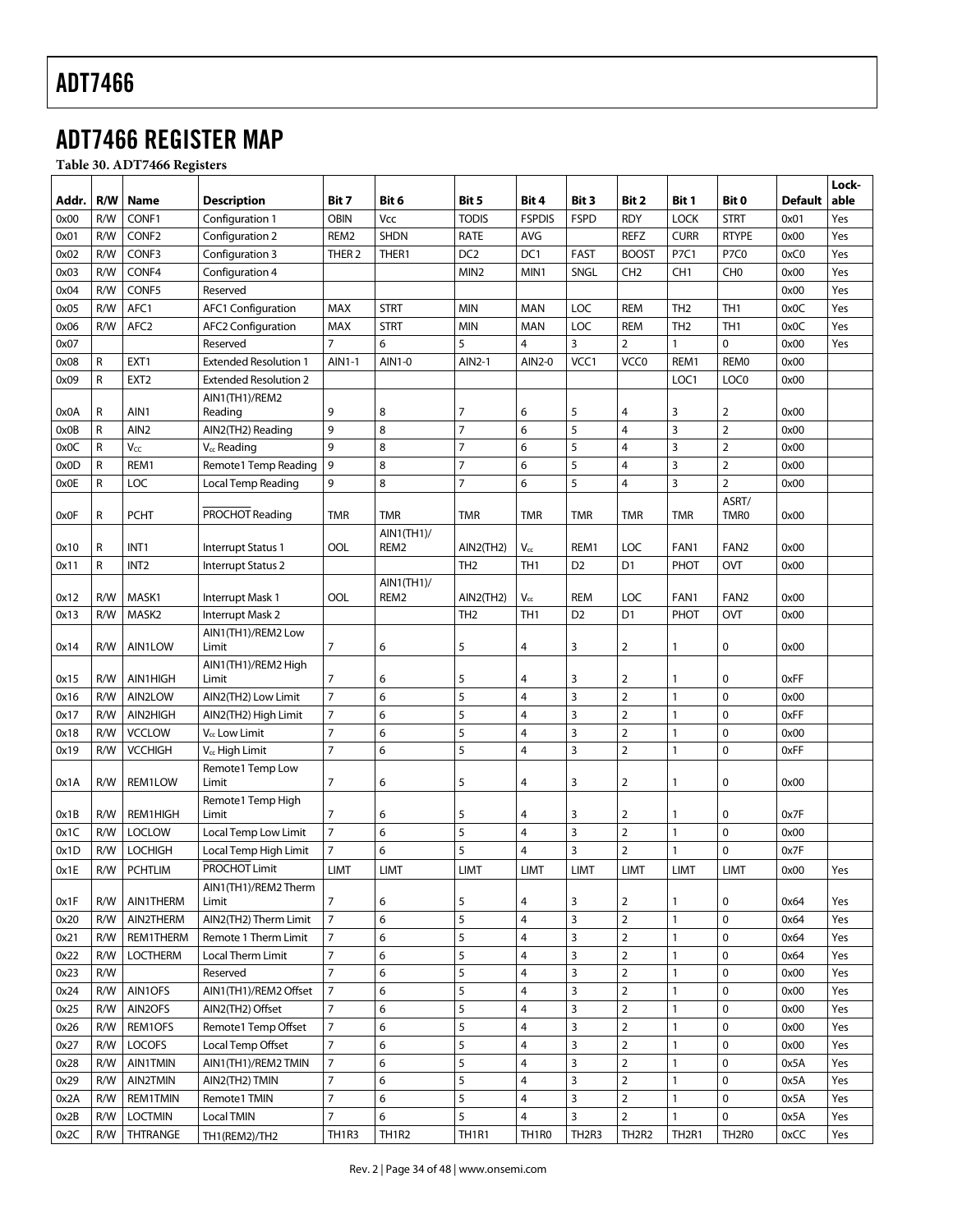| Addr. | R/W | Name                | <b>Description</b>                      | Bit 7                            | Bit 6              | Bit 5         | Bit 4          | Bit 3            | Bit 2            | Bit 1                           | Bit 0            | <b>Default</b> | Lock-<br>able |
|-------|-----|---------------------|-----------------------------------------|----------------------------------|--------------------|---------------|----------------|------------------|------------------|---------------------------------|------------------|----------------|---------------|
|       |     |                     | <b>TRANGE</b>                           |                                  |                    |               |                |                  |                  |                                 |                  |                |               |
| 0x2D  | R/W | R1LTRANGE           | REM1, LOC TRANGE                        | RM1R3                            | <b>RM1R2</b>       | RM1R1         | RM1R0          | LOR3             | LOR <sub>2</sub> | LOR <sub>1</sub>                | LOR <sub>0</sub> | 0xCC           | Yes           |
| 0x2E  | R/W | <b>THTHYS</b>       | TH1, TH2 THyst                          | TH1TH3                           | TH1TH <sub>2</sub> | TH1TH1        | TH1TH0         | TH2TH3           | TH2TH2           | TH <sub>2</sub> TH <sub>1</sub> | TH2TH0           | 0x44           | Yes           |
| 0x2F  | R/W | R1LTHYS             | Rem1/Local THyst                        | RM1H3                            | RM1H <sub>2</sub>  | RM1H1         | RM1H0          | LOH <sub>3</sub> | LOH <sub>2</sub> | LOH <sub>1</sub>                | LOH <sub>0</sub> | 0x44           | Yes           |
| 0x30  | R/W | <b>FAN1START</b>    | Fan1 Start-up Voltage                   | $\overline{7}$                   | 6                  | 5             | $\overline{4}$ | 3                | $\overline{2}$   | 1                               | 0                | 0x80           | Yes           |
| 0x31  | R/W | <b>FAN2START</b>    | Fan2 Start-up Voltage                   | $\overline{7}$                   | 6                  | 5             | 4              | 3                | $\overline{2}$   | $\mathbf{1}$                    | $\mathbf 0$      | 0x80           | Yes           |
| 0x32  | R/W | <b>FAN1MIN</b>      | Fan1 Min Voltage                        | $\overline{7}$                   | 6                  | 5             | 4              | 3                | $\overline{2}$   | 1                               | $\pmb{0}$        | 0x60           | Yes           |
| 0x33  | R/W | <b>FAN2MIN</b>      | Fan2 Min Voltage                        | $\overline{7}$                   | 6                  | 5             | 4              | $\overline{3}$   | $\overline{2}$   | $\mathbf{1}$                    | $\mathbf 0$      | 0x60           | Yes           |
| 0x34  | R/W | <b>FAN1MAX</b>      | Fan1 Max RPM (High<br>Byte)             | 7                                | 6                  | 5             | 4              | 3                | $\overline{2}$   | 1                               | 0                | 0x20           | Yes           |
|       |     |                     | Fan2 Max RPM (High                      |                                  |                    |               |                |                  |                  |                                 |                  |                |               |
| 0x35  | R/W | FAN2MAX             | Byte)                                   | 7                                | 6                  | 5             | $\overline{4}$ | 3                | $\overline{2}$   | 1                               | $\mathbf 0$      | 0x20           | Yes           |
| 0x36  | R/W | <b>ENHANCED</b>     | <b>Enhanced Acoustics</b>               | FAN2EN                           | FAN1EN             | <b>FAN2-2</b> | <b>FAN2-1</b>  | <b>FAN2-0</b>    | <b>FAN1-2</b>    | <b>FAN1-1</b>                   | <b>FAN1-0</b>    | 0x3F           | Yes           |
| 0x37  | R/W | <b>FAULTINC</b>     | Fault Increment                         | $\overline{7}$                   | 6                  | <b>FAN2-2</b> | <b>FAN2-1</b>  | <b>FAN2-0</b>    | <b>FAN1-2</b>    | <b>FAN1-1</b>                   | <b>FAN1-0</b>    | 0x3F           | Yes           |
| 0x38  | R/W | <b>TIMEOUT</b>      | <b>Startup Timeout</b><br>Configuration |                                  |                    | $ST2-2$       | $ST2-1$        | $ST2-0$          | $ST1-2$          | $ST1-1$                         | $ST1-0$          | 0x00           | Yes           |
| 0x39  | R/W | <b>PULSES</b>       | Fan Pulses per<br>Revolution            |                                  |                    |               |                | FAN <sub>2</sub> | FAN <sub>2</sub> | FAN1                            | FAN1             | 0x05           |               |
| 0x3A  | R/W |                     | Reserved                                | $\overline{7}$                   | 6                  | 5             | $\overline{4}$ | 3                | 2                | 1                               | $\pmb{0}$        | 0x00           | Yes           |
| 0x3B  | R/W |                     | Not Used                                |                                  |                    |               |                |                  |                  |                                 |                  |                |               |
| 0x3C  | R/W |                     | Not Used                                |                                  |                    |               |                |                  |                  |                                 |                  |                |               |
| 0x3D  | R/W | ID                  | Device ID Register                      | $\overline{7}$                   | 6                  | 5             | $\overline{4}$ | 3                | $\overline{2}$   | 1                               | 0                | 0x66           |               |
| 0x3E  | R   | COMPANY             | Company ID Number                       | $\overline{7}$                   | 6                  | 5             | $\overline{4}$ | 3                | $\overline{2}$   | 1                               | $\mathbf 0$      | 0x41           |               |
| 0x3F  | R   | <b>REV</b>          | <b>Revision Number</b>                  | <b>VER</b>                       | VER                | <b>VER</b>    | <b>VER</b>     | <b>VER</b>       | <b>VER</b>       | <b>VER</b>                      | <b>VER</b>       | 0x02           |               |
| 0x40  | R/W | DRIVE 1             | Drive 1                                 | $\overline{7}$                   | 6                  | 5             | $\overline{4}$ | 3                | $\overline{2}$   | 1                               | $\mathbf 0$      | 0x00           |               |
| 0x41  | R/W | DRIVE <sub>2</sub>  | Drive 2                                 | $\overline{7}$                   | 6                  | 5             | $\overline{4}$ | $\overline{3}$   | $\overline{2}$   | 1                               | $\mathbf 0$      | 0x00           |               |
| 0x42  | R/W | <b>XOR</b>          | <b>XOR Tree Test Enable</b>             |                                  |                    |               |                |                  |                  |                                 | <b>XEN</b>       | 0x00           | Yes           |
| 0x43  | R/W |                     | Reserved                                | $\overline{7}$                   | 6                  | 5             | $\overline{4}$ | 3                | $\overline{2}$   | 1                               | $\mathbf 0$      | 0x00           | Yes           |
| 0x44  | R/W |                     | Reserved (Target<br>Monitor1)           | 7                                | 6                  | 5             | 4              | 3                | $\overline{2}$   | 1                               | 0                | 0x00           |               |
| 0x45  | R/W |                     | Reserved (Target<br>Monitor2)           | $\overline{7}$                   | 6                  | 5             | 4              | 3                | $\overline{2}$   | 1                               | $\mathbf 0$      | 0x00           |               |
| 0x46  | R/W |                     | Not Used                                |                                  |                    |               |                |                  |                  |                                 |                  |                |               |
| 0x47  | R/W |                     | Not Used                                |                                  |                    |               |                |                  |                  |                                 |                  |                |               |
| 0x48  | R   | TACH1L              | Tach1 Low Byte                          | $\overline{7}$                   | 6                  | 5             | $\overline{4}$ | 3                | $\overline{2}$   | $\mathbf{1}$                    | 0                | 0xFF           |               |
| 0x49  | R   | TACH1H              | Tach1 High Byte                         | 15                               | 14                 | 13            | 12             | 11               | 10               | 9                               | 8                | 0xFF           |               |
| 0x4A  | R   | TACH2L              | Tach2 Low Byte                          | $\overline{7}$                   | 6                  | 5             | 4              | 3                | $\overline{2}$   | 1                               | $\pmb{0}$        | 0xFF           |               |
| 0x4B  | R   | TACH <sub>2</sub> H | Tach2 High Byte                         | 15                               | 14                 | 13            | 12             | 11               | 10               | 9                               | 8                | 0xFF           |               |
| 0x4C  | R/W | TACH1LOW            | Tach1 Minimum Low<br>Byte               | $\overline{7}$                   | 6                  | 5             | 4              | 3                | $\overline{2}$   | $\mathbf{1}$                    | 0                | 0xFF           |               |
| 0x4D  | R/W | TACH1HIGH           | Tach1 Minimum High<br>Byte              | $\overline{7}$                   | 6                  | 5             | 4              | 3                | $\overline{2}$   | 1                               | 0                | 0xFF           |               |
| 0x4E  | R/W | TACH2LOW            | Tach2 Minimum Low<br>Byte               | $\overline{7}$                   | 6                  | 5             | 4              | 3                | $\overline{2}$   | 1                               | 0                | 0xFF           |               |
| 0x4F  | R/W | TACH2HIGH           | Tach2 Minimum High<br>Byte              | 7                                | 6                  | 5             | 4              | 3                | $\overline{2}$   | 1                               | 0                | 0xFF           |               |
| 0x50  | R/W | TEST1               | <b>Test Register1</b>                   | $\overline{7}$                   | 6                  | 5             | 4              | $\overline{3}$   | $\overline{2}$   | 1                               | $\pmb{0}$        | 0x00           | Yes           |
| 0x51  | R/W | TEST <sub>2</sub>   | <b>Test Register2</b>                   | $\overline{7}$                   | 6                  | 5             | 4              | $\mathsf 3$      | $\mathbf 2$      | 1                               | 0                | 0x00           | Yes           |
| 0x52  | R/W | TEST3               | Test Register3                          | $\overline{7}$<br>$\overline{7}$ | 6                  | $\sqrt{5}$    | 4              | $\overline{3}$   | $\mathbf 2$      | 1                               | $\pmb{0}$        | 0x00           | Yes           |
| 0x53  | R/W | TEST4               | <b>Test Register4</b>                   |                                  | 6                  | 5             | 4              | $\overline{3}$   | $\mathbf 2$      | 1                               | $\pmb{0}$        | 0x00           | Yes           |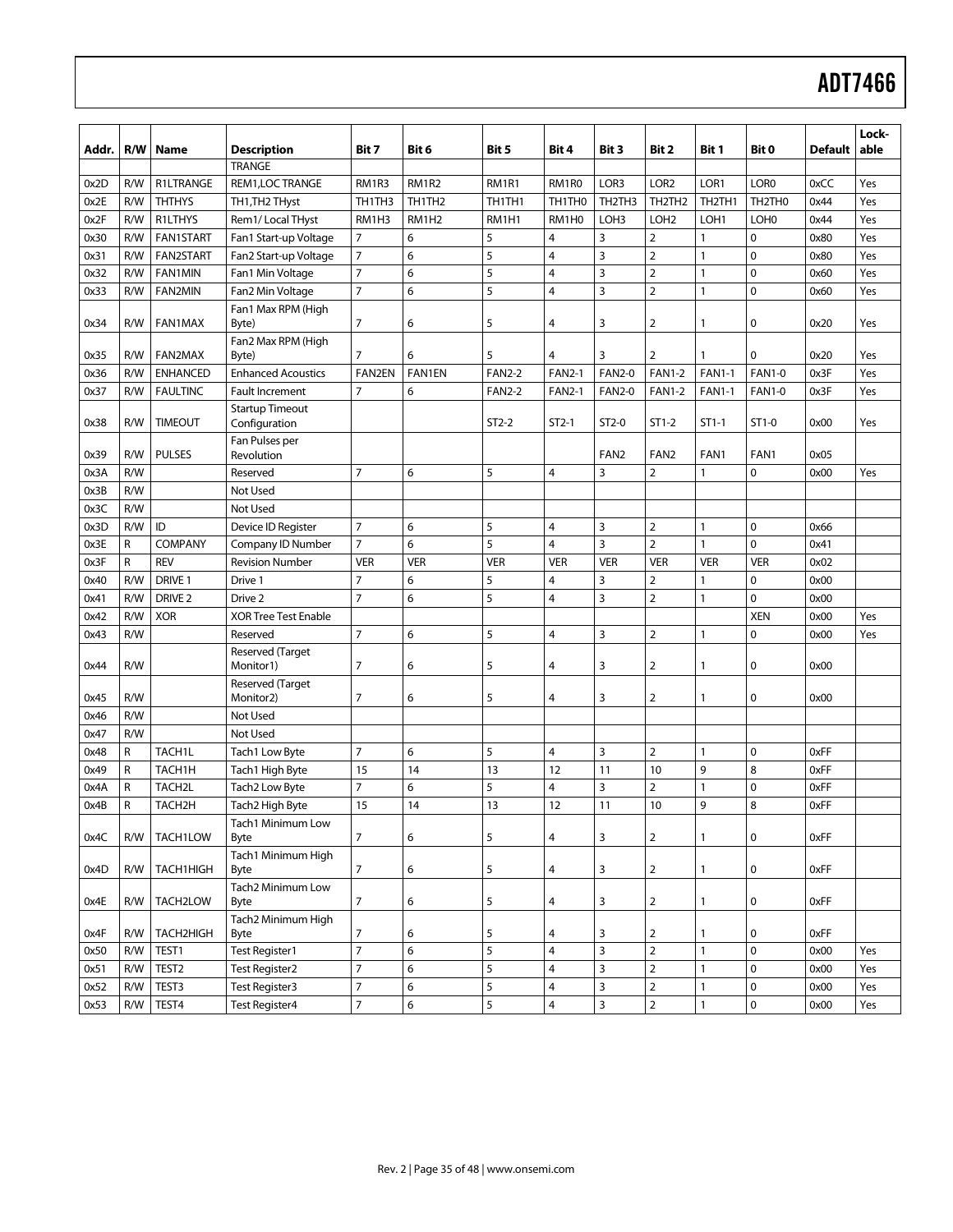# **REGISTER DETAILS**

**Configuration 1** 

|  | Table 31. Register 0x00-Configuration Register 1 (Power-On Default = 0x01) |  |
|--|----------------------------------------------------------------------------|--|
|  |                                                                            |  |

| <b>Bit No.</b> | <b>Name</b>   | <b>Read/Write</b> | <b>Description</b>                                                                                                                                                                                                                                                                                                                                                                                      |
|----------------|---------------|-------------------|---------------------------------------------------------------------------------------------------------------------------------------------------------------------------------------------------------------------------------------------------------------------------------------------------------------------------------------------------------------------------------------------------------|
| $\Omega$       | <b>STRT</b>   | Read/Write        | Logic 1 enables monitoring, and PWM control outputs based on the limit settings programmed.                                                                                                                                                                                                                                                                                                             |
|                |               |                   | Logic 0 disables monitoring and PWM control based on the default power-up limit settings. The limit<br>values programmed are preserved even if a Logic 0 is written to this bit and the default settings are<br>enabled. This bit becomes read only and cannot be changed once Bit 1 (LOCK bit) is written. All limit<br>registers should be programmed by BIOS before setting this bit to 1. Lockable. |
|                | <b>LOCK</b>   | Write Once        | Logic 1 locks all limit values to their current settings. Once this bit is set, all lockable registers become<br>read only and cannot be modified until the ADT7466 is powered down and powered up again. This<br>prevents rogue programs such as viruses from modifying critical system limit settings. Lockable.                                                                                      |
| $\mathcal{P}$  | <b>RDY</b>    | Read Only         | This bit is set to 1 by the ADT7466 to indicate that the device is fully powered up and ready to begin<br>systems monitoring.                                                                                                                                                                                                                                                                           |
| 3              | <b>FSPD</b>   | Read/Write        | When this bit is 1, it runs all fans at full speed. Power-on default is 0. This bit is not locked at any time.                                                                                                                                                                                                                                                                                          |
|                | <b>FSPDIS</b> | Read/Write        | Logic 1 disables fan spin-up for two tach pulses. Instead, the DAC outputs go high for the entire fan<br>spin-up timeout selected.                                                                                                                                                                                                                                                                      |
| 5              | <b>TODIS</b>  | Read/Write        | When this bit is 1, the SMBus timeout feature is disabled. This allows the ADT7466 to be used with<br>SMBus controllers that cannot handle SMBus timeouts. Lockable.                                                                                                                                                                                                                                    |
| 6              | Vcc           | Read/Write        | When this bit is 1, the ADT7466 rescales its $V_{CC}$ pin to measure a 5 V supply.                                                                                                                                                                                                                                                                                                                      |
|                |               |                   | When this bit is 0, the ADT7466 measures $V_{CC}$ as a 3.3 V supply. Lockable.                                                                                                                                                                                                                                                                                                                          |
| 7              | <b>OBIN</b>   | Read/Write        | When this bit is 0 (default) temperature data format is binary.                                                                                                                                                                                                                                                                                                                                         |
|                |               |                   | When this bit is 1, format is offset binary.                                                                                                                                                                                                                                                                                                                                                            |

# **Configuration 2**

This register becomes read only when the Configuration Register 1 lock bit is set to 1. Additional attempts to write to this register have no effect.

| <b>Name</b>      | <b>Read/Write</b> | <b>Description</b>                                                                                                                                                                                |
|------------------|-------------------|---------------------------------------------------------------------------------------------------------------------------------------------------------------------------------------------------|
| <b>RTYPE</b>     | Read/Write        | When this bit is cleared (default), thermistor normalization is optimized for 100 kQ thermistors. When<br>this bit is set, it is optimized for 10 $k\Omega$ thermistors.                          |
| <b>CURR</b>      | Read/Write        | This bit sets the thermal diode current. It should be left at 0.                                                                                                                                  |
| REFZ             | Read/Write        | Setting this bit makes the REFOUT pin high impedance.                                                                                                                                             |
| Unused           |                   | Unused. Write ignored. Reads back 0.                                                                                                                                                              |
| AVG.             | Read/Write        | When AVG is 1, averaging on the temperature and voltage measurements is turned off. This allows<br>measurements on each channel to be made much faster.                                           |
| <b>RATE</b>      | Read/Write        | If averaging is turned off and measurement set to single channel mode, the RATE bit sets the<br>conversion rate. $0 = 32$ conversions/second; $1 = 4$ conversions/second.                         |
| <b>SHDN</b>      | Read/Write        | When SHDN is 1, the ADT7466 goes into shutdown mode. Both DAC outputs are set to 0 V to switch off<br>both fans. The DAC registers read back 0x00 to indicate that the fans are not being driven. |
| REM <sub>2</sub> | Read/Write        | Setting this bit configures AIN1 and AIN2 for connection of a second thermal diode. Setting this bit<br>overrides THER1 and THER2 in Configuration Register 3.                                    |
|                  |                   |                                                                                                                                                                                                   |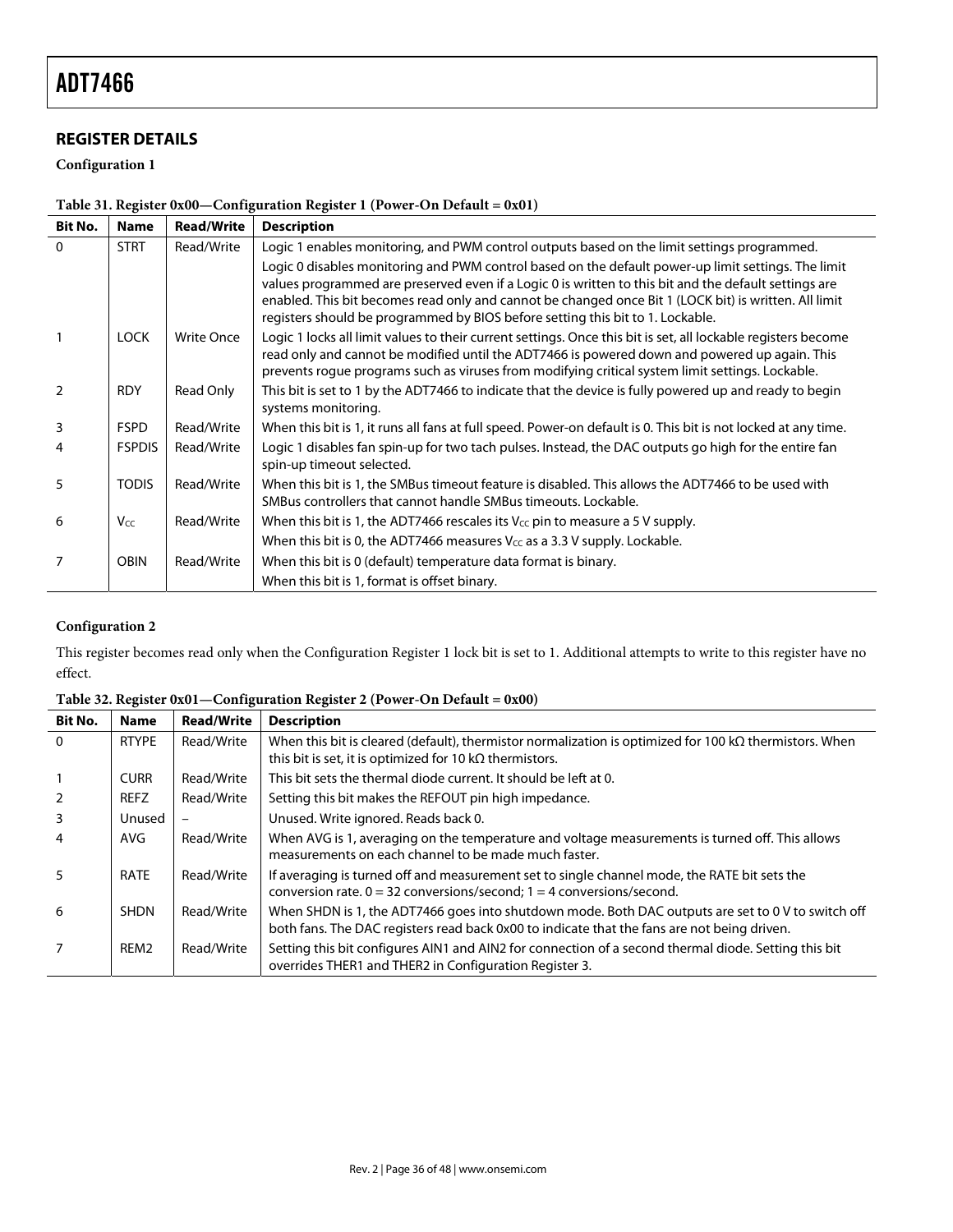### **Configuration 3**

This register becomes read only when the Configuration Register 1 lock bit is set to 1. Additional attempts to write to this register have no effect. Bits 4:5 are not locked.

| Bit No. | <b>Name</b>       | <b>Read/Write</b> | <b>Description</b>                                                                                 |
|---------|-------------------|-------------------|----------------------------------------------------------------------------------------------------|
| 1:0     | P7CONFIG          | Read/Write        | These bits configure Pin 7 as either FAN1_ON output, THERM output or PROCHOT input.                |
|         |                   |                   | $00 = FAN1$ ON output                                                                              |
|         |                   |                   | $01 = THERM$ output                                                                                |
|         |                   |                   | $1X = PROCHOT input$                                                                               |
| 2       | <b>BOOST</b>      | Read/Write        | When BOOST is set to 1, assertion of PROCHOT causes all fans to run at 100% duty cycle for fail    |
|         |                   |                   | safe cooling.                                                                                      |
| 3       | <b>FAST</b>       | Read/Write        | Setting this bit to 1 enables fast tach measurements on all channels. This increases the tach      |
|         |                   |                   | measurement rate from once a second, to one every 250 ms (4x).                                     |
| 4       | DC <sub>1</sub>   | Read/Write        | Setting this bit to 1 enables tach measurements to be continuously made on TACH1. Not<br>lockable. |
| 5       | DC <sub>2</sub>   | Read/Write        | Setting this bit to 2 enables tach measurements to be continuously made on TACH2. Not              |
|         |                   |                   | lockable.                                                                                          |
| 6       | THER <sub>2</sub> | Read/Write        | Setting this bit to 1 configures AIN1 as a thermistor input.                                       |
|         |                   |                   | Setting this bit to 0 configures for analog input.                                                 |
|         | THER <sub>1</sub> | Read/Write        | Setting this bit to 1 configures AIN2 as a thermistor input.                                       |
|         |                   |                   | Setting this bit to 0 configures for analog input.                                                 |

**Table 33. Register 0x02—Configuration Register 3 (Power-On Default = 0xC0)** 

### **Configuration Register 4**

#### **Table 34. Register 0x03—Configuration Register 4 (Power-On Default = 0x00)**

| <b>Bit No.</b> | <b>Name</b>      | R/W        | <b>Description</b>                                                  |
|----------------|------------------|------------|---------------------------------------------------------------------|
| 2:0            | CH2:0            | Read/Write | These bits select the input channel when SNGL bit is set.           |
|                |                  |            | $011$ = Remote 1 temperature                                        |
|                |                  |            | $100$ = Local temperature                                           |
|                |                  |            | $101$ = Remote 2 temperature                                        |
| $\overline{3}$ | SNGL             | Read/Write | Setting this bit selects single channel measurement.                |
| $\overline{4}$ | MIN1             | Read/Write | When this bit is set, Fan 1 never goes below minimum speed setting. |
| -5             | MIN <sub>2</sub> | Read/Write | When this bit is set, Fan 2 never goes below minimum speed setting. |
| 6              | Unused           | Read only  | Unused. Write ignored. Reads back 0.                                |
|                | Unused           | Read only  | Unused. Write ignored. Reads back 0.                                |

#### **AFC1 Configuration**

If more than one of Bits 0:3 are set, the fan speed is controlled by whichever temperature channel demands the highest fan speed.

| <b>Bit No.</b> | <b>Name</b>     | <b>Read/Write</b> | <b>Description</b>                                                                                                                                                 |
|----------------|-----------------|-------------------|--------------------------------------------------------------------------------------------------------------------------------------------------------------------|
| $\overline{0}$ | TH1/REM2        | Read/Write        | When this bit is set, Fan 1 speed is controlled by TH1 if Pin 11 is configured for thermistor, or by<br>Thermal Diode 2 if Pin 11 is configured for thermal diode. |
| $\mathbf{1}$   | TH <sub>2</sub> | Read/Write        | When this bit is set, Fan 1 speed is controlled by TH2 if Pin 12 is configured for thermistor.                                                                     |
| 2              | REM1            | Read/Write        | When this bit is set, Fan 1 speed is controlled by Remote Temperature Input 1.                                                                                     |
| $\overline{3}$ | LOC.            | Read/Write        | When this bit is set, Fan 1 speed is controlled by local temperature input.                                                                                        |
| $\overline{4}$ | MAN             | Read/Write        | When this bit is set, Fan 1 speed is under user control by writing directly to the DRIVE1 register. This<br>overrides all lower bit settings                       |
| 5              | <b>MIN</b>      | Read/Write        | When this bit is set, Fan 1 runs at minimum speed. This overrides all lower bit settings.                                                                          |
| 6              | <b>STRT</b>     | Read/Write        | When this bit is set, Fan 1 runs at start-up speed. This overrides all lower bit settings.                                                                         |
|                | <b>MAX</b>      | Read/Write        | When this bit is set, Fan 1 runs at maximum speed. This overrides all lower bit settings.                                                                          |

**Table 35. Register 0x05—AFC Configuration Register 1 (Power-On Default = 0x0C)**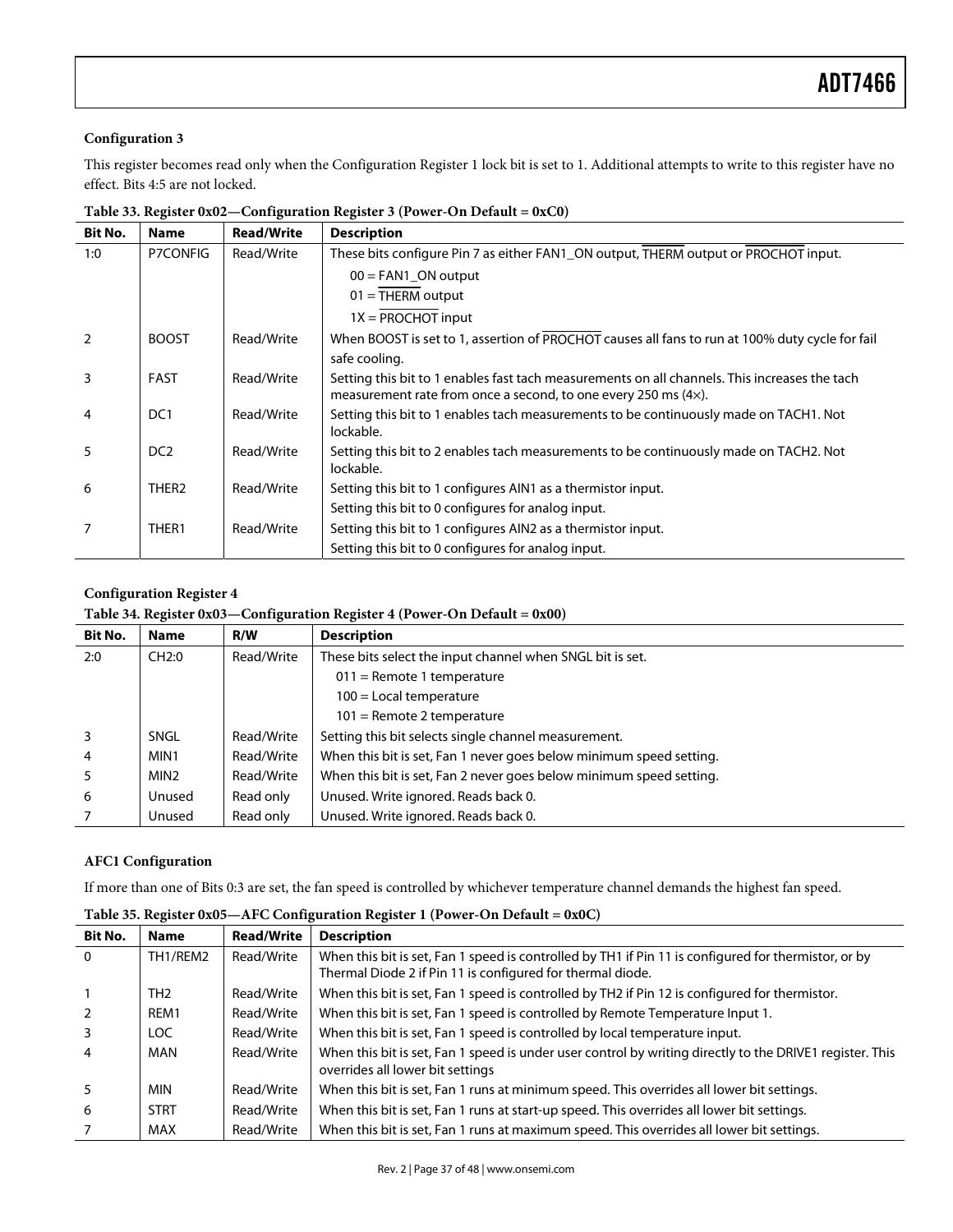#### **AFC2 Configuration**

If more than one of Bits 0:3 are set, the fan speed is controlled by whichever temperature channel demands the highest fan speed.

| <b>Bit No.</b> | <b>Name</b>      | <b>Read/Write</b> | <b>Description</b>                                                                                                                                                 |
|----------------|------------------|-------------------|--------------------------------------------------------------------------------------------------------------------------------------------------------------------|
| $\Omega$       | TH1/REM2         | Read/Write        | When this bit is set, Fan 2 speed is controlled by TH1 if Pin 11 is configured for thermistor, or by<br>Thermal Diode 2 if Pin 11 is configured for thermal diode. |
| $\mathbf{1}$   | T H <sub>2</sub> | Read/Write        | When this bit is set, Fan 2 speed is controlled by TH2 if Pin 12 is configured for thermistor.                                                                     |
| 2              | REM1             | Read/Write        | When this bit is set, Fan 2 speed is controlled by Remote Temperature Input 1.                                                                                     |
| 3              | LOC.             | Read/Write        | When this bit is set, Fan 2 speed is controlled by the local temperature input.                                                                                    |
| $\overline{4}$ | MAN              | Read/Write        | When this bit is set, Fan 2 speed is under user control by writing directly to the DRIVE2 register. This<br>overrides all lower bit settings.                      |
| 5              | <b>MIN</b>       | Read/Write        | When this bit is set, Fan 2 runs at minimum speed. This overrides all lower bit settings.                                                                          |
| 6              | <b>STRT</b>      | Read/Write        | When this bit is set, Fan 2 runs at startup speed. This overrides all lower bit settings.                                                                          |
| 6              | MAX              | Read/Write        | When this bit is set, Fan 2 runs at maximum speed. This overrides all lower bit settings.                                                                          |

#### **Table 36. Register 0x06—AFC Configuration Register 2 (Power-On Default = 0x0C)**

#### **Extended Resolution 1**

#### **Table 37. Register 0x08—Extended Resolution Register 1 (Power-On Default = 0x00)**

| <b>Bit No.</b> | <b>Name</b>      | <b>Read/Write</b> | <b>Description</b>                   |
|----------------|------------------|-------------------|--------------------------------------|
| $\Omega$       | REMO             | Read only         | LSB of remote temperature reading.   |
|                | REM1             | Read only         | Bit 1 of remote temperature reading. |
| 2              | VCC <sub>0</sub> | Read only         | LSB of $V_{CC}$ reading.             |
| 3              | VCC <sub>1</sub> | Read only         | Bit 1 of V <sub>cc</sub> reading.    |
| $\overline{4}$ | AIN2-0           | Read only         | LSB of AIN2 reading.                 |
| 5              | AIN2-1           | Read only         | Bit 1 of AIN2 reading                |
| 6              | AIN1-0           | Read only         | LSB of AIN1 reading.                 |
|                | AIN1-1           | Read only         | Bit 1 of AIN1 reading.               |

#### **Extended Resolution 2**

**Table 38. Register 0x09—Extended Resolution Register 2 (Power-On Default = 0x00)** 

| <b>Bit No.</b> | <b>Name</b>      | <b>Read/Write</b> | <b>Description</b>                  |
|----------------|------------------|-------------------|-------------------------------------|
| $\Omega$       | LOC <sub>0</sub> | Read only         | LSB of local temperature reading.   |
|                | LOC <sub>1</sub> | Read only         | Bit 1 of local temperature reading. |
|                | Unused           | Read only         | Not used. Reads back 0.             |
|                | Unused           | Read only         | Not used. Reads back 0.             |
| $\overline{4}$ | Unused           | Read only         | Not used. Reads back 0.             |
|                | Unused           | Read only         | Not used. Reads back 0.             |
| 6              | Unused           | Read only         | Not used. Reads back 0.             |
|                | Unused           | Read only         | Not used. Reads back 0.             |

#### **Voltage Reading**

If the extended resolution bits of these readings are also being read, Extended Resolution Register 1 (0x08) should be read first. Once the extended resolution register is read, it and the associated MSB reading registers are frozen until read.

**Table 39. Voltage Reading Registers (Power-On Default = 0x00)** 

| <b>Register Address</b> | <b>Read/Write</b> | <b>Description</b>                                                                |  |  |  |
|-------------------------|-------------------|-----------------------------------------------------------------------------------|--|--|--|
| 0x0A                    | Read only         | AIN1(TH1)/REM2 reading (8 MSBs of reading).                                       |  |  |  |
| 0x0B                    | Read only         | AIN2(TH2) reading (8 MSBs of reading).                                            |  |  |  |
| 0x0C                    | Read only         | $V_{CC}$ reading. Measures $V_{CC}$ through the $V_{CC}$ pin (8 MSBs of reading). |  |  |  |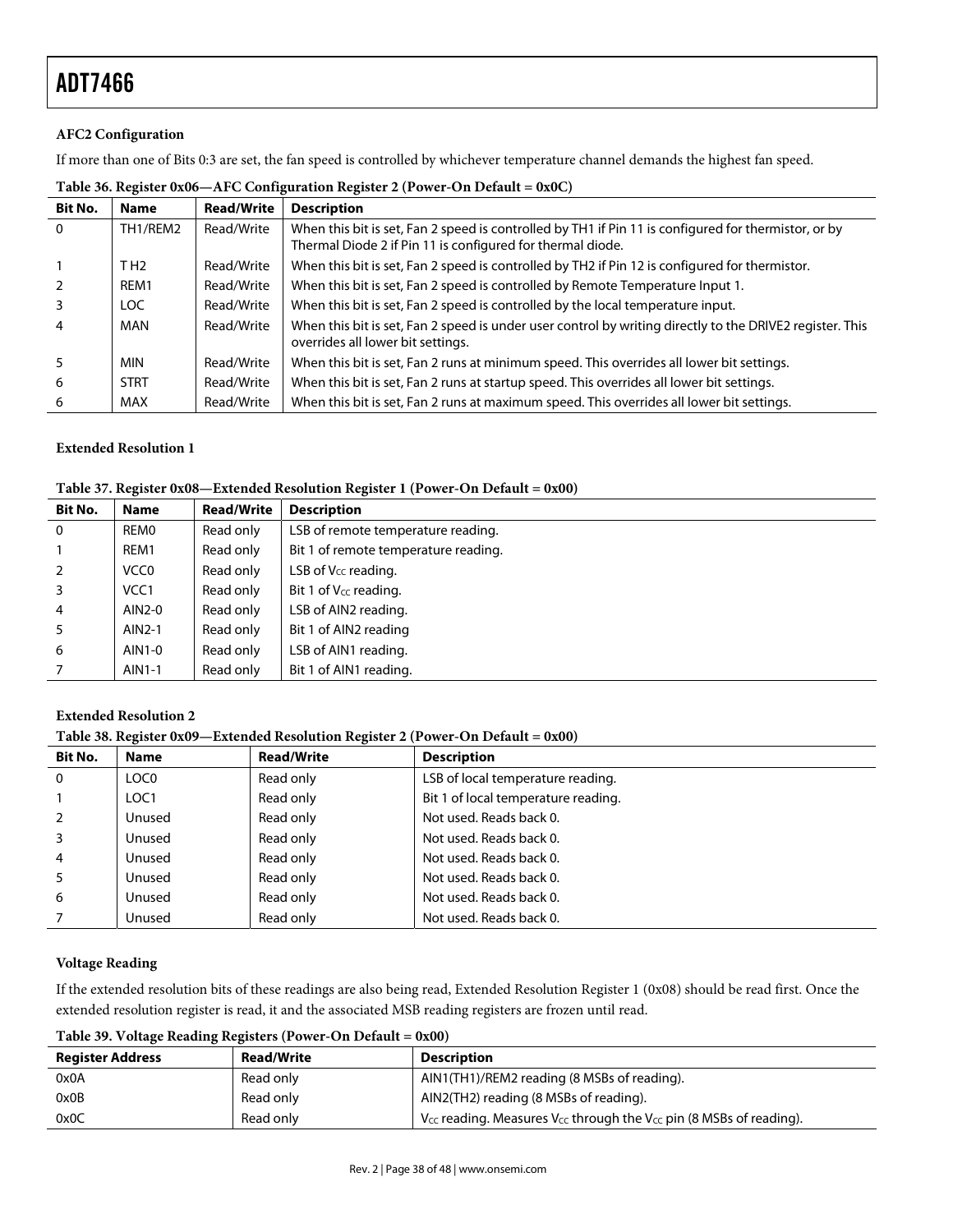#### **Temperature Reading**

If the extended resolution bits of these readings are also being read, the extended resolution registers (0x08, 0x09) should be read first. Once the extended resolution register gets read, all associated MSB reading registers get frozen until read. Both the extended resolution register and the MSB registers are frozen.

**Table 40. Temperature Reading Registers (Power-On Default = 0x00)** 

| <b>Register Address</b> | <b>Read/Write</b> | <b>Description</b>                                |
|-------------------------|-------------------|---------------------------------------------------|
| 0x0D                    | Read only         | Remote Temperature 1 reading (8 MSBs of reading). |
| 0x0E                    | Read only         | Local temperature reading (8 MSBs of reading).    |

# **PROCHOT**

| Table 41. Register 0x0F-PROCHOT Register (Power-On Default = 0x00) |
|--------------------------------------------------------------------|
|--------------------------------------------------------------------|

| <b>Bit No.</b> | <b>Name</b> | <b>Read/Write</b> | <b>Description</b>                                                                                                                                                                                                                                        |  |
|----------------|-------------|-------------------|-----------------------------------------------------------------------------------------------------------------------------------------------------------------------------------------------------------------------------------------------------------|--|
| 7:1            | <b>TMR</b>  | Read only         | Times for how long THERM input is asserted. These 7 bits read 0 until the PROCHOT assertion                                                                                                                                                               |  |
|                |             |                   | time exceeds 45.52 ms.                                                                                                                                                                                                                                    |  |
| $\overline{0}$ | ASRT/TMR0   | Read only         | Set high on the assertion of the THERM input.                                                                                                                                                                                                             |  |
|                |             |                   | Cleared on read. If the PROCHOT assertion time exceeds 45.52 ms, this bit is set and becomes the<br>LSB of the 8-bit TMR reading. This allows PROCHOT assertion times from 45.52 ms to 5.82<br>seconds to be reported back with a resolution of 22.76 ms. |  |

#### **Interrupt Status 1**

#### **Table 42. Register 0x10—Interrupt Status Register 1 (Power-On Default = 0x00)**

| <b>Bit No.</b> | <b>Name</b>      | <b>Read/Write</b> | <b>Description</b>                                                                                                                                                                                                                                                                                                                                                                                                                   |  |
|----------------|------------------|-------------------|--------------------------------------------------------------------------------------------------------------------------------------------------------------------------------------------------------------------------------------------------------------------------------------------------------------------------------------------------------------------------------------------------------------------------------------|--|
| $\Omega$       | FAN <sub>2</sub> | Read only         | Setting this bit to 1 indicates that Fan 2 has dropped below minimum speed or has stalled. This<br>bit is not set when the DRIVE2 output is off.                                                                                                                                                                                                                                                                                     |  |
|                | FAN1             | Read only         | Setting this bit to 1 indicates that Fan 1 has dropped below minimum speed or has stalled. This<br>bit is not set when the DRIVE1 output is off.                                                                                                                                                                                                                                                                                     |  |
| $\overline{2}$ | LOC.             | Read only         | Setting this bit to 1 indicates that the local temperature reading is out of limit. This bit is<br>cleared on a read of the status register only if the error condition clears.                                                                                                                                                                                                                                                      |  |
| 3              | REM1             | Read only         | Setting this bit to 1 indicates that Remote Temperature 1 reading is out of limit. This bit is<br>cleared on a read of the status register only if the error condition clears.                                                                                                                                                                                                                                                       |  |
| 4              | Vcc              | Read only         | Setting this bit to 1 indicates that the $V_{CC}$ reading is out of limit. This bit is cleared on a read of<br>the status register only if the error condition clears.                                                                                                                                                                                                                                                               |  |
| 5              | AIN2(TH2)        | Read only         | Setting this bit to 1 indicates that the AIN2(TH2) reading is out of limit. This bit is cleared on a<br>read of the status register only if the error condition clears.                                                                                                                                                                                                                                                              |  |
| 6              | AIN1(TH1)/REM2   | Read only         | Setting this bit to 1 indicates that the AIN1(TH1)/REM2 reading is out of limit. This bit is cleared<br>on a read of the status register only if the error condition clears.                                                                                                                                                                                                                                                         |  |
|                | OOL              | Read only         | Setting this bit to 1 indicates that an out-limit event is latched in Status Register 2. This bit is a<br>logical OR of all status bits in Status Register 2. Software can test this bit in isolation to<br>determine whether any of the voltage, temperature, or fan speed readings represented by<br>Status Register 2 are out of limit. This saves the need to read Status Register 2 during every<br>interrupt or polling cycle. |  |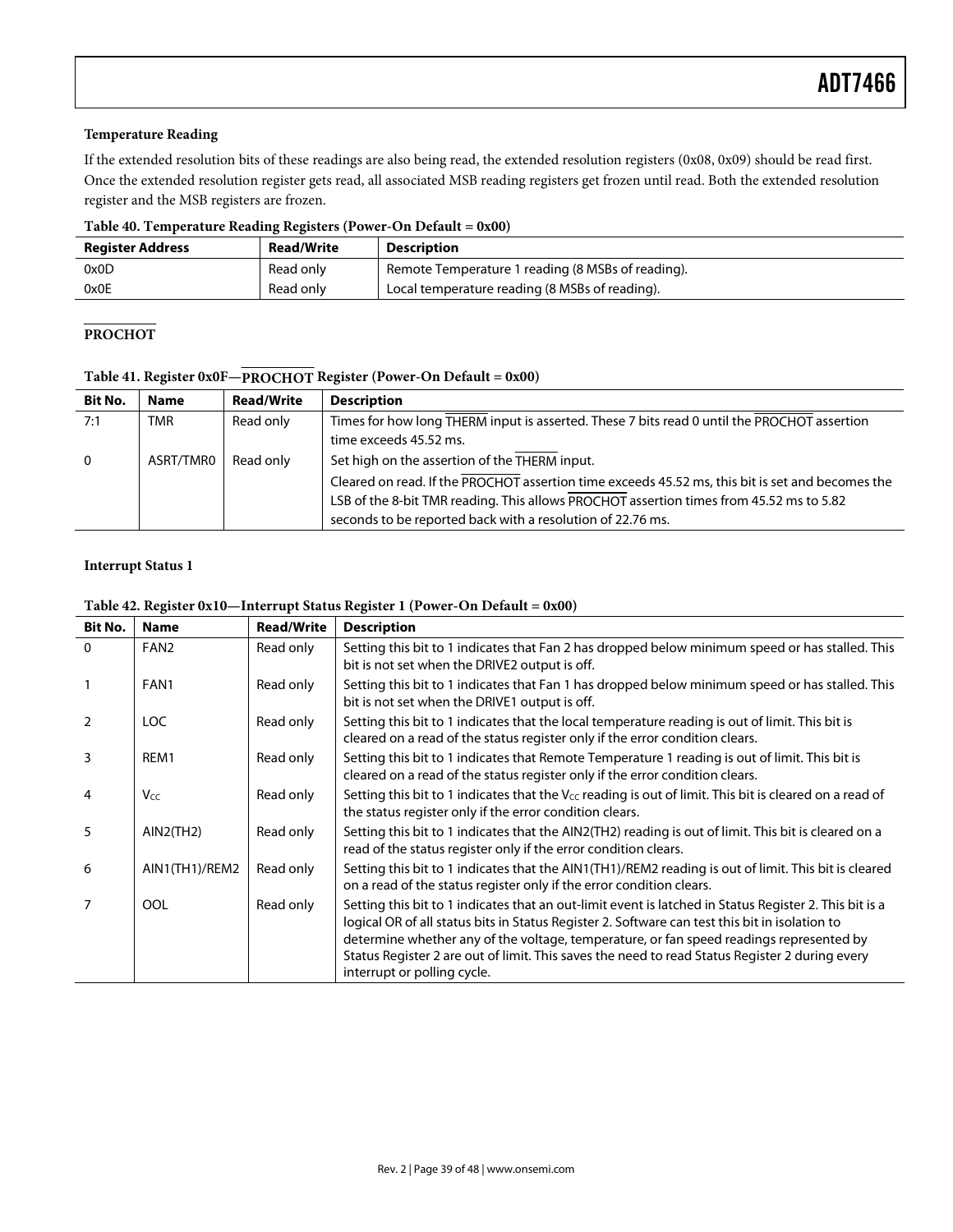# **Interrupt Status 2**

|  |  | Table 43. Register 0x11-Interrupt Status Register 2 (Power-On Default = 0x00) |
|--|--|-------------------------------------------------------------------------------|
|  |  |                                                                               |

| <b>Bit No.</b> | <b>Name</b>     | <b>Read/Write</b> | <b>Description</b>                                                                               |
|----------------|-----------------|-------------------|--------------------------------------------------------------------------------------------------|
| $\overline{0}$ | <b>OVT</b>      | Read only         | Setting this bit to 1 indicates that one of the THERM overtemperature limits has been exceeded.  |
|                |                 |                   | This bit is cleared automatically when the temperature drops below THERM - THYST.                |
|                | <b>PHOT</b>     | Read only         | If Pin 7 is configured as the input for PROCHOT monitoring, this bit is set when the PROCHOT     |
|                |                 |                   | assertion time exceeds the limit programmed in the PROCHOT limit register (0x1E).                |
| $\overline{2}$ | D <sub>1</sub>  | Read only         | Setting this bit to 1 indicates either an open or a short circuit on the Thermal Diode 1 inputs. |
| 3              | D <sub>2</sub>  | Read only         | Setting this bit to 1 indicates either an open or a short circuit on the Thermal Diode 2 inputs. |
| $\overline{4}$ | TH <sub>1</sub> | Read only         | Setting this bit to 1 indicates either an open or a short circuit on the TH1 input.              |
| 5              | TH <sub>2</sub> | Read only         | Setting this bit to 1 indicates either an open or a short circuit on the TH2 input.              |
| -6             | Unused          | Read only         | Not used. Reads back 0.                                                                          |
|                | Unused          | Read only         | Not used. Reads back 0.                                                                          |

# **Interrupt Mask 1**

#### **Table 44. Register 0x12—Interrupt Mask Register 1 (Power-On Default = 0x00)**

| <b>Bit No.</b> | <b>Name</b>       | <b>Read/Write</b> | <b>Description</b>                                                             |
|----------------|-------------------|-------------------|--------------------------------------------------------------------------------|
| $\overline{0}$ | FAN <sub>2</sub>  | Read only         | Setting this bit masks the Fan 2 interrupt from the ALERT output.              |
|                | FAN1              | Read only         | Setting this bit masks the Fan 1 interrupt from the ALERT output.              |
| $\mathcal{P}$  | LOC.              | Read only         | Setting this bit masks the local temperature. interrupt from the ALERT output. |
|                | REM               | Read only         | Setting this bit masks the remote temperature interrupt from the ALERT output. |
| $\overline{4}$ | <b>Vcc</b>        | Read only         | Setting this bit masks the V <sub>cc</sub> interrupt from the ALERT output.    |
| 5              | AIN2(TH2)         | Read only         | Setting this bit masks the AIN2(TH2) interrupt from the ALERT output.          |
| -6             | AIN1<br>/TH1/REM2 | Read only         | Setting this bit masks the AIN1(TH1)/REM2 interrupt from the ALERT output.     |
|                | <b>OOL</b>        | Read only         | Setting this bit masks the OOL interrupt from the ALERT output.                |

### **Interrupt Mask 2**

#### **Table 45. Register 0x13—Interrupt Mask Register 2 (Power-On Default = 0x00)**

| <b>Bit No.</b> | <b>Name</b>     | <b>Read/Write</b> | <b>Description</b>                                                            |
|----------------|-----------------|-------------------|-------------------------------------------------------------------------------|
| 0              | <b>OVT</b>      | Read only         | Setting this bit masks the OVT interrupt from ALERT output.                   |
|                | <b>PHOT</b>     | Read only         | Setting this bit masks the THERM interrupt from ALERT output.                 |
|                | D1              | Read only         | Setting this bit masks the Thermal Diode 1 fault interrupt from ALERT output. |
|                | D <sub>2</sub>  | Read only         | Setting this bit masks Thermal Diode 2 fault interrupt from ALERT output.     |
|                | TH1             | Read only         | Setting this bit masks the TH1 fault interrupt from ALERT output.             |
|                | TH <sub>2</sub> | Read only         | Setting this bit masks the TH2 fault interrupt from ALERT output.             |
| 6              | Unused          | Read only         | Not used. Reads back 0.                                                       |
|                | Unused          | Read only         | Not used. Reads back 0.                                                       |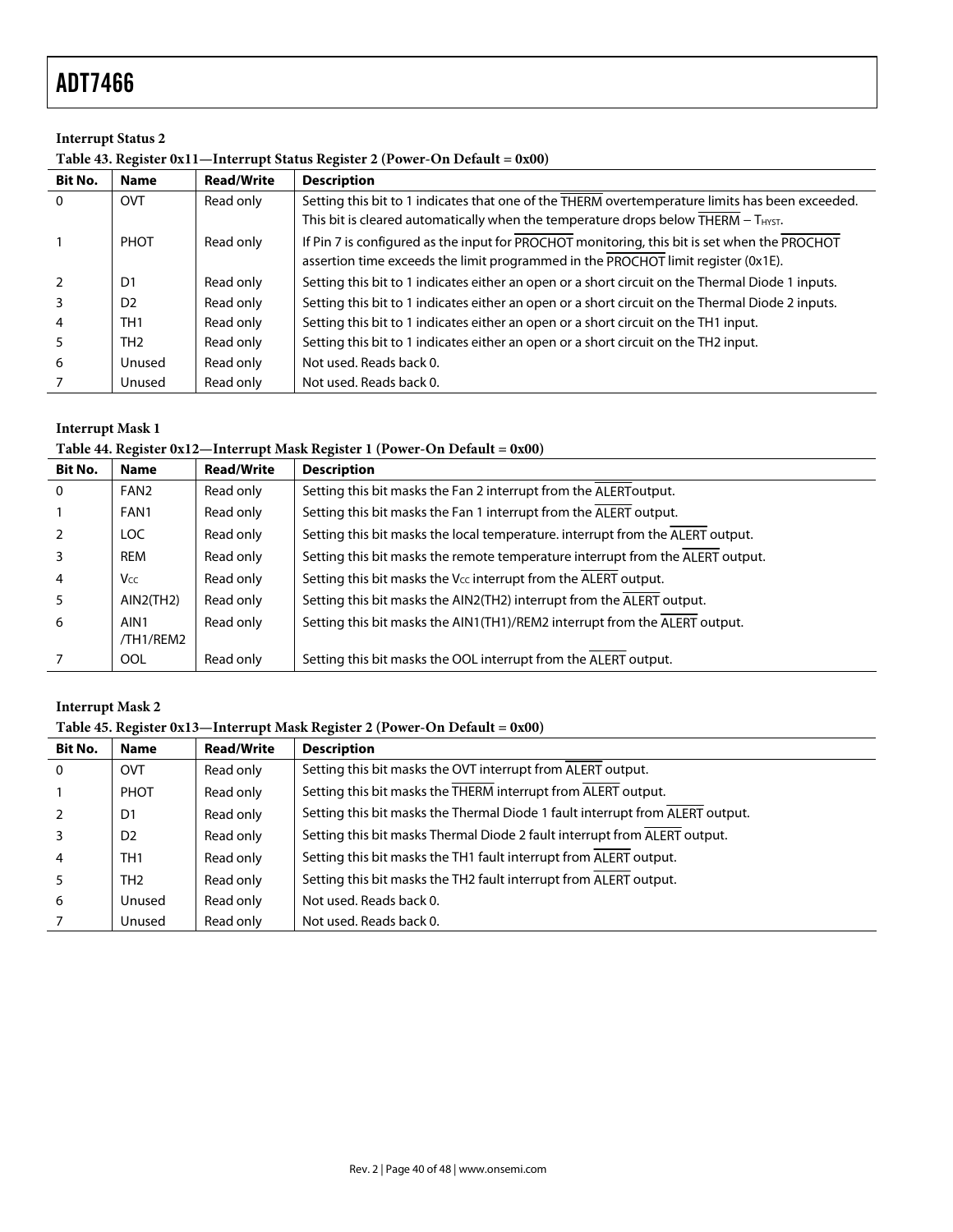#### **Voltage Limit**

Setting the Configuration Register 1 lock bit has no effect on these registers.

High limits: An interrupt is generated when a value exceeds its high limit (> comparison). Low limits: An interrupt is generated when a value is equal to or below its low limit ( $\leq$  comparison).

#### **Table 46. Voltage Limit Registers**

| <b>Register Address</b> | <b>Read/Write</b> | <b>Description</b>          | <b>Power-On Default</b> |
|-------------------------|-------------------|-----------------------------|-------------------------|
| 0x14                    | Read/Write        | AIN1(TH1)/REM2 low limit.   | 0x00                    |
| 0x15                    | Read/Write        | AIN1(TH1)/REM2 high limit.  | 0xFF                    |
| 0x16                    | Read/Write        | AIN2(TH2) low limit.        | 0x00                    |
| 0x17                    | Read/Write        | AIN2(TH2) high limit.       | 0xFF                    |
| 0x18                    | Read/Write        | V <sub>cc</sub> low limit.  | 0x00                    |
| 0x19                    | Read/Write        | V <sub>CC</sub> high limit. | 0xFF                    |

#### **Temperature Limit**

Setting the Configuration Register 1 lock bit has no effect on these registers. When the temperature readings are in offset binary format, an offset of 64 degrees (0x40 or 0100000) must be added to all temperature and THERM limits. For example, if the limit is 50°C the actual programmed limit is 114.

High limits: An interrupt is generated when a value exceeds its high limit (> comparison). Low limits: An interrupt is generated when a value is equal to or below its low limit (≤ comparison).

| <b>Register Address</b> | <b>Read/Write</b> | <b>Description</b>               | <b>Power-On Default</b> |
|-------------------------|-------------------|----------------------------------|-------------------------|
| 0x1A                    | Read/Write        | Remote 1 Temperature low limit.  | 0x00                    |
| 0x1B                    | Read/Write        | Remote 1 Temperature high limit. | 0x7F                    |
| 0x1C                    | Read/Write        | Local temperature low limit.     | 0x00                    |
| 0x1D                    | Read/Write        | Local temperature high limit.    | 0x7F                    |

#### **Table 47. Temperature Limit Registers**

#### **PROCHOT Limit**

This is an 8-bit limit with a resolution of 22.76 ms allowing PROCHOT assertion limits of 45.52 ms to 5.82 seconds to be programmed. If the PROCHOT assertion time exceeds this limit, Bit 1 of Interrupt Status Register 2 (0x11) is set. If the limit value is 0x00, an interrupt is generated immediately upon assertion of the THERM input.

#### **Table 48. Register 0x1E—PROCHOT Limit Register (Power-On Default = 0x00)**

| Bit No. | <b>Name</b> | <b>Read/Write</b> | <b>Description</b>                                                              |
|---------|-------------|-------------------|---------------------------------------------------------------------------------|
| 7:0     | LIMT        | Read/Write        | Sets maximum PROCHOT assertion length allowed before an interrupt is generated. |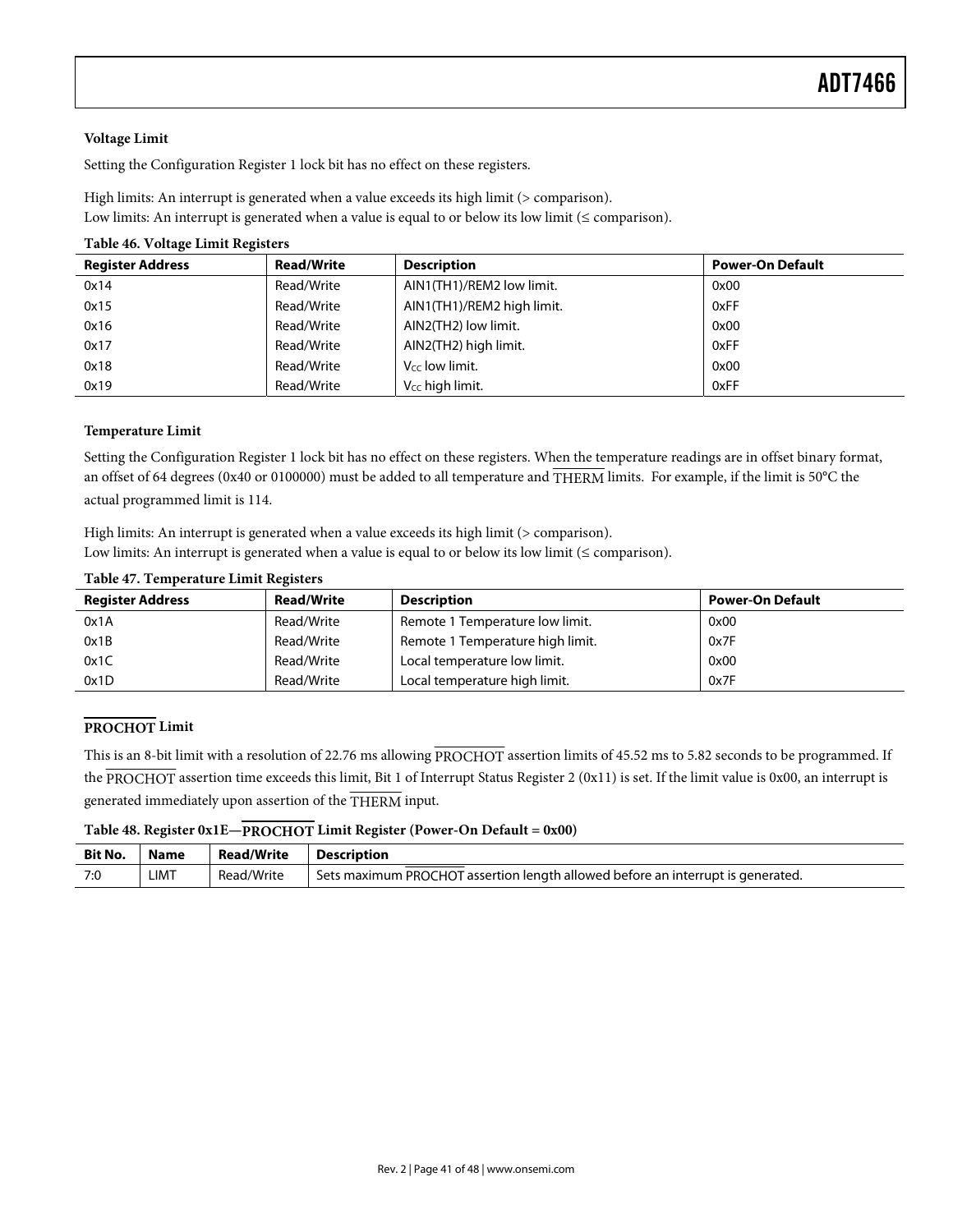### **THERM Limit**

If any temperature measured exceeds its THERM limit, both DRIVE outputs drive their fans at maximum output. This is a failsafe mechanism incorporated to cool the system in the event of a critical overtemperature. It also ensures some level of cooling in the event that software or hardware locks up. If set to 0x00, this feature is disabled. The DRIVE output remains at 0xFF until the temperature drops below THERM limit − hysteresis. If the THERM pin is programmed as an output, exceeding these limits by 0.25°C can cause the THERM pin to assert low as an output.

These registers become read only when the Configuration Register 1 lock bit is set to 1. Additional attempts to write to these registers have no effect.

| <b>Register Address</b> | <b>Read/Write</b> | <b>Description</b>        | <b>Power-On Default</b> |
|-------------------------|-------------------|---------------------------|-------------------------|
| 0x1F                    | Read/Write        | AIN1/TH1REM2 THERM limit. | $0x64(100^{\circ}C)$    |
| 0x20                    | Read/Write        | AIN2(TH2) THERM limit.    | $0x64(100^{\circ}C)$    |
| 0x21                    | Read/Write        | Remote 1 THERM limit.     | $0x64(100^{\circ}C)$    |
| 0x22                    | Read/Write        | Local THERM limit.        | 0x64 (100°C)            |

#### **Table 49. THERM Limit Registers**

#### **Temperature Offset**

These registers contain an 8-bit, twos complement offset value that is automatically added to or subtracted from the temperature reading to compensate for any systematic errors such as those caused by noise pickup. LSB value = 1°C.

This register becomes read only when the Configuration Register 1 lock bit is set to 1. Additional attempts to write to this register have no effect.

#### **Table 50. Temperature Offset Registers**

| <b>Register Address</b> | <b>Read/Write</b> | <b>Description</b>     | <b>Power-On Default</b> |
|-------------------------|-------------------|------------------------|-------------------------|
| 0x24                    | Read/Write        | AIN1(TH1)/REM2 offset. | 0x00                    |
| 0x25                    | Read/Write        | AIN2(TH2) offset.      | 0x00                    |
| 0x26                    | Read/Write        | Remote 1 offset.       | 0x00                    |
| 0x27                    | Read/Write        | Local offset.          | 0x00                    |

#### **TMIN**

These registers contain the TMIN temperatures for automatic fan control (AFC). These are the temperatures above which the fan starts to operate. The data format is either binary or offset binary, the same as the temperature reading, depending on which option is chosen by setting or clearing Bit 7 of Configuration Register 1.

These registers become read only when the Configuration Register 1 lock bit is set to 1. Additional attempts to write to these registers have no effect.

#### **Table 51. TMIN Registers**

| <b>Register Address</b> | <b>Read/Write</b> | <b>Description</b>           | Power-On Default    |
|-------------------------|-------------------|------------------------------|---------------------|
| 0x28                    | Read/Write        | $AIN1(TH1)/REM2$ $T_{MIN}$ . | $0x5A(90^{\circ}C)$ |
| 0x29                    | Read/Write        | $AlN2$ (TH $2$ ) $TMIN$ .    | 0x5A (90°C)         |
| 0x2A                    | Read/Write        | Remote 1 T <sub>MIN</sub> .  | $0x5A(90^{\circ}C)$ |
| 0x2B                    | Read/Write        | Local Тмм.                   | $0x5A(90^{\circ}C)$ |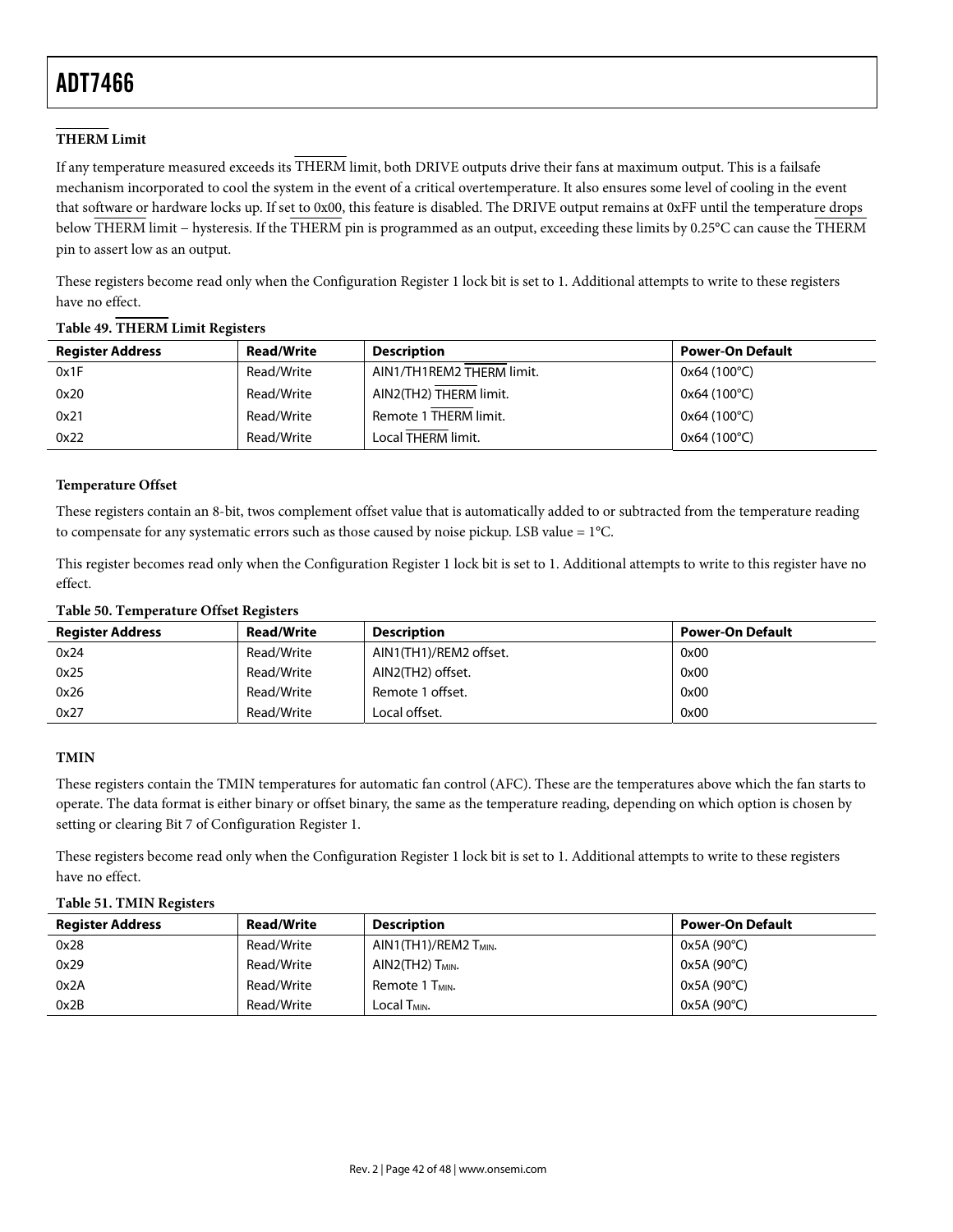### **Table 52. TMIN Codes**

| <b>Temperature</b> | <b>Binary</b> | <b>Offset Binary</b> |
|--------------------|---------------|----------------------|
| -64 $^{\circ}$ C   | 0 000 0000    | 0 000 0000           |
| $0^{\circ}$ C      | 0 000 0000    | 0 100 0000           |
| $1^{\circ}$ C      | 0 000 0001    | 0 100 0001           |
| $10^{\circ}$ C     | 0 000 1010    | 01001010             |
| $25^{\circ}$ C     | 0 001 1001    | 0 101 1001           |
| $50^{\circ}$ C     | 00110010      | 0 111 0010           |
| $75^{\circ}$ C     | 0 100 1011    | 10001011             |
| $100^{\circ}$ C    | 0 110 0100    | 10100100             |
| $125^{\circ}$ C    | 0 111 1101    | 10111101             |
| $127^{\circ}$ C    | 0 111 1111    | 10111111             |
| $191^{\circ}$ C    | 0 111 1111    | 1 1 1 1 1 1 1 1 1    |

### **THT Range**

# **Table 53. Register 0x2C—THTRANGE Register (Power-On Default = 0xCC)**

| <b>Bit No.</b> | <b>Name</b>       | <b>Read/Write</b> | <b>Description</b>                                                                                                                                                                                                                                                                                                    |
|----------------|-------------------|-------------------|-----------------------------------------------------------------------------------------------------------------------------------------------------------------------------------------------------------------------------------------------------------------------------------------------------------------------|
| 3:0            | TH <sub>2</sub> R | Read/Write        | These bits set the temperature range over which AFC operates for the TH2 input. The fan starts<br>operating at T <sub>M</sub> and reaches full speed at T <sub>M</sub> + T <sub>R</sub> (where T <sub>M</sub> is the temperature set by the TMIN<br>code, and $T_R$ is the temperature range set by the TRANGE code). |
| 7:4            | TH <sub>1</sub> R | Read/Write        | These bits set the temperature range over which AFC operates for the TH1 or REM2 input. The fan<br>starts operating at $T_M$ and reaches full speed at $T_M + T_R$ (where $T_M$ is the temperature set by the<br>TMIN code, and $T_R$ is the temperature range set by the TRANGE code).                               |

### **Remote and Local TRANGE**

### **Table 54. Register 0x2D—Remote and Local TRANGE Register (Power-On Default = 0xCC)**

| <b>Bit No.</b> | <b>Name</b> | <b>Read/Write</b> | <b>Description</b>                                                                                                                                                                                                                                                                                                                   |
|----------------|-------------|-------------------|--------------------------------------------------------------------------------------------------------------------------------------------------------------------------------------------------------------------------------------------------------------------------------------------------------------------------------------|
| 3:0            | LOR         | Read/Write        | These bits set the temperature range over which AFC operates for the local temperature input.<br>The fan starts operating at T <sub>M</sub> and reaches full speed at T <sub>M</sub> + T <sub>R</sub> (where T <sub>M</sub> is the temperature set<br>by the TMIN code, and $T_R$ is the temperature ranges set by the TRANGE code). |
| 7:4            | <b>RMR</b>  | Read/Write        | These bits set the temperature range over which AFC operates for the Remote 1 (D1)<br>temperature input. The fan starts operating at $T_M$ and reaches full speed at $T_M + T_R$ (where $T_M$ is<br>the temperature set by the TMIN code, and $T_R$ is the temperature range set by the TRANGE code).                                |

#### **Table 55. TRANGE Codes**

| Bits 7:4 or 3:0 | <b>TRANGE</b>    |
|-----------------|------------------|
| 0000            | $2^{\circ}$ C    |
| 0001            | $2.5^{\circ}$ C  |
| 0010            | $3.33^{\circ}$ C |
| 0011            | $4^{\circ}$ C    |
| 0100            | 5°C              |
| 0101            | $6.67^{\circ}$ C |
| 0110            | 8°C              |
| 0111            | $10^{\circ}$ C   |
| 1000            | 13.33°C          |
| 1001            | $16^{\circ}$ C   |
| 1010            | $20^{\circ}$ C   |
| 1011            | 26.67°C          |
| 1100            | 32°C (default)   |
| 1101            | $40^{\circ}$ C   |
| 1110            | 53.33°C          |
| 1111            | 80°C             |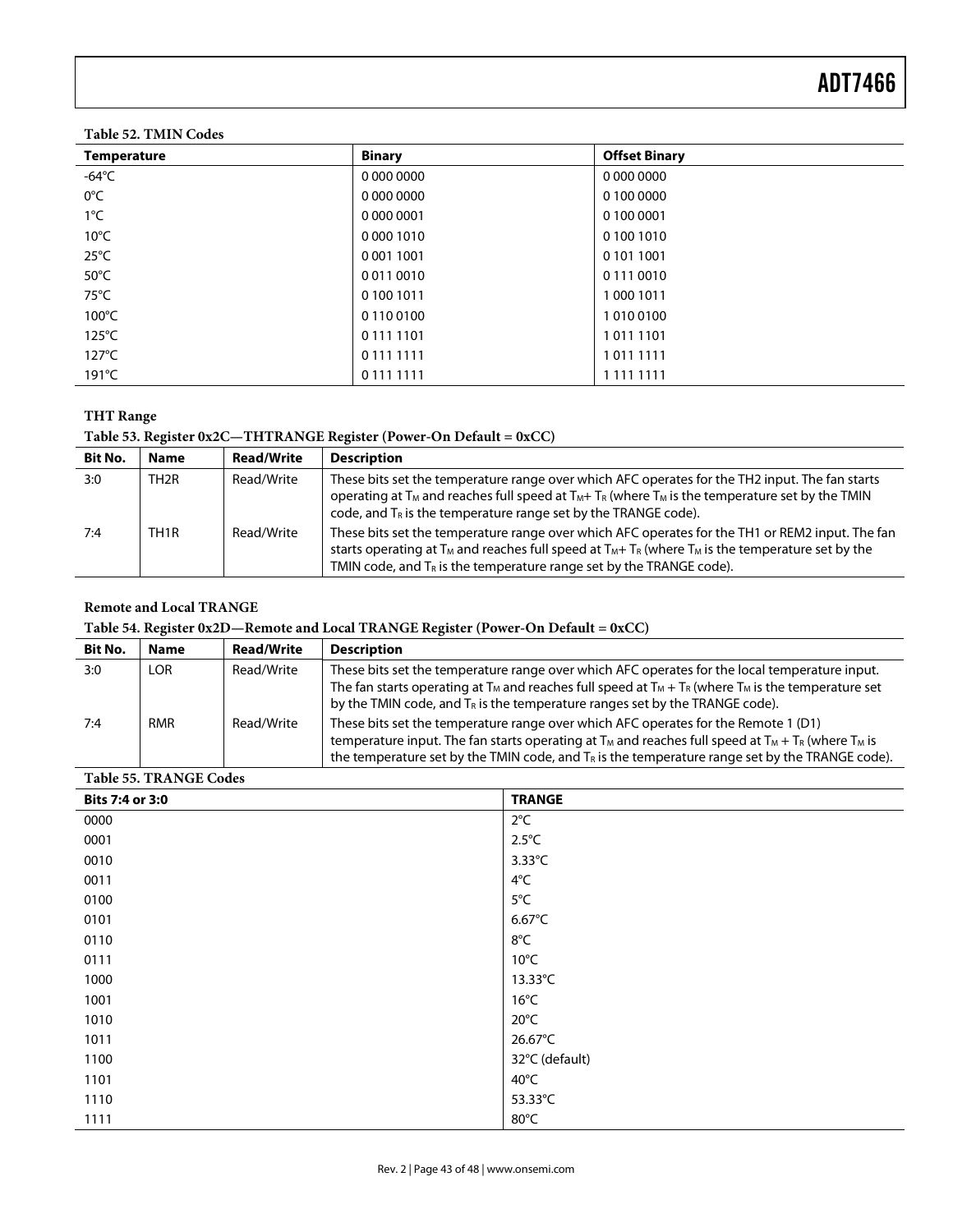#### **TH1/TH2 Hysteresis**

| Table 56. Register 0x2E-TH1/TH2 Hysteresis Register (Power-On Default = 0x44) |  |  |
|-------------------------------------------------------------------------------|--|--|
|                                                                               |  |  |

| <b>Bit No.</b> | Name  | <b>Read/Write</b> | <b>Description</b>                                                                                            |
|----------------|-------|-------------------|---------------------------------------------------------------------------------------------------------------|
| 7:4            | TH1TH | Read/Write        | This nibble contains the temperature hysteresis value for TH1/REM2. $0x0 =$<br>0°C to 0xF = 15°C.             |
| 3:0            | TH2TH | Read/Write        | This nibble contains the temperature hysteresis value for TH2. $0x0 = 0^{\circ}C$ to<br>$0xF = 15^{\circ}C$ . |

#### **REM/LOC Hysteresis**

#### **Table 57. Register 0x2F—REM/LOC Hysteresis Register (Power-On Default = 0x44)**

| <b>Bit No.</b> | <b>Name</b> | <b>Read/Write</b> | <b>Description</b>                                                                                                                  |
|----------------|-------------|-------------------|-------------------------------------------------------------------------------------------------------------------------------------|
| 7:4            | RM1H        | Read/Write        | This nibble contains the temperature hysteresis value for remote temperature<br>input. $0x0 = 0^{\circ}$ C to $0xF = 15^{\circ}$ C. |
| 3:0            | LOH         | Read/Write        | This nibble contains the temperature hysteresis value for local temperature<br>input. $0x0 = 0^{\circ}$ C to $0xF = 15^{\circ}$ C.  |

#### **Fan Start-Up Voltage**

This is the voltage output from the fan drive output for two tach periods after it first starts up. Taking gain into account, the fan drive amplifier should be chosen so the voltage applied to the fan is sufficiently high to ensure that the fan starts.

#### **Table 58. Fan Start-Up Voltage Registers (Power-On Default = 0x80)**

| <b>Register Address</b> | <b>Read/Write</b> | <b>Description</b>      |
|-------------------------|-------------------|-------------------------|
| 0x30                    | Read/Write        | Fan 1 start-up voltage. |
| 0x31                    | Read/Write        | Fan 2 start-up voltage. |

#### **Fan Maximum Voltage**

This is the minimum voltage output from the fan drive output after the fan spins up, in the absence of any other speed control input.

### **Table 59. Fan Minimum Voltage Registers (Power-On Default = 0x60)**

| Register Address | <b>Read/Write</b> | <b>Description</b>     |
|------------------|-------------------|------------------------|
| 0x32             | Read/Write        | Fan 1 minimum voltage. |
| 0x33             | Read/Write        | Fan 2 minimum voltage. |

#### **Fan Maximum RPM**

This is the maximum RPM that the fan can run at in AFC mode.

#### **Table 60. Fan Maximum RPM Registers (Power-On Default = 0x20)**

| Register Address | <b>Read/Write</b> | <b>Description</b>    |
|------------------|-------------------|-----------------------|
| 0x34             | Read/Write        | 1 maximum RPM.<br>Fan |
| 0x35             | Read/Write        | Fan 2 maximum RPM.    |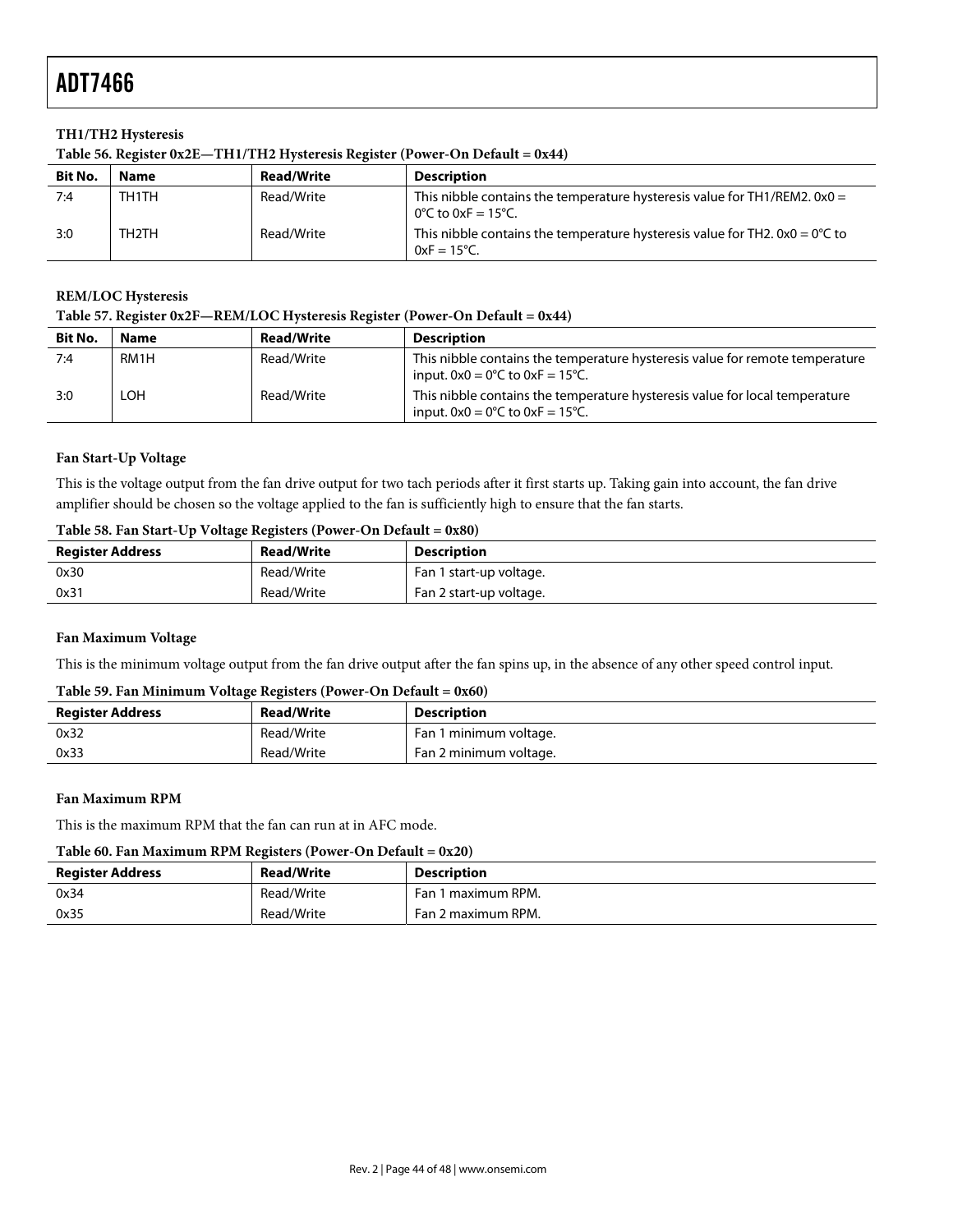# **Enhanced Acoustics Table 61. Register 0x36—Enhanced Acoustics Register (Power-On Default = 0x3F)**

| <b>Bit No.</b> | <b>Name</b>                                 | <b>Read/Write</b>        | <b>Description</b>                                                                                                                                                                                                                                                                           |
|----------------|---------------------------------------------|--------------------------|----------------------------------------------------------------------------------------------------------------------------------------------------------------------------------------------------------------------------------------------------------------------------------------------|
| 2:0<br>5:3     | FAN1 Step<br>FAN2 Step                      | Read/Write<br>Read/Write | These bits set the step size by which the DRIVE1 and DRIVE2 PWM output<br>duty-cycle can change when enhance acoustics mode is selected.<br>$000 = 1$ bit<br>$001 = 2 \text{ bits}$<br>$010 = 3 \text{ bits}$<br>$011 = 5 \text{ bits}$<br>$100 = 8 \text{ bits}$<br>$101 = 12 \text{ bits}$ |
|                |                                             |                          | $110 = 24 \text{ bits}$<br>$111 = 48 \text{ bits}$                                                                                                                                                                                                                                           |
| 6              | Enable Fan1<br>Enhanced<br><b>Acoustics</b> | Read/Write               | When this bit is set to 1, enhanced acoustics are enabled for Fan 1.                                                                                                                                                                                                                         |
| 7              | Enable Fan2<br>Enhanced<br><b>Acoustics</b> | Read/Write               | When this bit is set to 1, enhanced acoustics are enabled for Fan 2.                                                                                                                                                                                                                         |

#### **Fault Increment**

#### **Table 62. Register 0x37—Fault Increment Register (Power-On Default = 0x3F)**

| <b>Bit No.</b> | <b>Name</b>       | <b>Read/Write</b> | <b>Description</b>                                                     |
|----------------|-------------------|-------------------|------------------------------------------------------------------------|
| 2:0            | FAN1Fault         | Read/Write        | These bits set the step size by which the DRIVE1 and DRIVE2 PWM output |
| 5:3            | <b>FAN2 Fault</b> | Read/Write        | duty-cycle can change in fan fault mode.                               |
|                |                   |                   | $000 = 1$ bit                                                          |
|                |                   |                   | $001 = 2 \text{ bits}$                                                 |
|                |                   |                   | $010 = 3 \text{ bits}$                                                 |
|                |                   |                   | $011 = 5 \text{ bits}$                                                 |
|                |                   |                   | $100 = 8 \text{ bits}$                                                 |
|                |                   |                   | $101 = 12 \text{ bits}$                                                |
|                |                   |                   | $110 = 24 \text{ bits}$                                                |
|                |                   |                   | $111 = 48 \text{ bits}$                                                |
| 7:6            | Unused            | -                 | Unused. Write ignored. Reads back 0.                                   |

#### **Start-Up Timeout Configuration**

### **Table 63. Register 0x38—Start-Up Timeout Configuration Register (Power-On Default = 0x00)**

| <b>Bit No.</b> | <b>Name</b>     | <b>Read/Write</b> | <b>Description</b>                             |
|----------------|-----------------|-------------------|------------------------------------------------|
| 2:0            | ST <sub>1</sub> | Read/Write        | These bits set the start-up timeout for Fan 1. |
| 5:3            | ST <sub>2</sub> | Read/Write        | These bits set the start-up timeout for Fan 2. |
|                |                 |                   | $000 = No start-up$ timeout                    |
|                |                 |                   | $001 = 100$ ms                                 |
|                |                 |                   | $010 = 250$ ms                                 |
|                |                 |                   | $011 = 400$ ms                                 |
|                |                 |                   | $100 = 667$ ms                                 |
|                |                 |                   | $101 = 1$ second                               |
|                |                 |                   | $110 = 2$ seconds                              |
|                |                 |                   | $111 = 4$ seconds                              |
| 7:6            | Unused          | -                 | Unused. Write ignored. Reads back 0.           |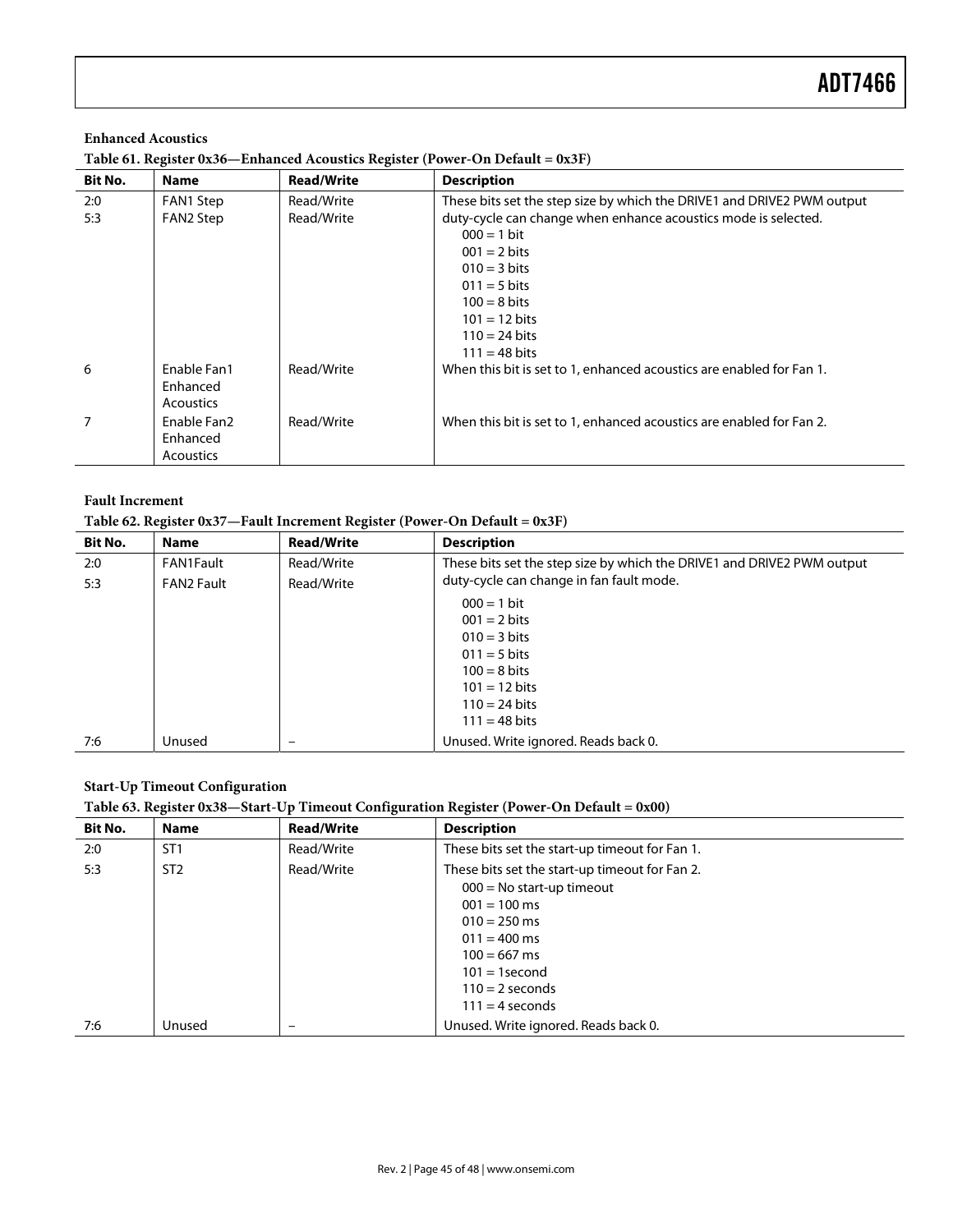#### **Fan Pulses Per Revolution**

| Table 64. Register 0x39—Fan Pulses Per Revolution Register (Power-On Default = 0x05) |  |  |
|--------------------------------------------------------------------------------------|--|--|
|                                                                                      |  |  |

| Bit No. | <b>Name</b>      | <b>Read/Write</b> | <b>Description</b>                                                                                                                                  |
|---------|------------------|-------------------|-----------------------------------------------------------------------------------------------------------------------------------------------------|
| 1:0     | FAN1             | Read/Write        | Sets number of pulses to be counted when measuring FAN1 speed. Can be<br>used to determine fan's pulses per revolution number for unknown fan type. |
|         |                  |                   | <b>Pulses Counted</b><br>$00 = 1$<br>$01 = 2$ (default)<br>$10 = 3$<br>$11 = 4$                                                                     |
| 3:2     | FAN <sub>2</sub> | Read/Write        | Sets number of pulses to be counted when measuring FAN2 speed. Can be<br>used to determine fan's pulses per revolution number for unknown fan type. |
|         |                  |                   | <b>Pulses Counted</b><br>$00 = 1$<br>$01 = 2$ (default)<br>$10 = 3$<br>$11 = 4$                                                                     |
| 7:4     | Unused           |                   | Unused. Write ignored. Reads back 0.                                                                                                                |

#### **Information Registers**

|         | Table 65. Register $0x3D$ —Device ID Register (Power-On Default = $0x66$ ) |                   |                            |  |  |
|---------|----------------------------------------------------------------------------|-------------------|----------------------------|--|--|
| Bit No. | Name                                                                       | <b>Read/Write</b> | <b>Description</b>         |  |  |
| 7:0     | Reserved                                                                   | Read only         | Contains device ID number. |  |  |

### **Table 66. Register 0x3E—Company Id Register (Power-On Default = 0x41)**

| <b>Bit No.</b> | Name     | <b>Read/Write</b> | <b>Description</b>          |
|----------------|----------|-------------------|-----------------------------|
| 7:0            | Reserved | Read only         | Contains company ID number. |

#### **Table 67. Register 0x3F—Revision Number Register (Power-On Default = 0x02)**

| Bit No. | Name     | ad/Write       | <b>Description</b>                                |
|---------|----------|----------------|---------------------------------------------------|
| 7:0     | Reserved | Reag<br>، onlv | $\bar{\gamma}$ device revision level.<br>_ontains |

#### **Fan Drive (DAC)**

These registers reflect the drive value of each fan at any given time. When in automatic fan speed control mode, the ADT7466 reports the drive values back through these registers. The fan drive values vary according to temperature in automatic fan speed control mode. During fan startup, these registers report 0x00. In software mode, the fan drive outputs can be set to any value by writing to these registers.

#### **Table 68. Fan Drive (DAC) Registers (Power-On Default = 0x00)**

| <b>Register Address</b> | <b>Read/Write</b> | <b>Description</b>                 |
|-------------------------|-------------------|------------------------------------|
| 0x40                    | Read/Write        | DRIVE1, Current Fan 1 drive value. |
| 0x41                    | Read/Write        | DRIVE2, Current Fan 2 drive value. |

#### **XOR Tree Test Enable**

This register becomes read only when the Configuration Register 1 lock bit is set to 1. Additional attempts to write to this register have no effect.

**Table 69. Register 0x42—XOR Tree Test Enable (Power-On Default = 0x00)** 

| <b>Bit No.</b> | <b>Name</b> | <b>Read/Write</b> | <b>Description</b>                                                                                                                   |
|----------------|-------------|-------------------|--------------------------------------------------------------------------------------------------------------------------------------|
| 7:1            | Reserved    | -                 | Unused. Do not write to these bits.                                                                                                  |
|                | XEN         | Read/Write        | If the XEN bit is set to 1, the device enters the XOR tree test mode. Clearing the bit<br>removes the device from the XOR test mode. |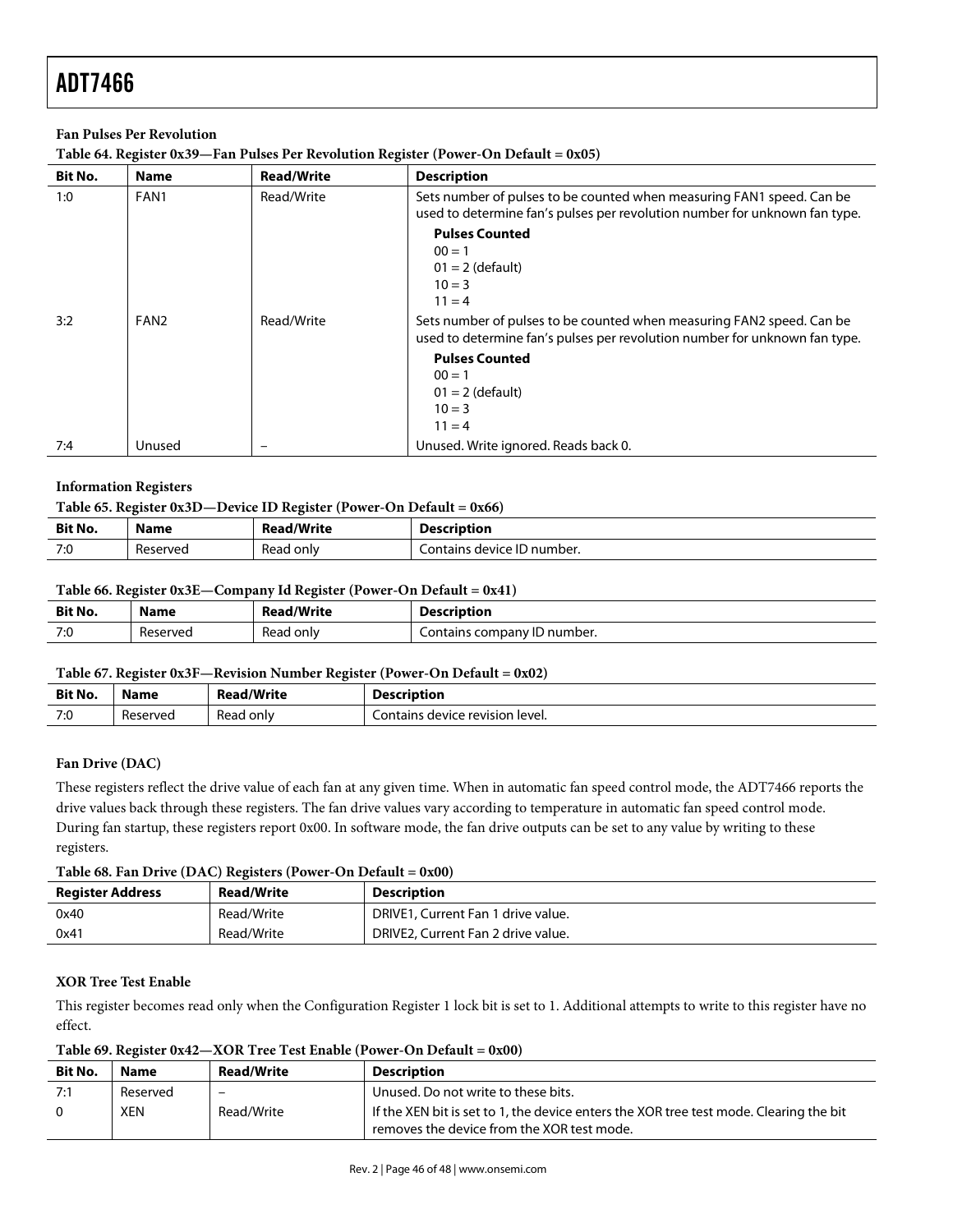#### **Fan Tachometer Reading**

These registers count the number of 12.43 us periods (based on a local 82 kHz clock) that occur between a number of consecutive fan tach pulses (default = 2). The number of tach pulses used to count can be changed by using the fan pulses per revolution register (0x39). This allows the fan speed to be accurately measured. Since a valid fan tachometer reading requires two bytes to be read, the low byte must be read first. Both the low and high bytes are then frozen until read. At power-on, these registers contain 0x0000 until such time as the first valid fan tach measurement is read into these registers. This prevents false interrupts from occurring while the fans are spinning up.

A count of 0xFFFF indicates that a fan is

- Stalled or blocked (object jamming the fan).
- Failed (internal circuitry destroyed).
- Not populated (the ADT7466 expects to see a fan connected to each tach. If a fan is not connected to that tach, its tach minimum high and low byte should be set to 0xFFFF).
- 2-wire instead of 3-wire.

| Table 70. Fan Tachometer Reading Registers (Power-On Default = $0xFF$ ) |                   |                    |  |  |  |
|-------------------------------------------------------------------------|-------------------|--------------------|--|--|--|
| <b>Register Address</b>                                                 | <b>Read/Write</b> | <b>Description</b> |  |  |  |
| 0x48                                                                    | Read only         | TACH1 low byte     |  |  |  |
| 0x49                                                                    | Read only         | TACH1 high byte    |  |  |  |
| 0x4A                                                                    | Read only         | TACH2 low byte     |  |  |  |
| 0x4B                                                                    | Read only         | TACH2 high byte    |  |  |  |

#### **Fan Tachometer Limit**

Exceeding any of the tach limit registers by 1 indicates that the fan is running too slowly or has stalled. The appropriate status bit is set in Interrupt Status Register 1 to indicate the fan failure. Setting the Configuration Register 1 lock bit has no effect on these registers.

| <b>Register Address</b> | <b>Read/Write</b> | Description              |
|-------------------------|-------------------|--------------------------|
| 0x4C                    | Read/Write        | TACH 1 minimum low byte  |
| 0x4D                    | Read/Write        | TACH 1 minimum high byte |
| 0x4E                    | Read/Write        | TACH 2 minimum low byte  |
| 0x4F                    | Read/Write        | TACH 2 minimum high byte |

**Table 71. Fan Tachometer Limit Registers (Power-On Default = 0xFF)** 

#### **Manufacturer's Test**

These registers are for manufacturer's use only and should not be read or written to in normal use.

These registers become read only when the Configuration Register 1 lock bit is set to 1. Additional attempts to write to these register have no effect.

**Table 72. Register 0x3F—Manufacturers Test Registers (Power-On Default = 0x00)** 

| <b>Register Address</b> | <b>Read/Write</b> | <b>Description</b>             |
|-------------------------|-------------------|--------------------------------|
| 0x50                    | Read/Write        | Manufacturer's Test Register 1 |
| 0x51                    | Read/Write        | Manufacturer's Test Register 2 |
| 0x52                    | Read/Write        | Manufacturer's Test Register 3 |
| 0x53                    | Read/Write        | Manufacturer's Test Register 4 |